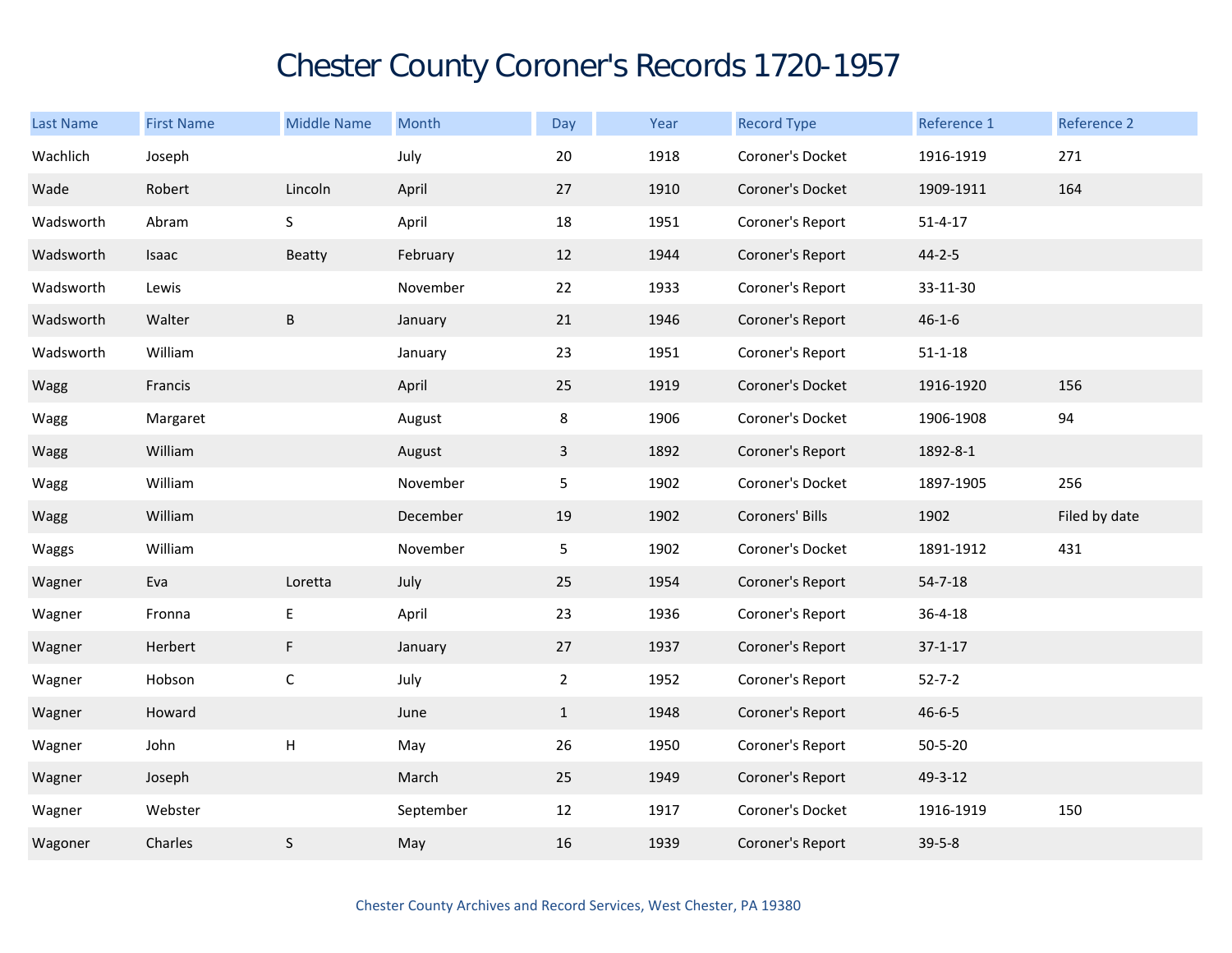| <b>Last Name</b> | <b>First Name</b>     | <b>Middle Name</b> | Month     | Day            | Year | <b>Record Type</b> | Reference 1   | Reference 2   |
|------------------|-----------------------|--------------------|-----------|----------------|------|--------------------|---------------|---------------|
| Wagoner          | Hannah                | G                  | August    | 25             | 1940 | Coroner's Report   | 40-8-21       |               |
| Wahl             | John                  |                    | June      | 19             | 1877 | Coroner's Report   | Filed by date |               |
| Waibel           | Alvin                 |                    | May       | 15             | 1935 | Coroner's Report   | $35 - 5 - 7$  |               |
| Wakefield        | Charlotte             |                    | August    | 21             | 1800 | Coroners' Bills    | 1800          | Filed by Date |
| Wakefield        | Charlotte             |                    | August    | 10             | 1800 | Coroner's Report   | Filed by date |               |
| Walker           | (infant of Elizabeth) |                    | April     | 13             | 1804 | Coroner's Report   | Filed by date |               |
| Walker           | (infant of Elizabeth) |                    | April     | 15             | 1804 | Coroner's Report   | Filed by date |               |
| Walker           | Ada                   |                    | November  | 27             | 1915 | Coroner's Docket   | 1915          | 102           |
| Walker           | Alfred                |                    | April     | 18             | 1935 | Coroner's Report   | $35 - 4 - 10$ |               |
| Walker           | Arnica                |                    | August    | 9              | 1941 | Coroner's Report   | $41 - 8 - 7$  |               |
| Walker           | Baynton               | $\mathsf{H}$       | March     | $\mathbf{1}$   | 1942 | Coroner's Report   | $42 - 3 - 2$  |               |
| Walker           | Calvin                |                    | July      | 10             | 1800 | Coroner's Report   | Filed by date |               |
| Walker           | Calvin                |                    | August    | 21             | 1800 | Coroners' Bills    | 1800          | Filed by Date |
| Walker           | Carrol                |                    | November  | 27             | 1915 | Coroner's Docket   | 1915          | 101           |
| Walker           | Charles               |                    | February  | 3              | 1937 | Coroner's Report   | $37 - 2 - 6$  |               |
| Walker           | Elizabeth             | L                  | June      | 16             | 1885 | Coroners' Bills    | 1885          | Filed by Date |
| Walker           | Elizebth              | L                  | June      | 15             | 1885 | Coroners' Bills    | 1885          | 1478          |
| Walker           | Eugene                | P                  | July      | 24             | 1954 | Coroner's Report   | $54 - 7 - 17$ |               |
| Walker           | Florence              | <b>Bing</b>        | September | 21             | 1939 | Coroner's Report   | 39-9-11       |               |
| Walker           | Frank                 |                    | August    | 11             | 1942 | Coroner's Report   | 42-8-11       |               |
| Walker           | Harold                |                    | November  | 27             | 1915 | Coroner's Docket   | 1915          | 100           |
| Walker           | Harry                 | ${\mathsf G}$      | February  | 21             | 1939 | Coroner's Report   | $39 - 2 - 11$ |               |
| Walker           | Harry                 | $\mathsf S$        | May       | 10             | 1918 | Coroner's Docket   | 1916-1919     | 249           |
| Walker           | James                 |                    | May       | 19             | 1952 | Coroner's Report   | $52 - 5 - 21$ |               |
| Walker           | James                 | E                  | November  | 5 <sub>1</sub> | 1946 | Coroner's Report   | $46 - 11 - 4$ |               |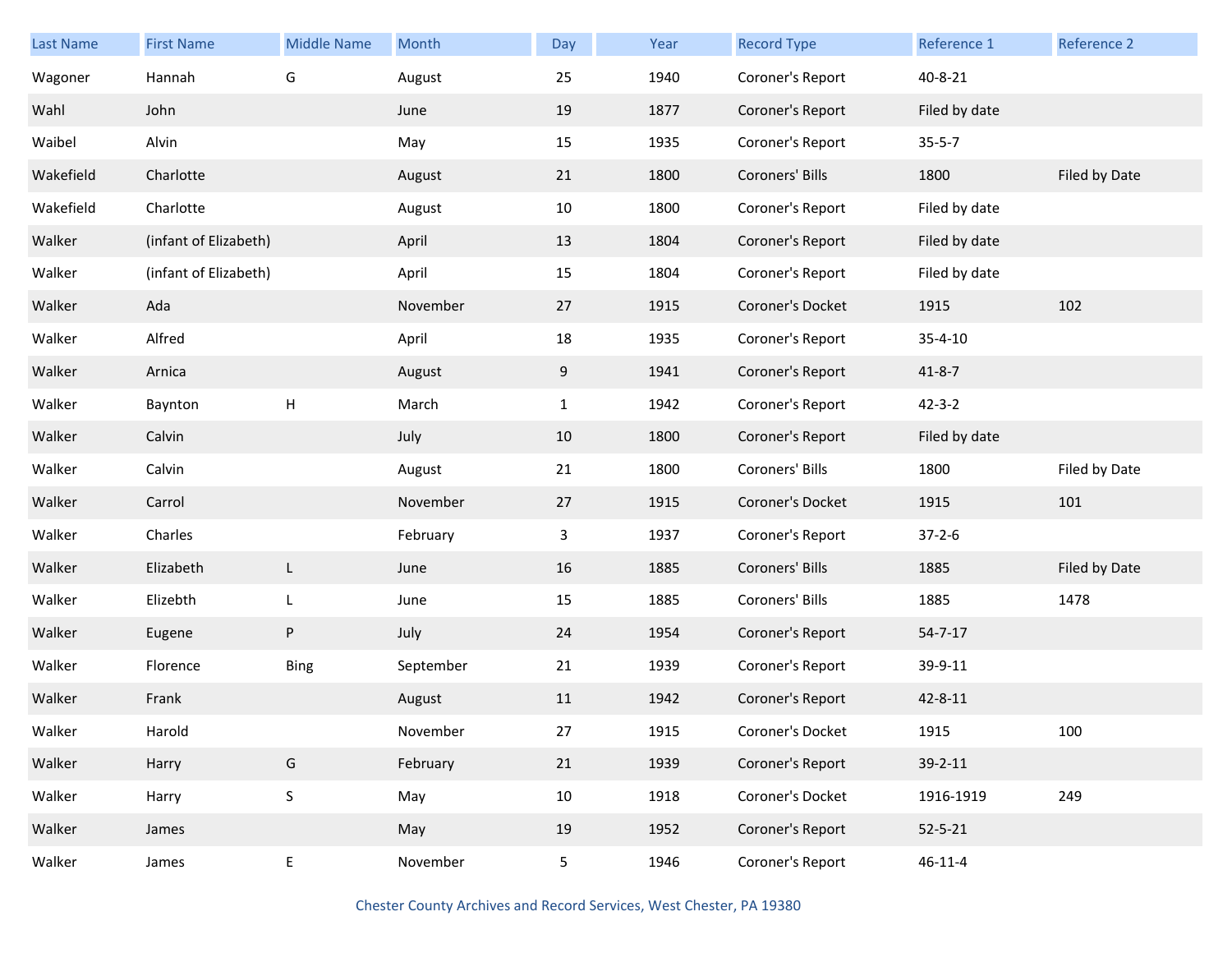| <b>Last Name</b> | <b>First Name</b> | <b>Middle Name</b> | Month    | Day            | Year | <b>Record Type</b>      | Reference 1   | Reference 2   |
|------------------|-------------------|--------------------|----------|----------------|------|-------------------------|---------------|---------------|
| Walker           | Jane              |                    | July     | 16             | 1905 | Coroner's Docket        | 1891-1912     | 434           |
| Walker           | Janet             |                    | July     | 17             | 1905 | Coroners' Bills         | 1905          | 1780          |
| Walker           | Janet             |                    | July     | 16             | 1905 | Coroner's Docket        | 1897-1905     | 294           |
| Walker           | John              | W                  | October  | 29             | 1904 | Coroner's Docket        | 1891-1912     | 444           |
| Walker           | John              | ${\sf W}$          | October  | 29             | 1904 | Coroner's Docket        | 1897-1905     | 255           |
| Walker           | Lewis             |                    | December | 3              | 1868 | Coroners' Bills         | 1868          | 651           |
| Walker           | Margaret          | Fitzpatrick        | June     | 8              | 1934 | Coroner's Report        | $34 - 6 - 2$  |               |
| Walker           | Mary              | Jane               | August   | 13             | 1901 | Coroners' Bills         | 1901          | Filed by Date |
| Walker           | Mary              | Jane               | August   | 12             | 1901 | Coroner's Docket        | 1897-1905     | 255           |
| Walker           | Mary              | Jane               | August   | 12             | 1901 | Coroner's Docket        | 1891-1912     | 441           |
| Walker           | Mary              | Jane               | January  | $\overline{2}$ | 1919 | Coroner's Docket        | 1916-1919     | 333           |
| Walker           | Michael           |                    | May      | 13             | 1855 | <b>Quarter Sessions</b> | P/30          | Jul. 1855     |
| Walker           | Samuel            |                    | February | $\overline{4}$ | 1880 | Coroners' Bills         | 1880          | 9             |
| Walker           | Thomas            |                    | May      | 3              | 1887 | Coroners' Bills         | 1887          | 1564          |
| Walker           | Wiliam            | $\mathsf{C}$       | June     | 14             | 1905 | Coroner's Docket        | 1891-1912     | 435           |
| Walker           | William           |                    | August   | 26             | 1930 | Coroner's Report        | $30 - 8 - 5$  |               |
| Walker           | William           | $\mathsf{C}$       | June     | 20             | 1905 | Coroners' Bills         | 1905          | 1707          |
| Walker           | William           | $\mathsf{C}$       | June     | 14             | 1905 | Coroner's Docket        | 1897-1905     | 323           |
| Walker           | Zachariah         | S                  | August   | 14             | 1911 | Coroner's Docket        | 1909-1911     | 370           |
| Walker           | Zachariah         | S                  | August   | 21             | 1911 | Coroners' Bills         | 1911          | Filed by date |
| Wall             | David             |                    | December | 19             | 1948 | Coroner's Report        | 48-12-15      |               |
| Wall             | George            | $\mathsf C$        | June     | 26             | 1941 | Coroner's Report        | $41 - 6 - 10$ |               |
| Wallace          | <b>Bruce</b>      | $\mathsf J$        | March    | 21             | 1911 | Coroner's Docket        | 1909-1911     | 304           |
| Wallace          | <b>Bruce</b>      | $\mathsf J$        | May      | 5              | 1911 | Coroners' Bills         | 1911          | Filed by date |
| Wallace          | Caroline          |                    | August   | 25             | 1914 | Coroner's Docket        | 1912-1914     | 328           |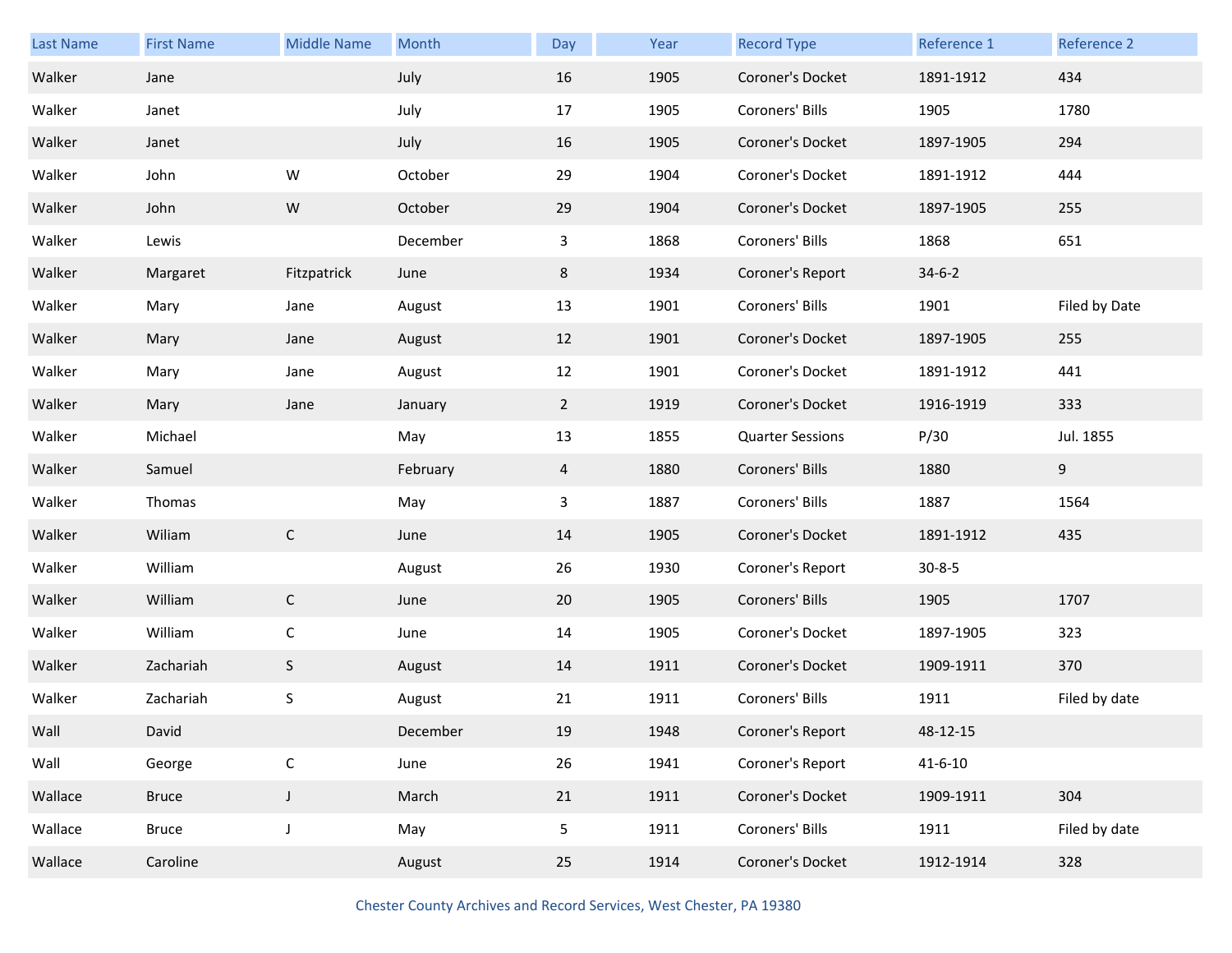| <b>Last Name</b> | <b>First Name</b> | <b>Middle Name</b> | Month     | Day             | Year | <b>Record Type</b>      | Reference 1   | Reference 2   |
|------------------|-------------------|--------------------|-----------|-----------------|------|-------------------------|---------------|---------------|
| Wallace          | Charles           |                    | December  | 29              | 1899 | Coroner's Docket        | 1897-1905     | 255           |
| Wallace          | Charles           |                    | August    | 22              | 1899 | Coroners' Bills         | 1899          | 2031          |
| Wallace          | Charles           | E                  | April     | $\overline{2}$  | 1949 | Coroner's Report        | $49 - 4 - 1$  |               |
| Wallace          | Clarence          | M                  | May       | 9               | 1943 | Coroner's Report        | 43-5-11       |               |
| Wallace          | F.                | Preston            | June      | 29              | 1935 | Coroner's Report        | $35 - 6 - 15$ |               |
| Wallace          | Frederick         | L                  | May       | 21              | 1953 | Coroner's Report        | 53-5-19       |               |
| Wallace          | Isaac             |                    | March     | 31              | 1954 | Coroner's Report        | $54 - 3 - 27$ |               |
| Wallace          | Israel            | W                  | November  | $7\overline{ }$ | 1904 | Coroner's Docket        | 1891-1912     | 449           |
| Wallace          | J                 | Hamilton           | July      | 23              | 1946 | Coroner's Report        | $46 - 7 - 13$ |               |
| Wallace          | Joan              |                    | March     | 9               | 1945 | Coroner's Report        | $45 - 3 - 6$  |               |
| Wallace          | John              |                    | December  | 12              | 1858 | <b>Quarter Sessions</b> | P/315         | Oct. 1858     |
| Wallace          | John              |                    | August    | 22              | 1888 | Coroners' Bills         | 1888          | Filed by Date |
| Wallace          | John              | $\sf S$            | April     | 29              | 1956 | Coroner's Report        | $56 - 4 - 13$ |               |
| Wallace          | Julius            |                    | October   | 16              | 1907 | Coroners' Bills         | 1907          | Filed by date |
| Wallace          | Kirk              |                    | November  | 21              | 1938 | Coroner's Report        | 38-11-14      |               |
| Wallace          | Louise            |                    | September | 16              | 1931 | Coroner's Report        | 31-9-20       |               |
| Wallace          | Margaret          |                    | February  | 24              | 1954 | Coroner's Report        | $54 - 2 - 19$ |               |
| Wallace          | Mike              |                    | November  | 17              | 1944 | Coroner's Report        | 44-11-12      |               |
| Wallace          | Peter             |                    | January   | 13              | 1895 | Coroner's Report        | 1895-1-3      |               |
| Wallace          | Robert            | $\mathsf{T}$       | December  | 8               | 1947 | Coroner's Report        | $47 - 12 - 2$ |               |
| Wallace          | Truman            | Ε                  | August    | 25              | 1942 | Coroner's Report        | 42-8-25       |               |
| Wallace          | William           | ${\sf M}$          | September | 21              | 1936 | Coroner's Report        | 36-9-16       |               |
| Wallan           | Julius            |                    | September | 28              | 1907 | Coroner's Docket        | 1906-1908     | 271           |
| Walleigh         | Alda              | $\mathsf K$        | March     | $\overline{7}$  | 1942 | Coroner's Report        | $42 - 3 - 10$ |               |
| Walleigh         | Lottie            |                    | October   | 19              | 1944 | Coroner's Report        | 44-10-15      |               |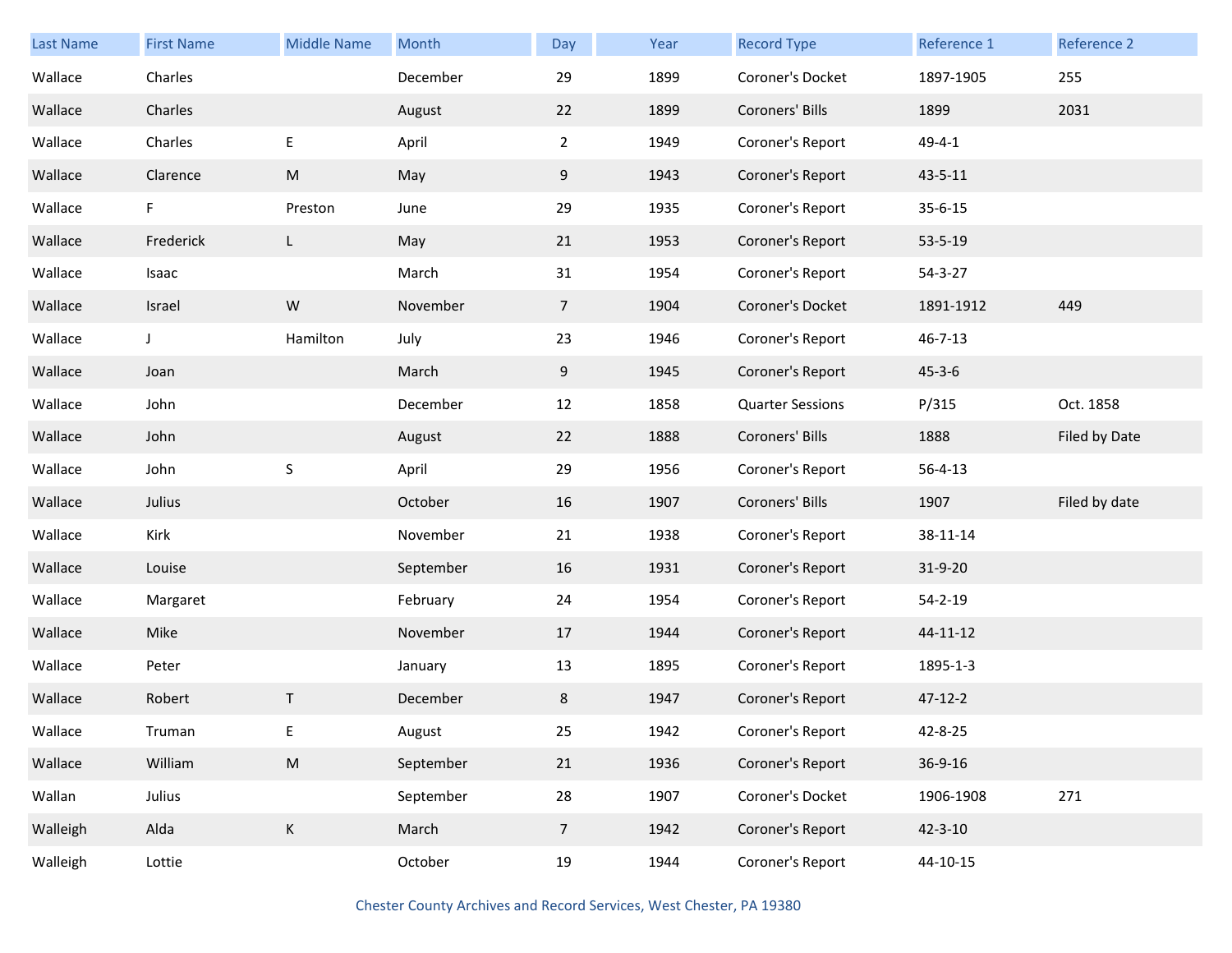| Last Name | <b>First Name</b> | <b>Middle Name</b> | Month     | Day            | Year | <b>Record Type</b> | Reference 1   | Reference 2   |
|-----------|-------------------|--------------------|-----------|----------------|------|--------------------|---------------|---------------|
| Waller    | Carrie            | Grier              | January   | $\mathbf{1}$   | 1954 | Coroner's Report   | $54 - 1 - 23$ |               |
| Waller    | George            |                    | November  | 3              | 1797 | Coroner's Report   | Filed by date |               |
| Waller    | George            |                    | February  | 23             | 1798 | Coroners' Bills    | 1798          | Filed by Date |
| Walley    | George            | B                  | January   | 16             | 1918 | Coroner's Docket   | 1916-1919     | 213           |
| Walley    | Sarah             | E                  | April     | $\mathbf{3}$   | 1943 | Coroner's Report   | $43 - 4 - 2$  |               |
| Walls     | George            | Α                  | March     | 14             | 1949 | Coroner's Report   | $49 - 3 - 3$  |               |
| Walls     | Luther            | ${\sf W}$          | March     | 23             | 1917 | Coroner's Docket   | 1916-1919     | 101           |
| Walls     | Nelson            | Edward             | September | $\overline{7}$ | 1943 | Coroner's Report   | $43 - 9 - 3$  |               |
| Wallser   | Charlotte         | E                  | October   | 26             | 1917 | Coroner's Docket   | 1916-1919     | 167           |
| Wallser   | William           | V                  | June      | 13             | 1917 | Coroner's Docket   | 1916-1919     | 120           |
| Walraven  | Carroll           |                    | August    | 23             | 1934 | Coroner's Report   | $34 - 8 - 9$  |               |
| Walsh     | Catharine         | J                  | October   | 10             | 1948 | Coroner's Report   | 48-10-6       |               |
| Walsh     | Ellen             |                    | July      | 17             | 1919 | Coroner's Docket   | 1916-1919     | 390           |
| Walsh     | Thomas            | Α                  | November  | 29             | 1942 | Coroner's Report   | 42-11-29      |               |
| Walsonski | Alexander         |                    | January   | 16             | 1944 | Coroner's Report   | $44 - 1 - 12$ |               |
| Walter    | Anna              | M                  | September | 29             | 1940 | Coroner's Report   | 40-9-19       |               |
| Walter    | Charles           | D                  | July      | 12             | 1945 | Coroner's Report   | $45 - 7 - 7$  |               |
| Walter    | G                 | Washington         |           |                | 1897 | Coroners' Bills    | 1897          | 2249          |
| Walter    | Grace             | E                  | January   | 12             | 1944 | Coroner's Report   | $44 - 1 - 11$ |               |
| Walter    | J                 | Howard             | August    | 27             | 1888 | Coroners' Bills    | 1888          | Filed by Date |
| Walter    | Seonard           |                    | August    | 3              | 1826 | Coroners' Bills    | 1826          | 412           |
| Walters   | Charles           |                    | June      | 9              | 1911 | Coroner's Docket   | 1909-1911     | 335           |
| Walters   | Charles           |                    | June      | 12             | 1911 | Coroners' Bills    | 1911          | Filed by date |
| Walters   | Elizabeth         |                    | July      | 23             | 1899 | Coroner's Docket   | 1891-1912     | 444           |
| Walters   | Frank             |                    | November  | 22             | 1909 | Coroners' Bills    | 1909          | 3209          |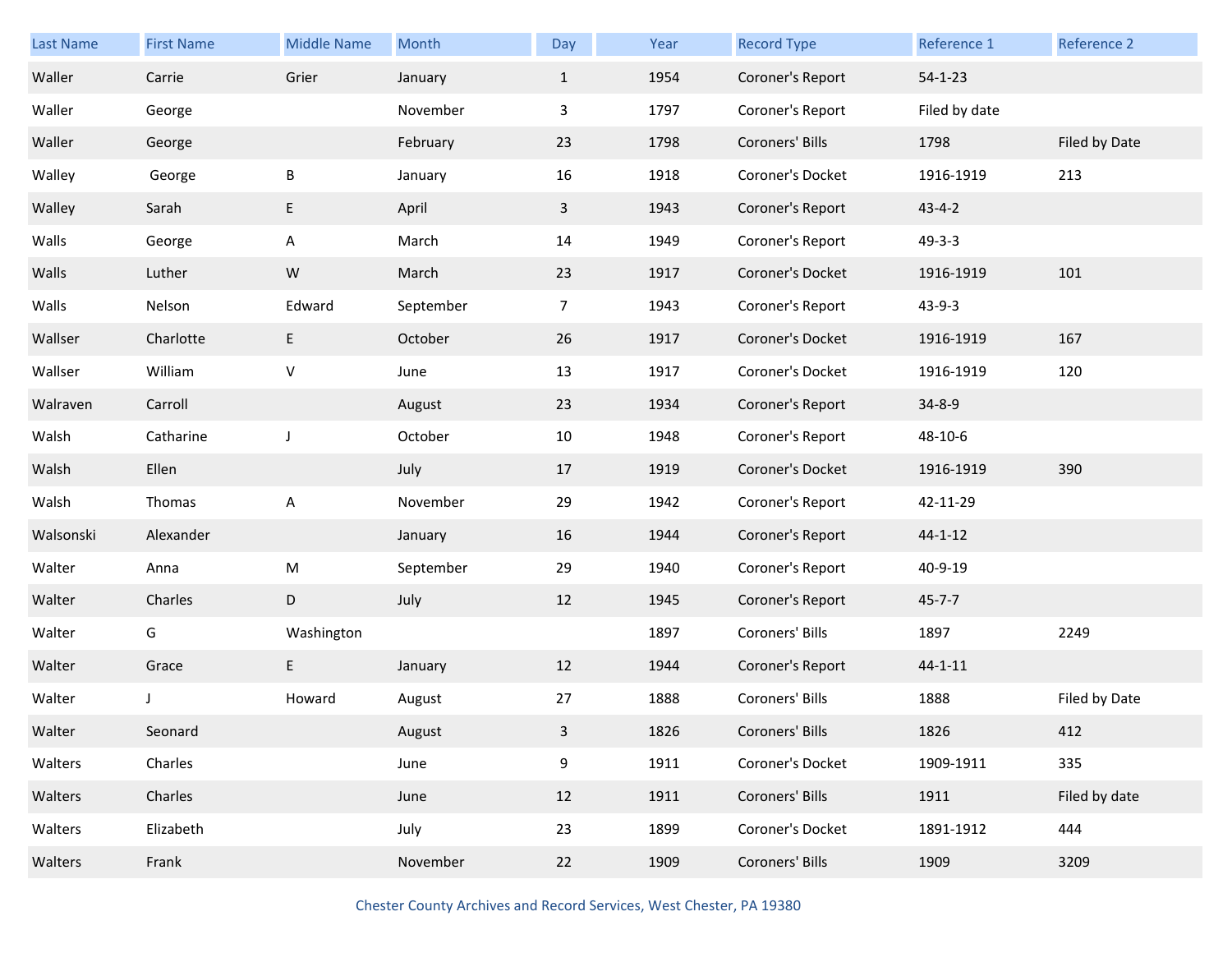| <b>Last Name</b> | <b>First Name</b> | <b>Middle Name</b> | Month     | Day          | Year | <b>Record Type</b> | Reference 1    | Reference 2 |
|------------------|-------------------|--------------------|-----------|--------------|------|--------------------|----------------|-------------|
| Walters          | Frank             |                    | November  | 15           | 1909 | Coroner's Docket   | 1909-1911      | 107         |
| Walters          | G                 | Washington         | August    | $\mathbf{1}$ | 1897 | Coroner's Docket   | 1897-1905      | 254         |
| Walters          | G                 | Washington         | August    | $\mathbf{1}$ | 1897 | Coroner's Docket   | 1891-1912      | 440         |
| Walters          | George            | L                  | April     | 18           | 1942 | Coroner's Report   | $42 - 4 - 11$  |             |
| Walters          | J                 | Howard             | August    | 27           | 1888 | Coroners' Bills    | 1888           | 1737        |
| Walters          | Sallie            | $\mathsf{R}$       | March     | 31           | 1948 | Coroner's Report   | 48-3-13        |             |
| Waltman          | Abram             | L                  | April     | 28           | 1950 | Coroner's Report   | $50 - 4 - 19$  |             |
| Waltman          | Joseph            | Wayne              | November  | 20           | 1940 | Coroner's Report   | $40 - 11 - 10$ |             |
| Waltman          | Laura             | Anna               | February  | $\mathbf{1}$ | 1944 | Coroner's Report   | $44 - 2 - 1$   |             |
| Walton           | (child of Frank)  |                    | December  | 11           | 1904 | Coroner's Docket   | 1897-1905      | 286         |
| Walton           | (infant of Frank) |                    | December  | 19           | 1904 | Coroners' Bills    | 1904           | 3271        |
| Walton           | (infant of Frank) |                    | December  | 11           | 1904 | Coroner's Docket   | 1891-1912      | 445         |
| Walton           | Anna              |                    | November  | 24           | 1826 | Coroner's Report   | Filed by date  |             |
| Walton           | Charles           | Havard             | June      | 4            | 1954 | Coroner's Report   | $54 - 6 - 5$   |             |
| Walton           | Earl              | $\mathsf{T}$       | December  | 10           | 1941 | Coroner's Report   | $41 - 11 - 8$  |             |
| Walton           | Elizabeth         |                    | July      | 13           | 1934 | Coroner's Report   | $34 - 7 - 11$  |             |
| Walton           | G                 | $\sf S$            | September | 25           | 1905 | Coroner's Docket   | 1891-1912      | 456         |
| Walton           | Harriet           | H                  | August    | 27           | 1935 | Coroner's Report   | 35-8-17        |             |
| Walton           | J                 | Fletcher           | October   | 26           | 1915 | Coroner's Docket   | 1915           | 92          |
| Walton           | Jacob             | Yearsley           | November  | $\mathbf{1}$ | 1906 | Coroner's Docket   | 1906-1908      | 127         |
| Walton           | James             | R                  | May       | 24           | 1936 | Coroner's Report   | $36 - 5 - 8$   |             |
| Walton           | Jeanette          | Lee                | July      | 17           | 1945 | Coroner's Report   | $45 - 7 - 9$   |             |
| Walton           | John              | Shaw               | December  | 30           | 1911 | Coroner's Docket   | 1909-1911      | 415         |
| Walton           | Marion            |                    | July      | 28           | 1940 | Coroner's Report   | $40 - 7 - 19$  |             |
| Walton           | Sarah             | E                  | April     | 9            | 1949 | Coroner's Report   | 49-4-4         |             |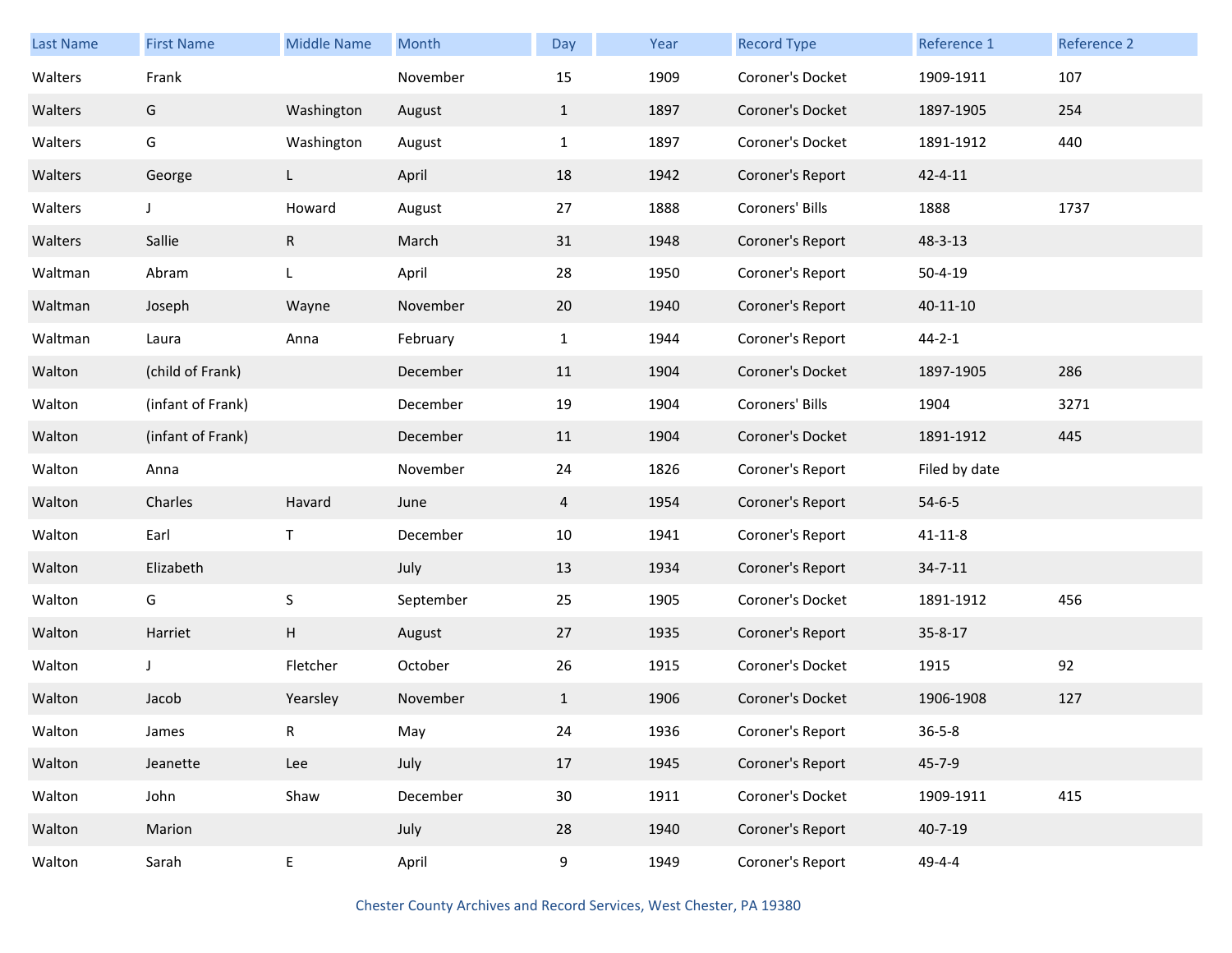| Last Name | <b>First Name</b> | <b>Middle Name</b> | Month     | Day            | Year | <b>Record Type</b>      | Reference 1    | Reference 2      |
|-----------|-------------------|--------------------|-----------|----------------|------|-------------------------|----------------|------------------|
| Walton    | William           |                    | August    | 29             | 1887 | Coroners' Bills         | 1887           | 1955             |
| Walton    | William           | $\mathsf C$        | August    | 31             | 1887 | Coroners' Bills         | 1887           | 1959             |
| Walton    | William           | $\mathsf J$        | August    | $\mathbf{1}$   | 1955 | Coroner's Report        | $55 - 8 - 1$   |                  |
| Walton    | William           | W                  | October   | 16             | 1953 | Coroner's Report        | 53-10-14       |                  |
| Walus     | Joseph            |                    | March     | 22             | 1943 | Coroner's Report        | $43 - 3 - 17$  |                  |
| Wamaling  | John              | Francis            | January   | 9              | 1909 | Coroner's Docket        | 1909-1911      | $\boldsymbol{6}$ |
| Wanamaker | Wattie            | $\mathsf C$        | February  | 10             | 1944 | Coroner's Report        | $44 - 2 - 3$   |                  |
| Wanvaling | John              | Francis            | February  | $\mathbf{1}$   | 1909 | Coroners' Bills         | 1909           | Filed by date    |
| Ward      | Bernard           |                    | August    | 21             | 1888 | Coroners' Bills         | 1888           | 1676             |
| Ward      | Edward            | T                  | August    | 21             | 1942 | Coroner's Report        | 42-8-20        |                  |
| Ward      | Hyson             | Vain               | May       | 25             | 1950 | Coroner's Report        | $50 - 5 - 19$  |                  |
| Ward      | John              |                    | November  | $\overline{2}$ | 1856 | <b>Quarter Sessions</b> | P/60           | Jan. 1856        |
| Ward      | John              |                    | September | $\mathbf{3}$   | 1857 | <b>Quarter Sessions</b> | P/209          | Aug. 1857        |
| Ward      | John              |                    | May       | 12             | 1949 | Coroner's Report        | 49-5-8         |                  |
| Ward      | William           |                    | November  | 21             | 1954 | Coroner's Report        | $54 - 11 - 11$ |                  |
| Ware      | Emma              | S                  | June      | 10             | 1945 | Coroner's Report        | $45 - 6 - 10$  |                  |
| Ware      | ${\sf W}$         | Henry              | March     | 8              | 1909 | Coroners' Bills         | 1909           | Filed by date    |
| Ware      | William           | Henry              | May       | 24             | 1909 | Coroners' Bills         | 1909           | 1548             |
| Ware      | William           | Henry              | February  | 23             | 1909 | Coroner's Docket        | 1909-1911      | 23               |
| Waresak   | Ernest            |                    | May       | 5              | 1915 | Coroner's Docket        | 1915           | 38               |
| Warfel    | Jain              |                    | February  | 27             | 1902 | Coroners' Bills         | 1902           | 694              |
| Warner    | Edith             | $\mathsf C$        | February  | $11\,$         | 1955 | Coroner's Report        | $55 - 2 - 11$  |                  |
| Warner    | Leah              |                    | May       | 19             | 1912 | Coroner's Docket        | 1912-1914      | 67               |
| Warner    | Leah              |                    | May       | 27             | 1912 | Coroners' Bills         | 1912           | Filed by date    |
| Warner    | Mary              |                    | February  | $20\,$         | 1905 | Coroner's Docket        | 1891-1912      | 455              |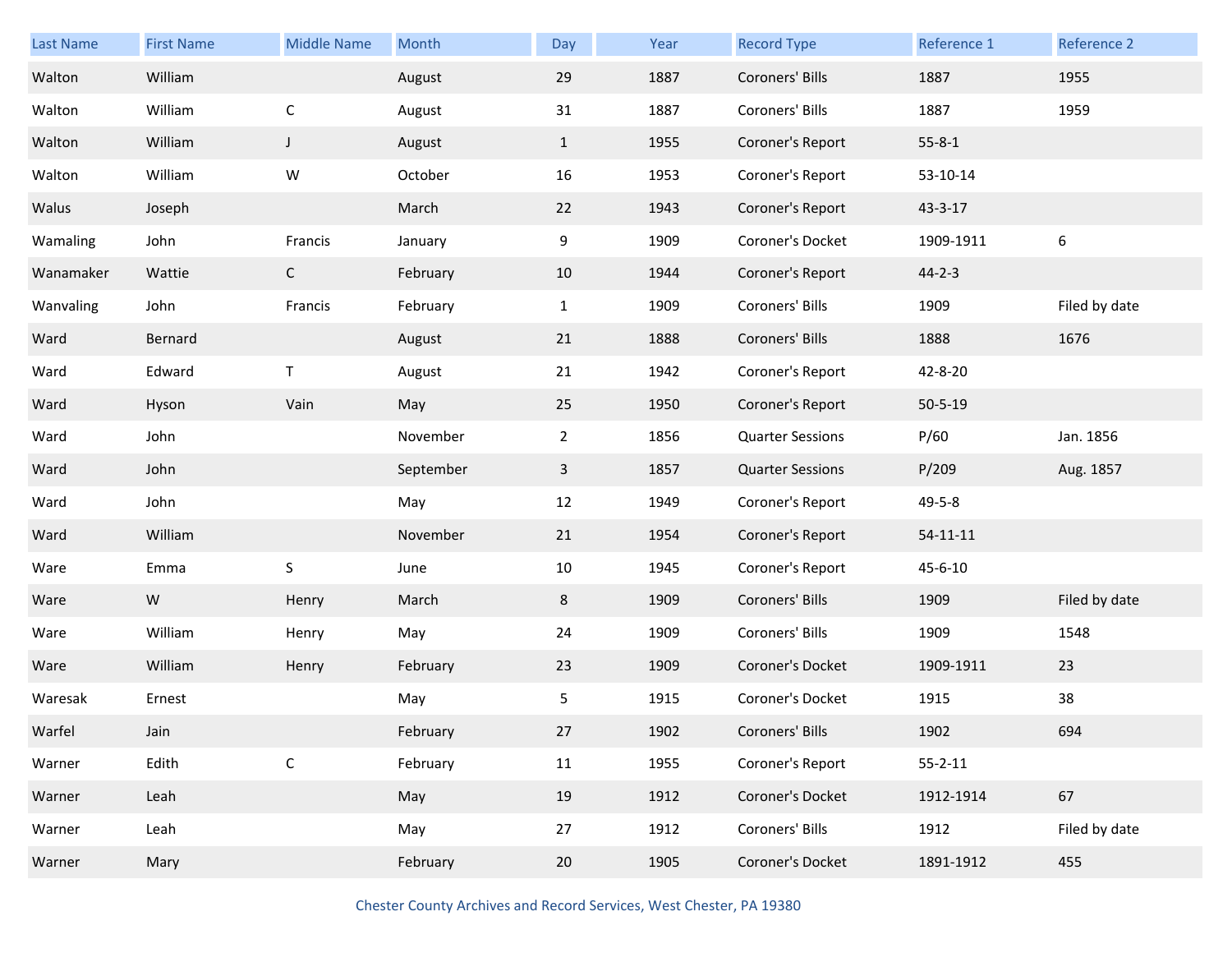| <b>Last Name</b> | <b>First Name</b> | <b>Middle Name</b> | Month     | Day            | Year | <b>Record Type</b> | Reference 1    | Reference 2   |
|------------------|-------------------|--------------------|-----------|----------------|------|--------------------|----------------|---------------|
| Warner           | Mary              |                    | February  | 27             | 1905 | Coroners' Bills    | 1905           | Filed by date |
| Warner           | Mary              |                    | February  | 20             | 1905 | Coroner's Docket   | 1897-1905      | 287           |
| Warner           | Mary              |                    | February  | 13             | 1906 | Coroner's Docket   | 1906-1908      | $17\,$        |
| Warner           | Thomas            |                    | August    | 19             | 1908 | Coroners' Bills    | 1908           | Filed by date |
| Warner           | Thomas            |                    | August    | 16             | 1908 | Coroner's Docket   | 1906-1908      | 397           |
| Warner           | William           |                    | December  | 26             | 1939 | Coroner's Report   | 39-12-19       |               |
| Warnick          | George            | D                  | January   | 20             | 1930 | Coroner's Report   | $30 - 1 - 17$  |               |
| Warren           | Agnes             | L                  | July      | 11             | 1917 | Coroner's Docket   | 1916-1919      | 127           |
| Warren           | Bessie            | ${\sf R}$          | November  | 9              | 1948 | Coroner's Report   | $48 - 11 - 3$  |               |
| Warren           | David             | Clark              | November  | 13             | 1952 | Coroner's Report   | $52 - 11 - 15$ |               |
| Warren           | Isaac             |                    | December  | 6              | 1907 | Coroner's Docket   | 1906-1908      | 301           |
| Warrick          | John              | L                  | August    | 5              | 1942 | Coroner's Report   | $42 - 8 - 6$   |               |
| Washburn         | Claude            |                    | December  | 31             | 1936 | Coroner's Report   | 36-12-20       |               |
| Washington       | (infant of Anna)  |                    | January   | 27             | 1906 | Coroner's Docket   | 1906-1908      | 11            |
| Washington       | Abner             | J                  | November  | 25             | 1935 | Coroner's Report   | 35-11-9        |               |
| Washington       | David             |                    | April     | 17             | 1901 | Coroner's Docket   | 1897-1905      | 256           |
| Washington       | David             |                    | April     | 22             | 1901 | Coroners' Bills    | 1901           | 963           |
| Washington       | David             |                    | April     | 17             | 1901 | Coroner's Docket   | 1891-1912      | 443           |
| Washington       | Edward            |                    | October   | 23             | 1940 | Coroner's Report   | 40-10-12       |               |
| Washington       | Elizabeth         |                    | July      | 26             | 1933 | Coroner's Report   | 33-7-9         |               |
| Washington       | George            | Nathaniel          | August    | 6              | 1955 | Coroner's Report   | $55 - 8 - 2$   |               |
| Washington       | John              | ${\sf M}$          | October   | 9              | 1949 | Coroner's Report   | 49-10-5        |               |
| Washington       | Lloyd             |                    | February  | $\overline{7}$ | 1948 | Coroner's Report   | $48 - 2 - 4$   |               |
| Washington       | Lucille           |                    | May       | 15             | 1948 | Coroner's Report   | $48 - 5 - 3$   |               |
| Washington       | Sara              | $\mathsf O$        | September | 9              | 1919 | Coroner's Docket   | 1916-1919      | 398           |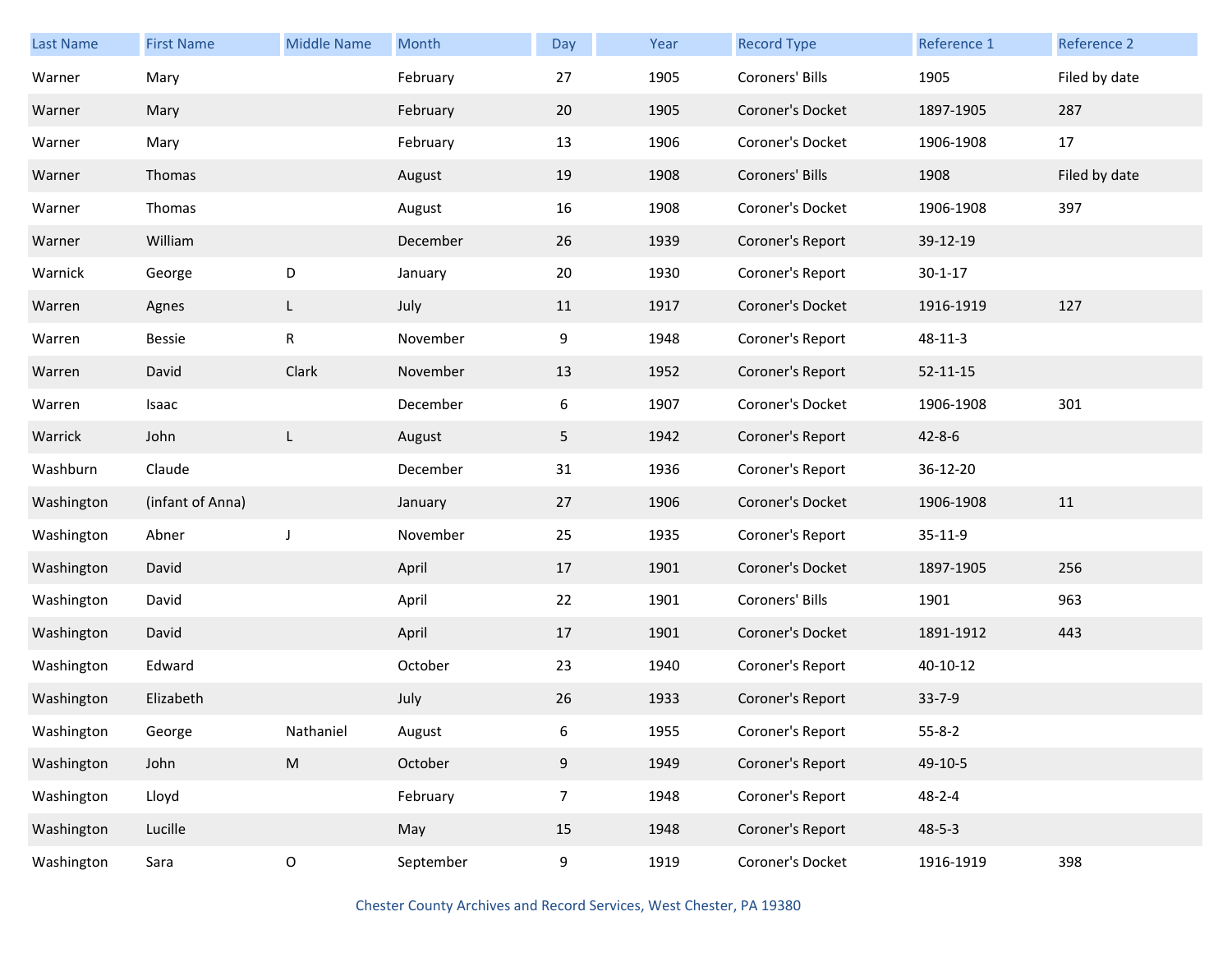| Last Name  | <b>First Name</b> | <b>Middle Name</b> | Month     | Day            | Year | <b>Record Type</b>      | Reference 1   | Reference 2   |
|------------|-------------------|--------------------|-----------|----------------|------|-------------------------|---------------|---------------|
| Wasko      | Peter             |                    | January   | 22             | 1952 | Coroner's Report        | $52 - 1 - 11$ |               |
| Wassiluck  | Bernard           |                    | October   | 25             | 1952 | Coroner's Report        | 52-10-22      |               |
| Waterhouse | Ellen             |                    | February  | 27             | 1919 | Coroner's Docket        | 1916-1919     | 358           |
| Waterman   | Anna              | R                  | May       | 17             | 1944 | Coroner's Report        | 44-5-14       |               |
| Waters     | Anna              | Bell               | October   | 10             | 1918 | Coroner's Docket        | 1916-1919     | 302           |
| Waters     | Emma              | A                  | May       | 17             | 1940 | Coroner's Report        | $40 - 5 - 9$  |               |
| Waters     | Fannie            |                    | February  | 9              | 1940 | Coroner's Report        | $40 - 2 - 4$  |               |
| Waters     | Henry             |                    | November  | 22             | 1856 | <b>Quarter Sessions</b> | P/122         | Oct. 1856     |
| Waters     | Lilburt           |                    | July      | 5              | 1942 | Coroner's Report        | $42 - 7 - 1$  |               |
| Watisk     | Joseph            |                    | March     | $\overline{7}$ | 1912 | Coroner's Docket        | 1912-1914     | 35            |
| Watkins    | Elizabeth         | ${\sf M}$          | April     | 20             | 1950 | Coroner's Report        | $50 - 4 - 11$ |               |
| Watkins    | Howard            | E                  | May       | 14             | 1948 | Coroner's Report        | $48 - 5 - 2$  |               |
| Watson     | Archie            |                    | September | 14             | 1907 | Coroners' Bills         | 1907          | 2535          |
| Watson     | Archie            |                    | September | 14             | 1907 | Coroner's Docket        | 1906-1908     | 264           |
| Watson     | Elizabeth         |                    | February  | 26             | 1910 | Coroner's Docket        | 1909-1911     | 142           |
| Watson     | Elizabeth         |                    | March     | $\mathbf{2}$   | 1910 | Coroners' Bills         | 1910          | Filed by date |
| Watson     | Ella              |                    | September | $\overline{2}$ | 1907 | Coroners' Bills         | 1907          | 2382          |
| Watson     | Ella              |                    | September | $\overline{2}$ | 1908 | Coroners' Bills         | 1908          | 2357          |
| Watson     | Ella              |                    | August    | 25             | 1908 | Coroner's Docket        | 1906-1908     | 403           |
| Watson     | Francis           |                    | December  | 19             | 1948 | Coroner's Report        | 48-12-14      |               |
| Watson     | George            | D                  | December  | 4              | 1953 | Coroner's Report        | $53 - 12 - 4$ |               |
| Watson     | Gerald            | A                  | April     | 26             | 1941 | Coroner's Report        | $41 - 4 - 18$ |               |
| Watson     | Hattie            | ${\sf M}$          | June      | 26             | 1915 | Coroner's Docket        | 1915          | 51            |
| Watson     | James             | $\mathsf J$        | September | 12             | 1907 | Coroners' Bills         | 1907          | Filed by date |
| Watson     | James             | $\mathsf J$        | September | 12             | 1907 | Coroner's Docket        | 1906-1908     | 261           |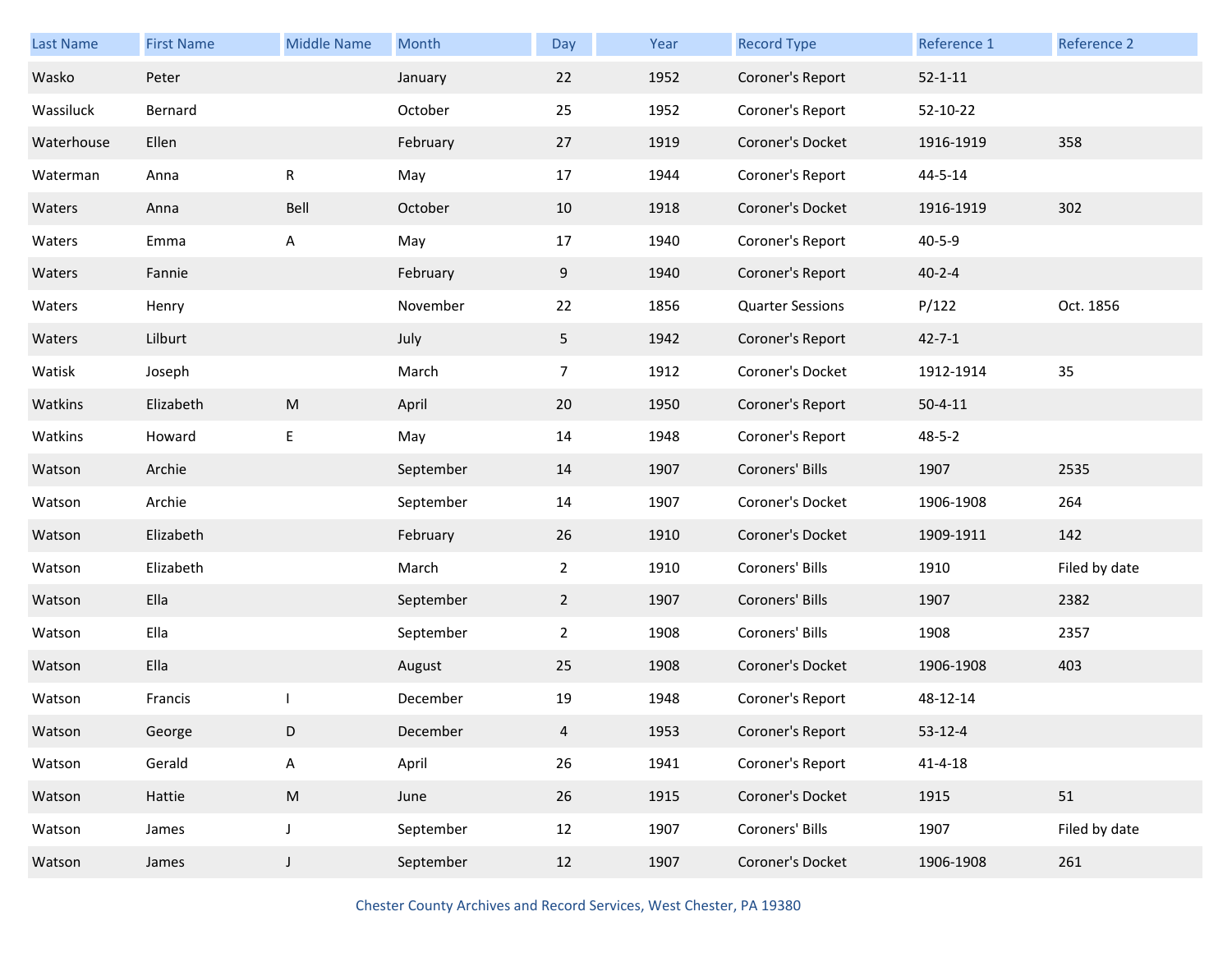| <b>Last Name</b> | <b>First Name</b> | <b>Middle Name</b> | Month     | Day            | Year | <b>Record Type</b>      | Reference 1   | Reference 2 |
|------------------|-------------------|--------------------|-----------|----------------|------|-------------------------|---------------|-------------|
| Watson           | Jane              |                    | November  | $\overline{2}$ | 1887 | Coroners' Bills         | 1887          | 225         |
| Watson           | John              | $\mathsf{R}$       | October   | 16             | 1954 | Coroner's Report        | 54-10-11      |             |
| Watson           | John              | Robert             | August    | 20             | 1951 | Coroner's Report        | $51 - 8 - 19$ |             |
| Watson           | Joseph            |                    | July      | 19             | 1858 | <b>Quarter Sessions</b> | P/297         | Aug. 1858   |
| Watson           | Lehman            | A                  | July      | 9              | 1895 | Coroner's Report        | 1895-7-3      |             |
| Watson           | Robert            |                    | January   | 29             | 1850 | <b>Quarter Sessions</b> | O/121         | Jan. 1850   |
| Watson           | William           |                    | October   | 31             | 1851 | <b>Quarter Sessions</b> | O/207         | Oct. 1851   |
| Watters          | Elizabeth         |                    | July      | 23             | 1899 | Coroners' Bills         | 1899          | 1965        |
| Watters          | Elizabeth         |                    | July      | 27             | 1899 | Coroners' Bills         | 1899          | 1963        |
| Watters          | Elizabeth         |                    | July      | 23             | 1899 | Coroner's Docket        | 1897-1905     | 254         |
| Watterson        | Alice             | G                  | October   | 6              | 1918 | Coroner's Docket        | 1916-1919     | 299         |
| Watterson        | <b>Britton</b>    |                    | June      | 15             | 1941 | Coroner's Report        | $41 - 6 - 8$  |             |
| Watterson        | Henry             | Ellsworth          | May       | 26             | 1942 | Coroner's Report        | 42-5-21       |             |
| Watterson        | L.                | Lloyd              | October   | 5              | 1933 | Coroner's Report        | 33-9-18       |             |
| Watterson        | Mary              | R                  | August    | $\overline{7}$ | 1942 | Coroner's Report        | $42 - 8 - 7$  |             |
| Watterson        | Oliver            | P                  | July      | $2^{\circ}$    | 1896 | Coroners' Bills         | 1896          | 2272        |
| Watterson        | Oliver            | P                  | July      | 8              | 1896 | Coroners' Bills         | 1896          | 2255        |
| Watterson        | Samuel            |                    | June      | 27             | 1904 | Coroners' Bills         | 1904          | 1721        |
| Watterson        | Samuel            |                    | June      | 20             | 1904 | Coroner's Docket        | 1891-1912     | 430         |
| Watterson        | Samuel            |                    | June      | 20             | 1904 | Coroner's Docket        | 1897-1905     | 256         |
| Watterson        | Samuel            |                    | June      | 27             | 1904 | Coroners' Bills         | 1904          | 1733        |
| Watterson        | William           |                    | September | 11             | 1931 | Coroner's Report        | 31-9-19       |             |
| Watts            | William           |                    | August    | 17             | 1919 | Coroner's Docket        | 1916-1919     | 393         |
| Waugh            | John              |                    | January   | 21             | 1800 | Coroner's Report        | Filed by date |             |
| Wayne            | Hana              | $\mathsf J$        | August    | 28             | 1899 | Coroners' Bills         | 1899          | 2044        |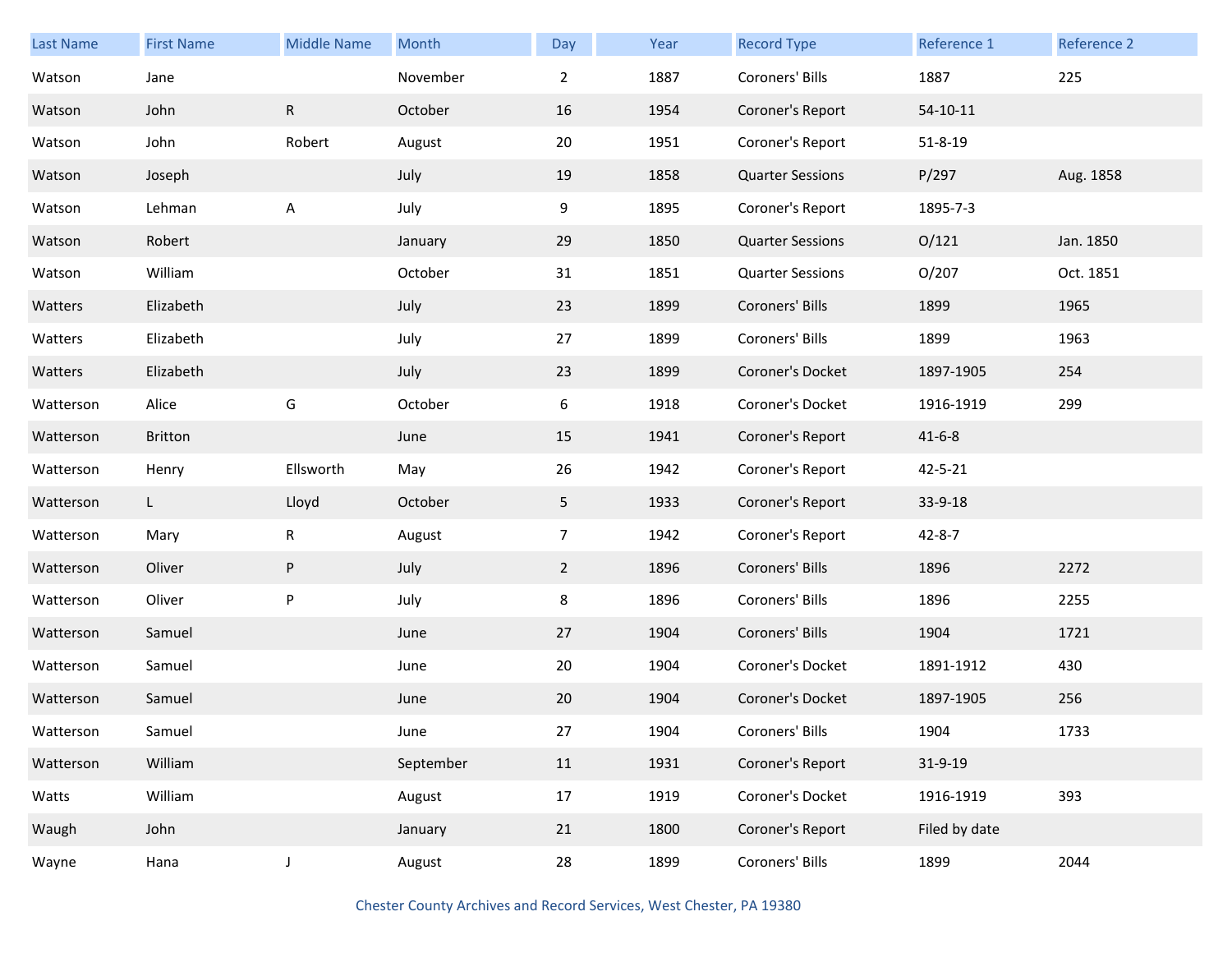| <b>Last Name</b> | <b>First Name</b> | <b>Middle Name</b> | Month    | Day            | Year | <b>Record Type</b> | Reference 1    | Reference 2   |
|------------------|-------------------|--------------------|----------|----------------|------|--------------------|----------------|---------------|
| Wayne            | Hanna             | F                  | August   | 28             | 1899 | Coroner's Docket   | 1897-1905      | 254           |
| Wayne            | Hanna             | J                  | August   | 28             | 1899 | Coroner's Docket   | 1891-1912      | 432           |
| Wayne            | John              | Thomas             | May      | $\overline{2}$ | 1954 | Coroner's Report   | $54 - 5 - 1$   |               |
| Weadley          | Hunter            |                    | August   | 21             | 1905 | Coroner's Docket   | 1897-1905      | 319           |
| Weadley          | Hunter            |                    | August   | 21             | 1905 | Coroner's Docket   | 1891-1912      | 429           |
| Weand            | Franklin          | Henry              | July     | 10             | 1935 | Coroner's Report   | $35 - 7 - 6$   |               |
| Weatherley       | Harry             | Oscar              | November | 10             | 1942 | Coroner's Report   | 42-11-12       |               |
| Weatly           | Hunter            |                    | August   | 24             | 1905 | Coroners' Bills    | 1905           | Filed by date |
| Weaver           | Henry             |                    | August   | 5 <sub>1</sub> | 1938 | Coroner's Report   | $38 - 8 - 2$   |               |
| Weaver           | Margaret          | May                | December | 22             | 1936 | Coroner's Report   | 36-12-9        |               |
| Weaver           | Milton            | M S                | April    | 30             | 1919 | Coroner's Docket   | 1916-1919      | 370           |
| Weaver           | Rosamond          |                    | November | 14             | 1953 | Coroner's Report   | $53 - 11 - 16$ |               |
|                  |                   |                    |          |                |      |                    |                |               |
| Weaver           | Samuel            |                    | August   | 15             | 1909 | Coroner's Docket   | 1909-1911      | 77            |
| Weaver           | Samuel            |                    | August   | 9              | 1909 | Coroners' Bills    | 1909           | Filed by date |
| Weaver           | Vera              | M                  | January  | 10             | 1930 | Coroner's Report   | $30 - 1 - 16$  |               |
| Webb             | Almena            | R                  | January  | 8              | 1935 | Coroner's Report   | $35 - 1 - 7$   |               |
| Webb             | Amanda            | Ellen              | June     | 29             | 1952 | Coroner's Report   | $52 - 6 - 28$  |               |
| Webb             | Edward            |                    | April    | 6              | 1898 | Coroner's Docket   | 1891-1912      | 453           |
| Webb             | Edward            |                    | April    | 6              | 1898 | Coroner's Docket   | 1897-1905      | 258           |
| Webb             | Edward            |                    | April    | $\overline{7}$ | 1898 | Coroners' Bills    | 1898           | 1021          |
| Webb             | H.                | Clay               | June     | 6              | 1918 | Coroner's Docket   | 1916-1919      | 257           |
| Webb             | James             |                    | January  | 22             | 1900 | Coroners' Bills    | 1900           | Filed by Date |
| Webb             | James             |                    | January  | 17             | 1900 | Coroner's Docket   | 1897-1905      | 258           |
| Webb             | James             |                    | January  | 17             | 1900 | Coroner's Docket   | 1891-1912      | 448           |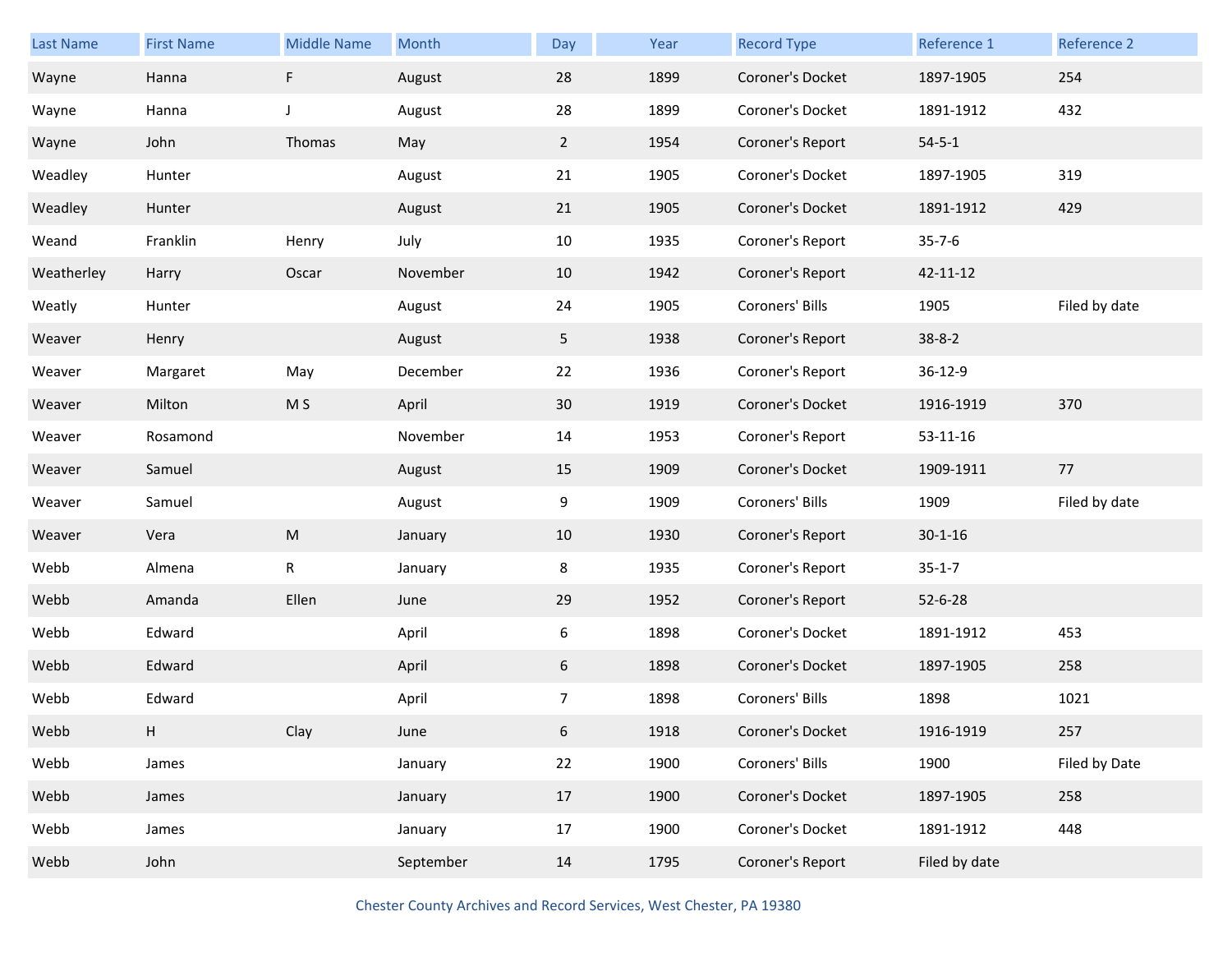| <b>Last Name</b> | <b>First Name</b>    | <b>Middle Name</b>        | Month     | Day             | Year | <b>Record Type</b>      | Reference 1   | Reference 2   |
|------------------|----------------------|---------------------------|-----------|-----------------|------|-------------------------|---------------|---------------|
| Webb             | Moses                |                           | October   | 23              | 1830 | Coroner's Report        | Filed by date |               |
| Webb             | Moses                |                           | November  | $\overline{2}$  | 1830 | Coroners' Bills         | 1830          | 655           |
| Webb             | Thomas               |                           | December  | 22              | 1887 | Coroners' Bills         | 1887          | Filed by Date |
| Weber            | A                    | L.                        | July      | 30 <sup>°</sup> | 1917 | Coroner's Docket        | 1916-1919     | 132           |
| Weber            | James                |                           | February  | 14              | 1904 | Coroner's Docket        | 1897-1905     | 259           |
| Weber            | James                |                           | March     | $\mathbf{1}$    | 1904 | Coroners' Bills         | 1904          | 869           |
| Weber            | James                |                           | February  | 14              | 1904 | Coroner's Docket        | 1891-1912     | 446           |
| Weber            | William              | $\mathsf{T}$              | December  | 27              | 1949 | Coroner's Report        | 49-12-15      |               |
| Webster          | (infant of Roland an |                           | April     | 20              | 1907 | Coroner's Docket        | 1906-1908     | 192           |
| Webster          | Elsie                |                           | September | 20              | 1941 | Coroner's Report        | 41-9-9        |               |
| Webster          | George               |                           | December  | 22              | 1914 | Coroner's Docket        | 1912-1914     | 373           |
| Webster          | Gertrude             |                           | July      | 6               | 1941 | Coroner's Report        | $41 - 7 - 6$  |               |
| Webster          | Mary                 | $\sf S$                   | May       | 6               | 1913 | Coroner's Docket        | 1912-1914     | 185           |
| Webster          | William              |                           | March     | 21              | 1934 | Coroner's Report        | $34 - 3 - 12$ |               |
| Webster          | William              | Н                         | November  | 17              | 1936 | Coroner's Report        | $36 - 11 - 7$ |               |
| Webster          | William              | W                         | December  | 23              | 1934 | Coroner's Report        | 34-12-18      |               |
| Weeks            | William              | Н                         | April     | 26              | 1943 | Coroner's Report        | 43-4-15       |               |
| Weidle           | William              |                           | November  | 5 <sub>1</sub>  | 1898 | Coroner's Docket        | 1897-1905     | 257           |
| Weidle           | William              | $\boldsymbol{\mathsf{H}}$ | November  | 12              | 1898 | Coroners' Bills         | 1898          | 3532          |
| Weidle           | William              | Н                         | November  | 5               | 1898 | Coroner's Docket        | 1891-1912     | 452           |
| Weidner          | Richard              |                           | December  | 27              | 1941 | Coroner's Report        | 41-12-33      |               |
| Weigand          | Mary                 | Louise                    | December  | 24              | 1955 | Coroner's Report        | 55-12-28      |               |
| Weigard          | Mary                 | A                         | October   | 24              | 1913 | Coroner's Docket        | 1912-1914     | 248           |
| Weightly         | J                    |                           | December  | 31              | 1858 | Coroners' Bills         | 1858          | 723           |
| Weightly         | John                 |                           | December  | 13              | 1858 | <b>Quarter Sessions</b> | P/315         | Oct. 1858     |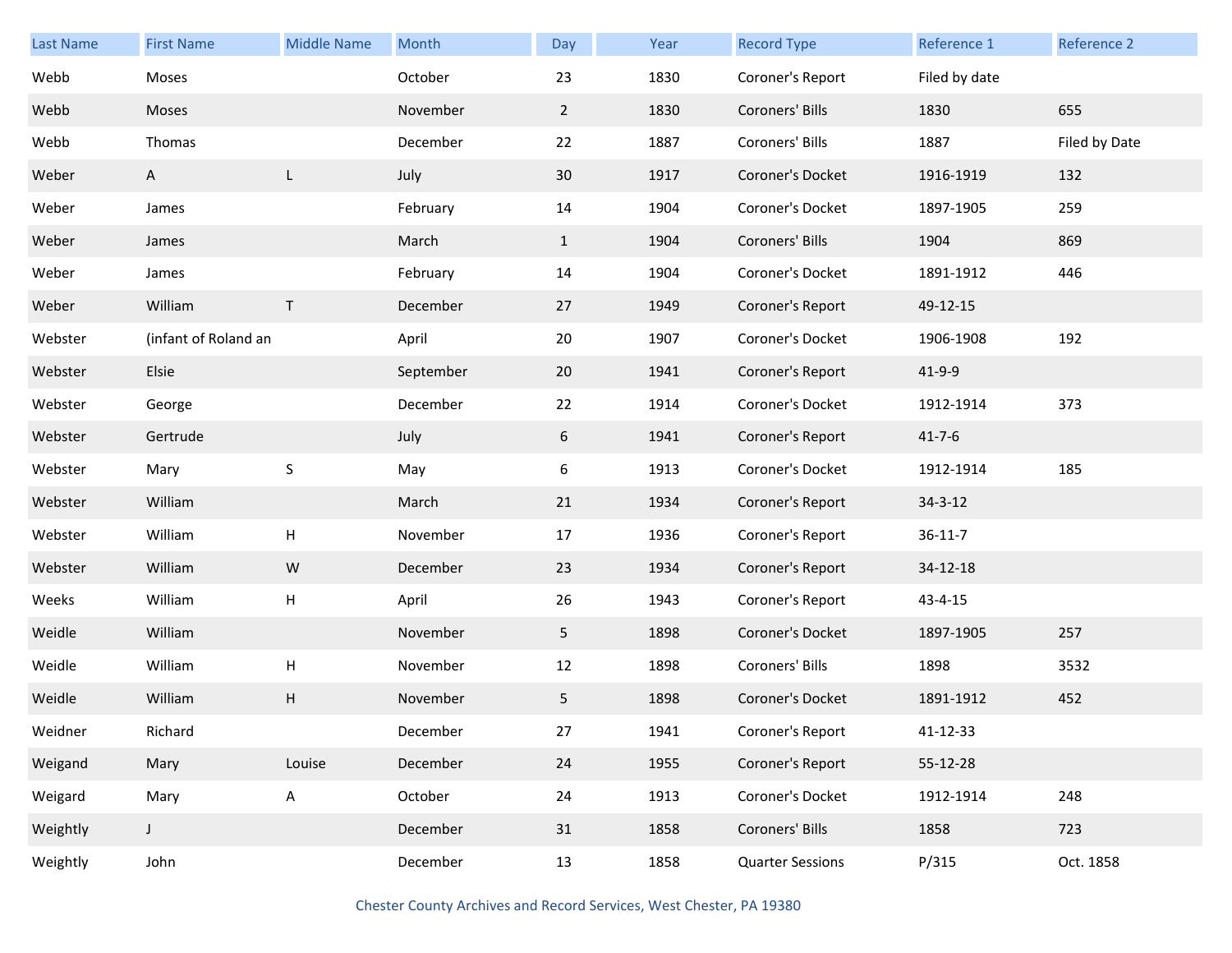| <b>Last Name</b> | <b>First Name</b> | <b>Middle Name</b>        | Month    | Day             | Year | <b>Record Type</b> | Reference 1   | Reference 2   |
|------------------|-------------------|---------------------------|----------|-----------------|------|--------------------|---------------|---------------|
| Weikel           | Jacob             | $\mathsf R$               | October  | 21              | 1913 | Coroner's Docket   | 1912-1914     | 247           |
| Weikel           | May               |                           | May      | 15              | 1944 | Coroner's Report   | $44 - 5 - 11$ |               |
| Weikel           | Thomas            | H                         | January  | $7\overline{ }$ | 1945 | Coroner's Report   | $45 - 1 - 1$  |               |
| Weiland          | Frank             | B                         | November | 23              | 1943 | Coroner's Report   | 43-11-10      |               |
| Weiler           | Jacob             |                           | December | 18              | 1903 | Coroner's Docket   | 1897-1905     | 259           |
| Weiler           | Jacob             |                           | December | 21              | 1903 | Coroners' Bills    | 1903          | 2950          |
| Weiler           | Jacob             |                           | December | 18              | 1903 | Coroner's Docket   | 1891-1912     | 451           |
| Weinert          | Leo               |                           | May      | 4               | 1947 | Coroner's Report   | $47 - 5 - 4$  |               |
| Weinmann         | John              | Joseph                    | May      | 31              | 1951 | Coroner's Report   | $51 - 5 - 17$ |               |
| Weis             | Thomas            |                           | May      | 8               | 1949 | Coroner's Report   | $49 - 5 - 6$  |               |
| Weiss            | Hans              |                           | August   | 8               | 1936 | Coroner's Report   | $36 - 8 - 7$  |               |
| Weitz            | Samuel            |                           | February | 24              | 1901 | Coroner's Docket   | 1891-1912     | 433           |
| Weitz            | Samuel            |                           | February | 24              | 1901 | Coroner's Docket   | 1897-1905     | 258           |
| Weitzel          | Aaron             |                           | April    | 19              | 1909 | Coroners' Bills    | 1909          | Filed by date |
| Weitzel          | Aaron             |                           | April    | 14              | 1909 | Coroner's Docket   | 1909-1911     | 42            |
| Weitzel          | Aaron             |                           | April    | 19              | 1909 | Coroners' Bills    | 1909          | 976           |
| Weitzel          | Frank             | $\mathsf{A}$              | December | $\overline{4}$  | 1911 | Coroner's Docket   | 1909-1911     | 407           |
| Welch            | Anna              |                           | February | $\overline{7}$  | 1946 | Coroner's Report   | $46 - 1 - 10$ |               |
| Welham           | Thomas            | H                         | August   | 16              | 1941 | Coroner's Report   | $41 - 8 - 13$ |               |
| Weller           | Walter            |                           | February | 27              | 1893 | Coroners' Bills    | 1893          | 720           |
| Weller           | Watson            |                           | February | 24              | 1893 | Coroner's Report   | 1893-2-3      | See 1893-2-4  |
| Weller           | William           | $\boldsymbol{\mathsf{A}}$ | November | 5               | 1941 | Coroner's Report   | $41 - 11 - 3$ |               |
| Wells            | David             | $\sf E$                   | August   | 27              | 1941 | Coroner's Report   | 41-8-23       |               |
| Wells            | James             |                           | March    | 6               | 1947 | Coroner's Report   | 47-3-21       |               |
| Wells            | Mary              | E                         | June     | $20\,$          | 1906 | Coroner's Docket   | 1906-1908     | 69            |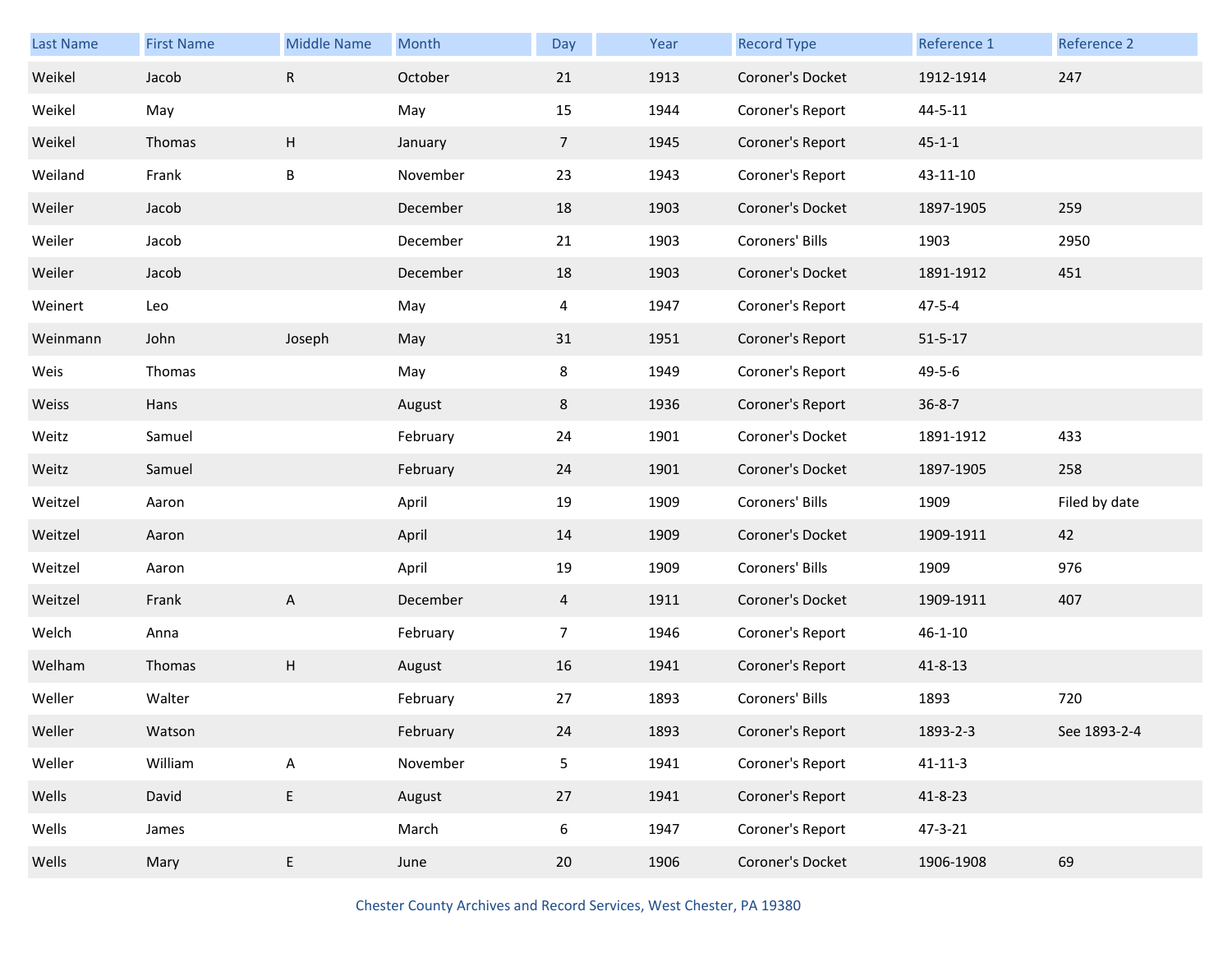| <b>Last Name</b> | <b>First Name</b> | <b>Middle Name</b> | Month     | Day            | Year | <b>Record Type</b> | Reference 1    | Reference 2   |
|------------------|-------------------|--------------------|-----------|----------------|------|--------------------|----------------|---------------|
| Wells            | Mary              | Е                  | June      | 26             | 1906 | Coroners' Bills    | 1906           | 1564          |
| Wells            | Richard           |                    | February  | 21             | 1898 | Coroner's Docket   | 1897-1905      | 257           |
| Wells            | Richard           | D                  | February  | 20             | 1898 | Coroners' Bills    | 1898           | 752           |
| Wells            | Richard           | D                  | February  | 21             | 1898 | Coroner's Docket   | 1891-1912      | 453           |
| Wells            | Richard           | D                  | February  | 25             | 1898 | Coroners' Bills    | 1898           | 766           |
| Wells            | Susan             | G                  | October   | 15             | 1950 | Coroner's Report   | 50-10-16       |               |
| Wells            | Thomas            |                    | September | $\overline{2}$ | 1904 | Coroner's Docket   | 1897-1905      | 257           |
| Welsch           | Charles           |                    |           |                | 1955 | Coroner's Report   | 55-9-15        |               |
| Welsh            | Charles           | G                  | August    | 18             | 1949 | Coroner's Report   | 49-8-6         |               |
| Welsh            | Ellen             |                    | March     | 16             | 1893 | Coroners' Bills    | 1893           | 862           |
| Welsh            | Ellen             |                    | March     | 15             | 1893 | Coroner's Report   | 1893-3-4       |               |
| Welsh            | Hans              | Robert             | February  | 14             | 1950 | Coroner's Report   | $50 - 2 - 15$  |               |
| Welsh            | Henry             | McClure            | September | 20             | 1953 | Coroner's Report   | 53-9-15        |               |
| Welsh            | James             |                    | September | 18             | 1907 | Coroners' Bills    | 1907           | Filed by date |
| Welsh            | James             |                    | September | 13             | 1907 | Coroner's Docket   | 1906-1908      | 262           |
| Welsh            | James             | Garvin             | October   | 9              | 1906 | Coroner's Docket   | 1906-1908      | 118           |
| Welsh            | John              |                    | August    | 26             | 1952 | Coroner's Report   | $52 - 8 - 10$  |               |
| Welsh            | Mahlon            |                    | November  | 20             | 1936 | Coroner's Report   | $36 - 11 - 11$ |               |
| Welsh            | Martin            | $\mathsf J$        | August    | 15             | 1933 | Coroner's Report   | $33 - 8 - 9$   |               |
| Welsh            | William           |                    | July      | 4              | 1918 | Coroner's Docket   | 1916-1919      | 266           |
| Wendler          | Fredrick          |                    | July      |                | 1888 | Coroners' Bills    | 1888           | 1426          |
| Wendt            | Alaman            |                    | June      | 10             | 1936 | Coroner's Report   | $36 - 6 - 5$   |               |
| Wendt            | Katherine         |                    | June      | 10             | 1936 | Coroner's Report   | $36 - 6 - 6$   |               |
|                  |                   |                    |           |                |      |                    |                |               |
| Wennett          | James             | F                  | January   | 5              | 1937 | Coroner's Report   | $37-1-5$       |               |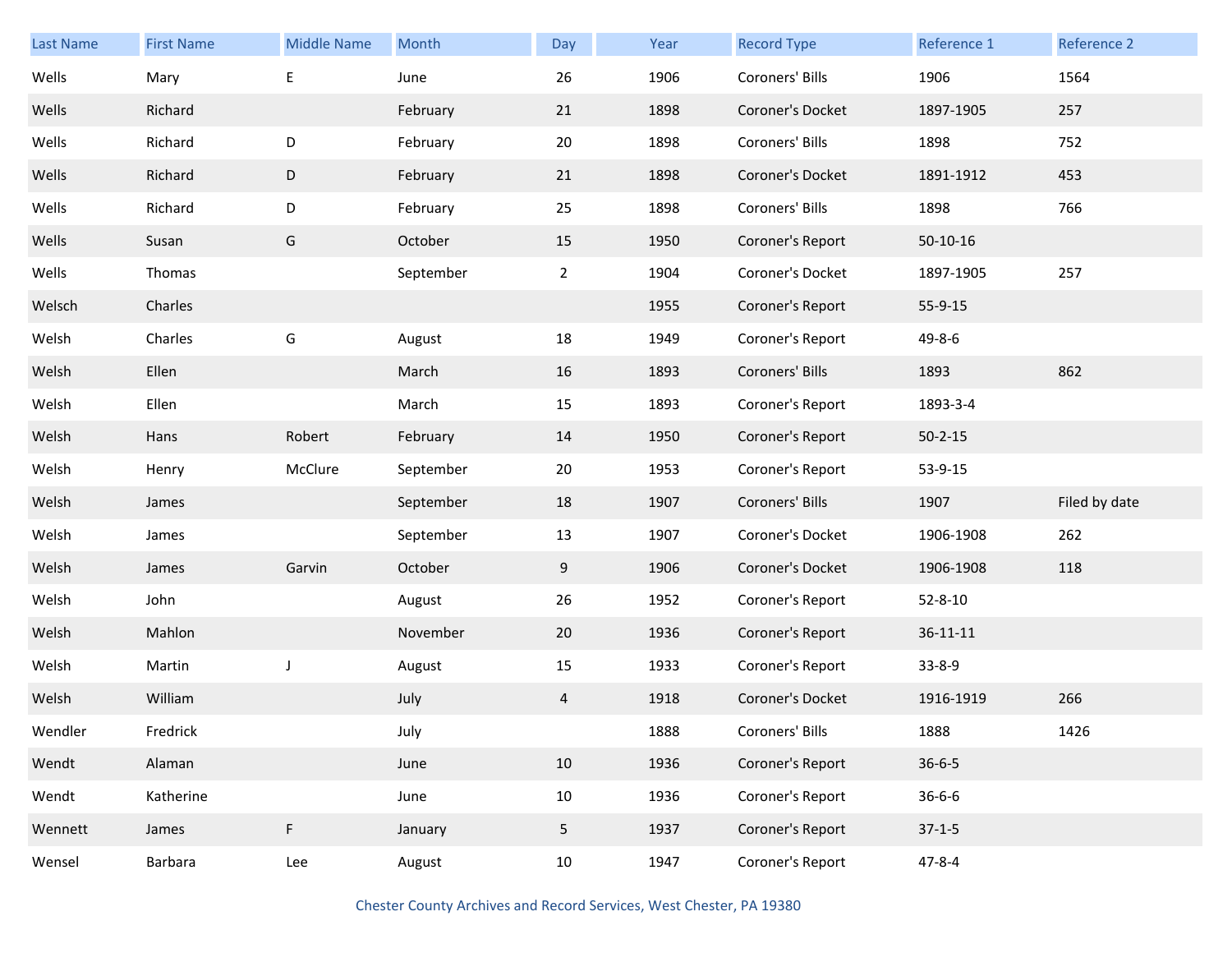| <b>Last Name</b> | <b>First Name</b> | <b>Middle Name</b> | Month     | Day             | Year | <b>Record Type</b> | Reference 1   | Reference 2   |
|------------------|-------------------|--------------------|-----------|-----------------|------|--------------------|---------------|---------------|
| Wentzel          | George            |                    | October   | 12              | 1946 | Coroner's Report   | 46-10-15      |               |
| Werley           | Donald            | Roy                | August    | $\mathbf{1}$    | 1944 | Coroner's Report   | $44 - 7 - 13$ |               |
| Werner           | Edgar             |                    | October   | $\mathbf{3}$    | 1905 | Coroner's Docket   | 1891-1912     | 432           |
| Werner           | Edgar             |                    | October   | 3               | 1905 | Coroner's Docket   | 1897-1905     | 325           |
| Werner           | Edgar             |                    | October   | 9               | 1905 | Coroners' Bills    | 1905          | Filed by date |
| Werner           | George            |                    | July      | 21              | 1943 | Coroner's Report   | $43 - 7 - 8$  |               |
| Werntz           | George            |                    | August    | 12              | 1934 | Coroner's Report   | $34 - 8 - 12$ |               |
| Wersler          | Charles           | G                  | October   | 8               | 1947 | Coroner's Report   | $47 - 10 - 4$ |               |
| Wertheim         | Alphonse          |                    | November  | 17              | 1947 | Coroner's Report   | 47-11-25      |               |
| Wertz            | Cyrus             | Herr               | October   | 24              | 1932 | Coroner's Report   | $32 - 10 - 4$ |               |
| Wertz            | Daniel            |                    | January   | $7\overline{ }$ | 1935 | Coroner's Report   | $35 - 1 - 6$  |               |
| Wesler           | Marly             | L                  | June      | 9               | 1944 | Coroner's Report   | $44 - 6 - 6$  |               |
| Wesler           | Sallie            | A                  | March     | 19              | 1904 | Coroner's Docket   | 1897-1905     | 260           |
| Wesler           | Sallie            | Α                  | March     | 19              | 1904 | Coroner's Docket   | 1891-1912     | 438           |
| Wesler           | Sallie            | A                  | March     | 28              | 1904 | Coroners' Bills    | 1904          | 885           |
| Wesley           | Charles           | Α                  | March     | 31              | 1936 | Coroner's Report   | $36 - 3 - 17$ |               |
| Wesley           | Hannah            |                    | September | 29              | 1909 | Coroner's Docket   | 1909-1911     | 92            |
| Wesley           | Hannah            |                    | October   | 6               | 1909 | Coroners' Bills    | 1909          | Filed by date |
| Wesley           | Isaiah            |                    | January   | $\overline{2}$  | 1893 | Coroners' Bills    | 1893          | $\mathbf{1}$  |
| Wesley           | Isaiah            |                    | January   | $\mathbf{1}$    | 1893 | Coroner's Report   | 1893-1-1      |               |
| Wesleysmith      | Seymour           | CL                 | March     | 12              | 1940 | Coroner's Report   | $40 - 3 - 2$  |               |
| Wessells         | Page              |                    | October   | $\mathbf{1}$    | 1942 | Coroner's Report   | 42-9-16       |               |
| West             | Anne              |                    | June      | 14              | 1909 | Coroners' Bills    | 1909          | 1803          |
| West             | Annie             |                    | June      | 9               | 1909 | Coroner's Docket   | 1909-1911     | 56            |
| West             | Blanch            |                    | November  | 28              | 1902 | Coroners' Bills    | 1902          | 3034          |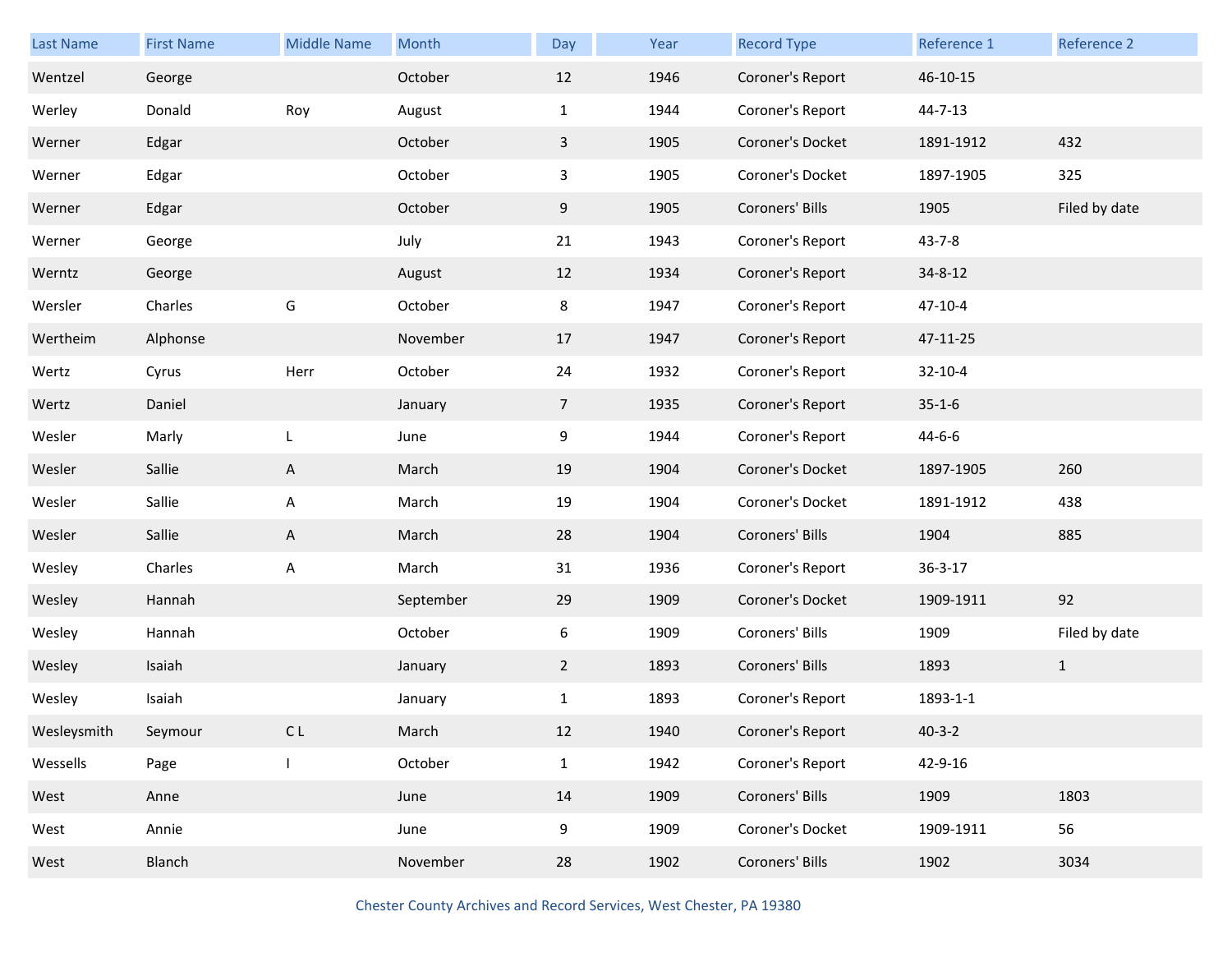| <b>Last Name</b> | <b>First Name</b> | <b>Middle Name</b> | Month     | Day            | Year | <b>Record Type</b> | Reference 1   | Reference 2   |
|------------------|-------------------|--------------------|-----------|----------------|------|--------------------|---------------|---------------|
| West             | Blanch            |                    | November  | 25             | 1902 | Coroner's Docket   | 1891-1912     | 450           |
| West             | Blanche           |                    | November  | 25             | 1902 | Coroner's Docket   | 1897-1905     | 260           |
| West             | Elmer             | J                  |           |                | 1940 | Coroner's Report   | 40-11-13      |               |
| West             | Ira               | G                  | February  | 5              | 1951 | Coroner's Report   | $51 - 2 - 5$  |               |
| West             | John              |                    | July      | 16             | 1806 | Coroner's Report   | Filed by date |               |
| West             | Myrtle            |                    | June      | 8              | 1941 | Coroner's Report   | $41 - 6 - 4$  |               |
| West             | Thomas            |                    | October   | 17             | 1904 | Coroners' Bills    | 1904          | 2762          |
| West             | Thomas            |                    | September | $\overline{2}$ | 1904 | Coroner's Docket   | 1891-1912     | 450           |
| West             | william           | Reynolds           | March     | 5              | 1950 | Coroner's Report   | $50-3-1$      |               |
| Westcot          | George            | W                  | November  | 13             | 1905 | Coroners' Bills    | 1905          | Filed by date |
| Westcot          | George            | W                  | November  | $\mathbf{1}$   | 1905 | Coroner's Docket   | 1897-1905     | 308           |
| Westcot          | George            | W                  | November  | $\mathbf{1}$   | 1905 | Coroner's Docket   | 1891-1912     | 430           |
| Westcott         | George            | W                  | November  | 20             | 1905 | Coroners' Bills    | 1905          | 3159          |
| Wetherill        | D                 | $\mathsf R$        | September | 14             | 1919 | Coroner's Docket   | 1916-1919     | 400           |
| Wettig           | George            | H                  | September | 10             | 1903 | Coroner's Docket   | 1897-1905     | 260           |
| Wettig           | George            | Н                  | September | 10             | 1903 | Coroner's Docket   | 1891-1912     | 443           |
| Wettig           | George            | Н                  | September | 14             | 1903 | Coroners' Bills    | 1903          | 2061          |
| Wetzel           | Laura             | Detwiler           | March     | 19             | 1945 | Coroner's Report   | $45 - 3 - 11$ |               |
| Weyand           | Daniel            | ${\sf M}$          | December  | 26             | 1940 | Coroner's Report   | 40-12-17      |               |
| Whanger          | Jacob             |                    | May       | 17             | 1805 | Coroner's Report   | Filed by date |               |
| Wheatley         | Annie             |                    | August    | 11             | 1906 | Coroner's Docket   | 1906-1908     | 97            |
| Wheatley         | George            | Steele             | May       | 19             | 1956 | Coroner's Report   | $56 - 5 - 11$ |               |
| Wheatley         | Nathan            | ${\sf M}$          | July      | 16             | 1907 | Coroner's Docket   | 1906-1908     | 230           |
| Wheeler          | Edward            |                    | March     | 20             | 1893 | Coroners' Bills    | 1893          | 877           |
| Wheeler          | Thomas            |                    | November  | 11             | 1919 | Coroner's Docket   | 1916-1920     | 182           |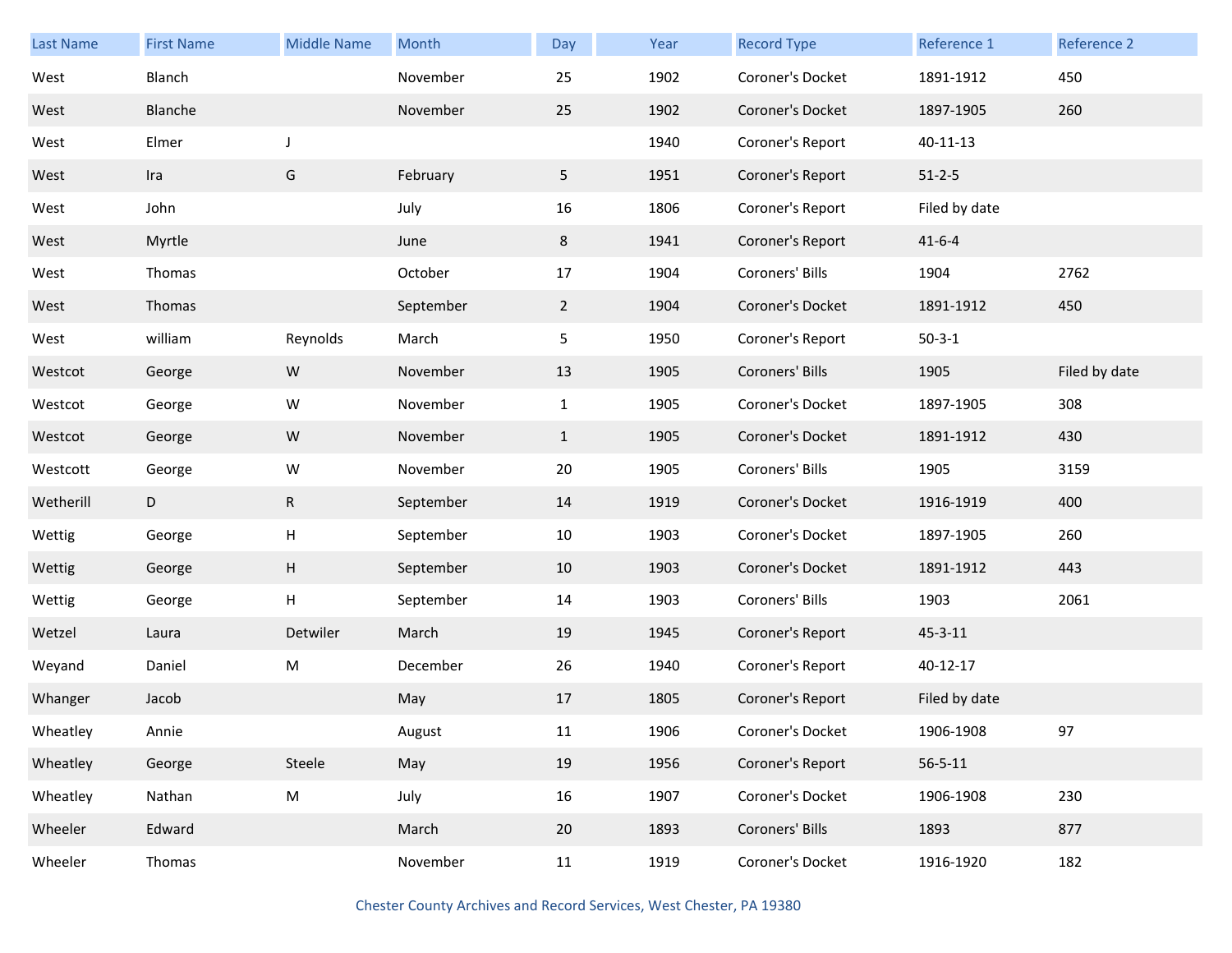| <b>Last Name</b> | <b>First Name</b> | <b>Middle Name</b> | Month    | Day            | Year | <b>Record Type</b>      | Reference 1   | Reference 2   |
|------------------|-------------------|--------------------|----------|----------------|------|-------------------------|---------------|---------------|
| Whelen           | Thomas            |                    | October  | 27             | 1852 | Coroners' Bills         | 1852          | 214           |
| Whelen           | Thomas            |                    | October  | 25             | 1852 | <b>Quarter Sessions</b> | O/359         | Oct. 1852     |
| Whibley          | James             |                    | May      | 15             | 1950 | Coroner's Report        | $50 - 5 - 11$ |               |
| Whibley          | James             | H                  | May      | 4              | 1911 | Coroner's Docket        | 1909-1911     | 321           |
| Whipper          | Ida               |                    | February | 27             | 1906 | Coroner's Docket        | 1906-1908     | 23            |
| Whiskers         | John              |                    | January  | 16             | 1891 | Coroner's Report        | 1891-1-2      |               |
| Whitaker         | Clifford          |                    | April    | 17             | 1933 | Coroner's Report        | $33 - 4 - 12$ |               |
| Whitaker         | John              | Abel               | November | 15             | 1938 | Coroner's Report        | 38-11-10      |               |
| Whitcamp         | Russell           |                    | August   | 17             | 1939 | Coroner's Report        | 39-8-15       |               |
| Whitcomb         | James             |                    | May      | 27             | 1939 | Coroner's Report        | 39-5-15       |               |
| Whitcraft        | James             | ${\sf W}$          | April    | 12             | 1912 | Coroners' Bills         | 1912          | 806           |
| Whitcraft        | James             | W                  | May      | 6              | 1912 | Coroners' Bills         | 1912          | 1234          |
| Whitcraft        | james             | ${\sf W}$          | April    | 10             | 1912 | Coroner's Docket        | 1912-1914     | 48            |
| White            | (child of John)   |                    | December | 11             | 1888 | Coroners' Bills         | 1888          | 2872          |
| White            | Albert            | $\mathsf{C}$       | August   | 30             | 1937 | Coroner's Report        | 37-8-17       |               |
| White            | Andrew            |                    | May      | 31             | 1954 | Coroner's Report        | 54-5-33       |               |
| White            | Carol             | Anne               | February | 8              | 1948 | Coroner's Report        | $48 - 2 - 5$  |               |
| White            | Charles           | $\mathsf C$        | July     | 31             | 1949 | Coroner's Report        | 49-7-34       |               |
| White            | Charlotte         |                    | February | $\overline{4}$ | 1954 | Coroner's Report        | $54 - 2 - 4$  |               |
| White            | Clarence          |                    | May      | 10             | 1909 | Coroners' Bills         | 1909          | 1278          |
| White            | Clarence          |                    | May      | 10             | 1909 | Coroners' Bills         | 1909          | Filed by date |
| White            | Clarence          |                    | May      | $\overline{2}$ | 1909 | Coroner's Docket        | 1909-1911     | 46            |
| White            | Constane          | ${\sf M}$          | May      | $\overline{7}$ | 1933 | Coroner's Report        | $33 - 5 - 2$  |               |
| White            | Deborah           | $\mathsf J$        | June     | 8              | 1934 | Coroner's Report        | $34-6-3$      |               |
| White            | Eugene            |                    | August   | 19             | 1936 | Coroner's Report        | $36 - 8 - 12$ |               |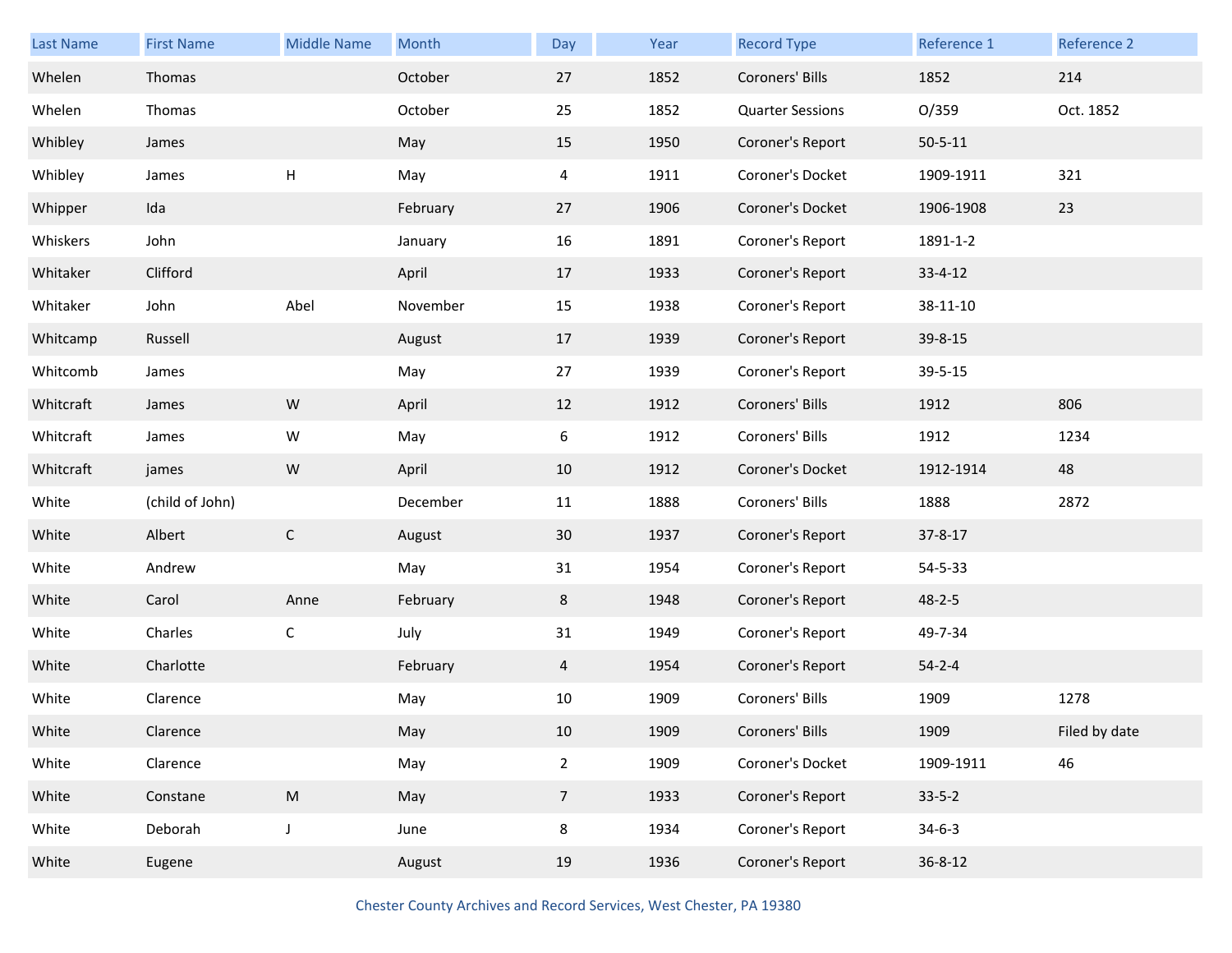| Last Name | <b>First Name</b> | <b>Middle Name</b>        | Month    | Day            | Year | <b>Record Type</b> | Reference 1   | Reference 2   |
|-----------|-------------------|---------------------------|----------|----------------|------|--------------------|---------------|---------------|
| White     | Garrie            | Lee                       | August   | 24             | 1948 | Coroner's Report   | $48 - 7 - 5$  |               |
| White     | Grace             |                           | August   | 23             | 1949 | Coroner's Report   | $49 - 8 - 8$  |               |
| White     | Harry             |                           | August   | $\overline{7}$ | 1904 | Coroner's Docket   | 1891-1912     | 442           |
| White     | harry             | G                         | July     | 4              | 1912 | Coroner's Docket   | 1912-1914     | 86            |
| White     | Harry             | $\boldsymbol{\mathsf{P}}$ | August   | $\overline{7}$ | 1904 | Coroner's Docket   | 1897-1905     | 261           |
| White     | Harry             | $\sf P$                   | August   | 8              | 1904 | Coroners' Bills    | 1904          | Filed by date |
| White     | Henry             |                           | November | 29             | 1948 | Coroner's Report   | 48-11-13      |               |
| White     | Horace            | T.                        | January  | 30             | 1940 | Coroner's Report   | $40 - 1 - 21$ |               |
| White     | James             | $\mathsf E$               | October  | 26             | 1949 | Coroner's Report   | 49-10-22      |               |
| White     | Janie             |                           | August   | 12             | 1946 | Coroner's Report   | 46-8-22       |               |
| White     | John              |                           | January  | 16             | 1931 | Coroner's Report   | $31 - 1 - 12$ |               |
| White     | Levi              |                           | June     | 28             | 1915 | Coroner's Docket   | 1915          | 54            |
| White     | Louise            | Lola                      | December | $30\,$         | 1951 | Coroner's Report   | 51-12-28      |               |
| White     | Marvin            | $\mathsf E$               | January  | $\overline{7}$ | 1949 | Coroner's Report   | 49-1-9        |               |
| White     | Oscar             |                           | December | $10\,$         | 1888 | Coroners' Bills    | 1888          | Filed by Date |
| White     | Robert            | Leon                      | November | 9              | 1951 | Coroner's Report   | $51 - 11 - 5$ |               |
| White     | Rose              | McGovern                  | February | 4              | 1948 | Coroner's Report   | $48 - 2 - 2$  |               |
| White     | Samuel            |                           | March    | 4              | 1908 | Coroners' Bills    | 1908          | Filed by date |
| White     | Samuel            |                           | February | 27             | 1908 | Coroner's Docket   | 1906-1908     | 334           |
| White     | Virginia          |                           | December | 3              | 1948 | Coroner's Report   | 48-12-3       |               |
| White     | William           |                           | January  | 27             | 1897 | Coroner's Docket   | 1891-1912     | 439           |
| White     | William           |                           | January  | 27             | 1897 | Coroner's Docket   | 1897-1905     | 261           |
| White     | William           |                           | November | 13             | 1902 | Coroner's Docket   | 1897-1905     | 262           |
| White     | William           |                           | November | 19             | 1902 | Coroners' Bills    | 1902          | 3049          |
| White     | William           |                           | November | 13             | 1902 | Coroner's Docket   | 1891-1912     | 449           |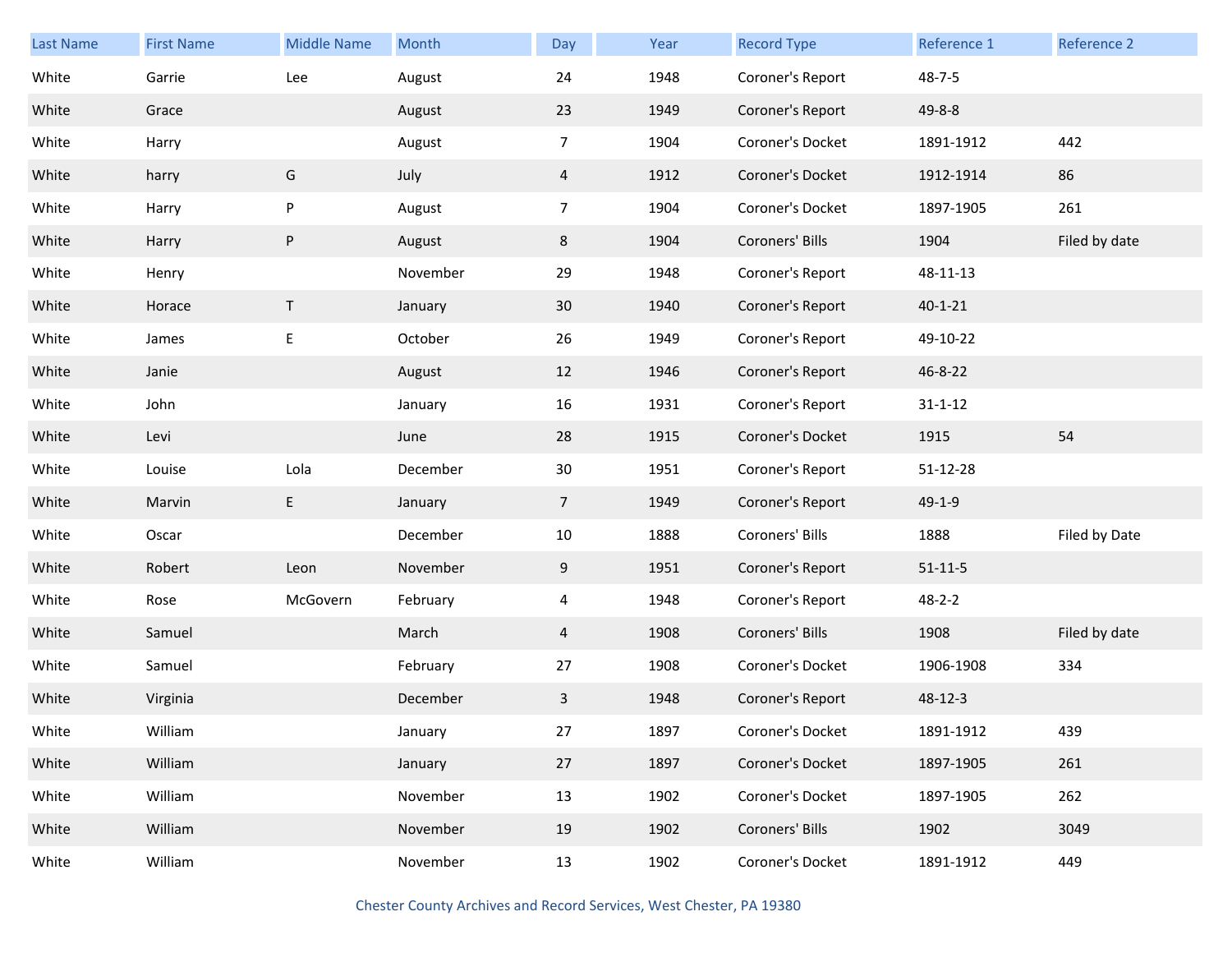| <b>Last Name</b> | <b>First Name</b> | <b>Middle Name</b> | Month    | Day         | Year | <b>Record Type</b> | Reference 1   | Reference 2   |
|------------------|-------------------|--------------------|----------|-------------|------|--------------------|---------------|---------------|
| White            | William           | $\mathsf{J}$       | March    | 29          | 1934 | Coroner's Report   | $34 - 3 - 15$ |               |
| Whiteman         | A                 | J                  | March    | 28          | 1919 | Coroner's Docket   | 1916-1919     | 363           |
| Whiteman         | Andrew            |                    | December | 18          | 1948 | Coroner's Report   | 48-12-13      |               |
| Whiteman         | Jerome            |                    | July     | 11          | 1931 | Coroner's Report   | $31 - 7 - 13$ |               |
| Whiteman         | John              | ${\sf W}$          | March    | 20          | 1944 | Coroner's Report   | $44 - 3 - 6$  |               |
| Whiteman         | Walter            | A                  | November | 26          | 1908 | Coroner's Docket   | 1906-1908     | 434           |
| Whiteman         | Walter            | A                  | December | $2^{\circ}$ | 1908 | Coroners' Bills    | 1908          | Filed by date |
| Whitesid         | Samuel            | Τ                  | July     | 24          | 1905 | Coroners' Bills    | 1905          | Filed by date |
| Whiteside        | Samuel            | $\mathsf T$        | July     | 21          | 1905 | Coroner's Docket   | 1891-1912     | 436           |
| Whiteside        | Thomas            |                    | October  | 16          | 1940 | Coroner's Report   | 40-10-11      |               |
| Whitle           | James             | H                  | May      | 12          | 1911 | Coroners' Bills    | 1911          | Filed by date |
| Whitley          | Charles           |                    | November | 11          | 1949 | Coroner's Report   | 49-11-2       |               |
| Whitlock         | Delmar            | Earl               | October  | 12          | 1937 | Coroner's Report   | $37-10-8$     |               |
| Whitman          | Joseph            |                    | December | 25          | 1941 | Coroner's Report   | 41-12-31      |               |
| Whitman          | Owen              | G                  | October  | 11          | 1903 | Coroner's Docket   | 1897-1905     | 261           |
| Whitman          | Owen              | G                  | October  | 11          | 1903 | Coroner's Docket   | 1891-1912     | 439           |
| Whitmore         | Jonas             |                    | November | 12          | 1911 | Coroner's Docket   | 1909-1911     | 403           |
| Whitson          | Goffrey           |                    | November | 28          | 1941 | Coroner's Report   | 41-11-29      |               |
| Whitson          | Hattie            |                    | June     | 22          | 1936 | Coroner's Report   | $36 - 6 - 16$ |               |
| Whitson          | Samuel            |                    | July     | 29          | 1940 | Coroner's Report   | 40-7-20       |               |
| Whittier         | Charles           | W                  | July     | 15          | 1951 | Coroner's Report   | $51 - 7 - 10$ |               |
| Whorl            | William           | E                  | April    | 9           | 1947 | Coroner's Report   | $47 - 4 - 17$ |               |
| Whych            | Paul              |                    | December | 10          | 1942 | Coroner's Report   | $42 - 12 - 4$ |               |
| Whyte            | Daniel            | Roscoe             | April    | 30          | 1955 | Coroner's Report   | $55 - 4 - 18$ |               |
| Wiand            | Harry             | Edward             | August   | 9           | 1951 | Coroner's Report   | $51 - 8 - 8$  |               |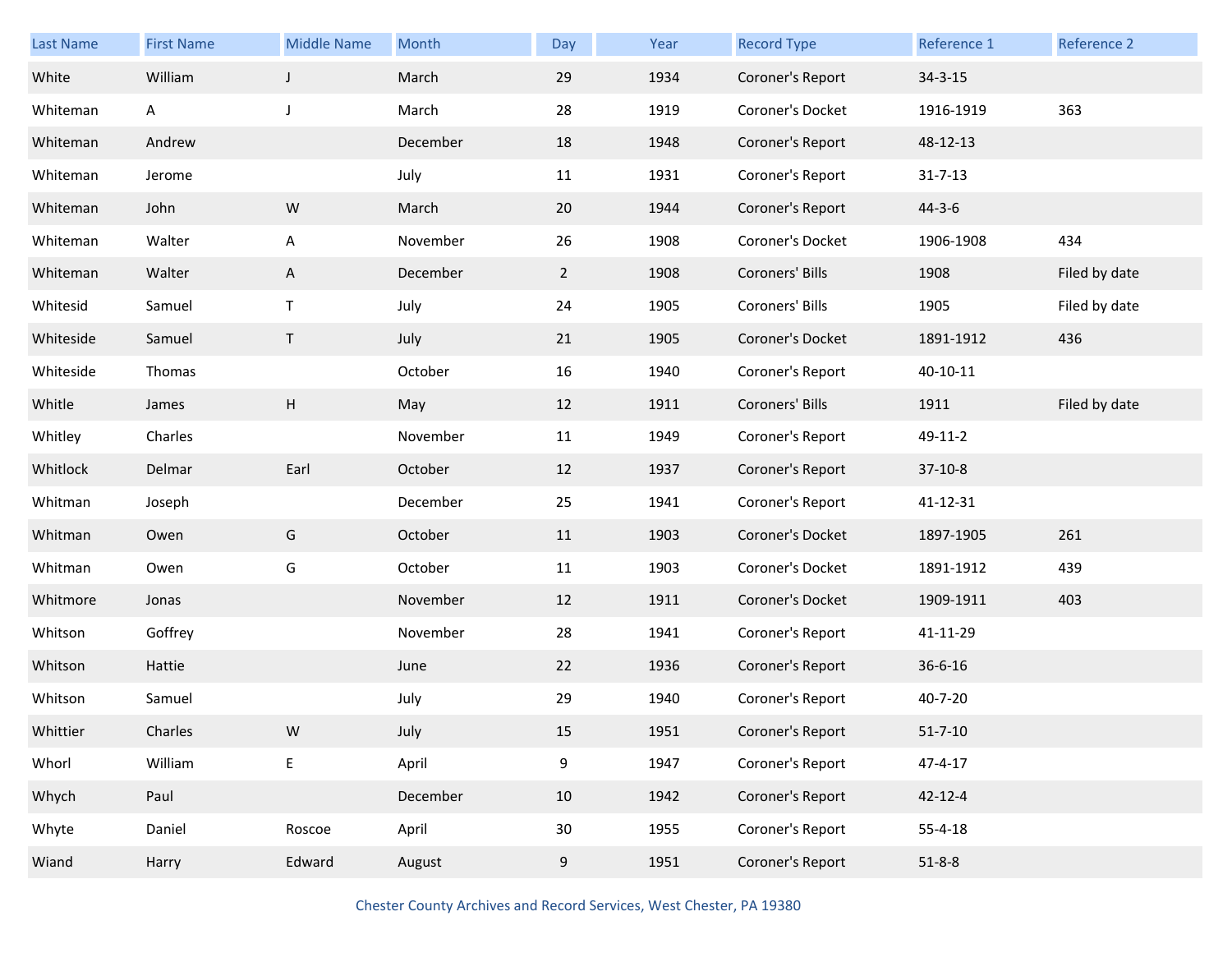| <b>Last Name</b> | <b>First Name</b> | <b>Middle Name</b> | <b>Month</b> | Day            | Year | <b>Record Type</b> | Reference 1    | Reference 2 |
|------------------|-------------------|--------------------|--------------|----------------|------|--------------------|----------------|-------------|
| Wiand            | William           | P                  | August       | 16             | 1896 | Coroner's Report   | 1896-8-1       |             |
| Wiant            | Daniel            |                    | July         | 9              | 1831 | Coroner's Report   | Filed by date  |             |
| Wichersham       | Mary              | Lena               | May          | 9              | 1943 | Coroner's Report   | 43-5-10        |             |
| Wichert          | William           | A A                | September    | $\mathbf{2}$   | 1944 | Coroner's Report   | 44-9-2         |             |
| Wichkersham      | William           |                    | September    | 29             | 1933 | Coroner's Report   | 33-9-16        |             |
| Wicker           | John              |                    | January      | 29             | 1896 | Coroner's Report   | 1896-1-7       |             |
| Wickersham       | Ella              | Pyle               | August       | 8              | 1943 | Coroner's Report   | $43 - 8 - 3$   |             |
| Wickersham       | Harry             | J                  | February     | 7 <sup>1</sup> | 1930 | Coroner's Report   | $30 - 2 - 2$   |             |
| Wicks            | Norman            | Clarence           | February     | $\overline{7}$ | 1952 | Coroner's Report   | $52 - 2 - 7$   |             |
| Wicks            | Treadmore         |                    | September    | 25             | 1941 | Coroner's Report   | 41-9-16        |             |
| Widdicombe       | Charles           | $\mathsf S$        | July         | 5              | 1935 | Coroner's Report   | $35 - 7 - 1$   |             |
| Widdies          | Oliver            |                    | June         | 26             | 1903 | Coroner's Docket   | 1891-1912      | 438         |
| Widdoes          | William           | A                  | October      | 17             | 1946 | Coroner's Report   | 46-10-19       |             |
| Widdows          | David             | H                  | November     | 21             | 1932 | Coroner's Report   | $32 - 11 - 7$  |             |
| Widdows          | Lizzie            |                    | April        | 6              | 1940 | Coroner's Report   | $40 - 4 - 2$   |             |
| Widdues          | Oliver            |                    | June         | 26             | 1903 | Coroner's Docket   | 1897-1905      | 265         |
| Widenhammer      | Lydia             |                    | April        | $\mathbf{1}$   | 1938 | Coroner's Report   | $38 - 4 - 1$   |             |
| Wier             | Joseph            | M                  | March        | 15             | 1898 | Coroner's Docket   | 1891-1912      | 447         |
| Wier             | Joseph            | M                  | March        | 15             | 1898 | Coroners' Bills    | 1898           | 930         |
| Wier             | Joseph            | M                  | March        | 15             | 1898 | Coroner's Docket   | 1897-1905      | 262         |
| Wiesnicski       | William           |                    | February     | 24             | 1917 | Coroner's Docket   | 1916-1919      | 91          |
| Wiess            | Philip            |                    | January      | 24             | 1904 | Coroner's Docket   | 1897-1905      | 259         |
| Wiess            | Phillip           |                    | January      | 24             | 1904 | Coroner's Docket   | 1891-1912      | 452         |
| Wiggins          | Edward            |                    | October      | 23             | 1941 | Coroner's Report   | $41 - 10 - 11$ |             |
| Wiggins          | Marian            |                    | October      | 6              | 1948 | Coroner's Report   | 48-10-3        |             |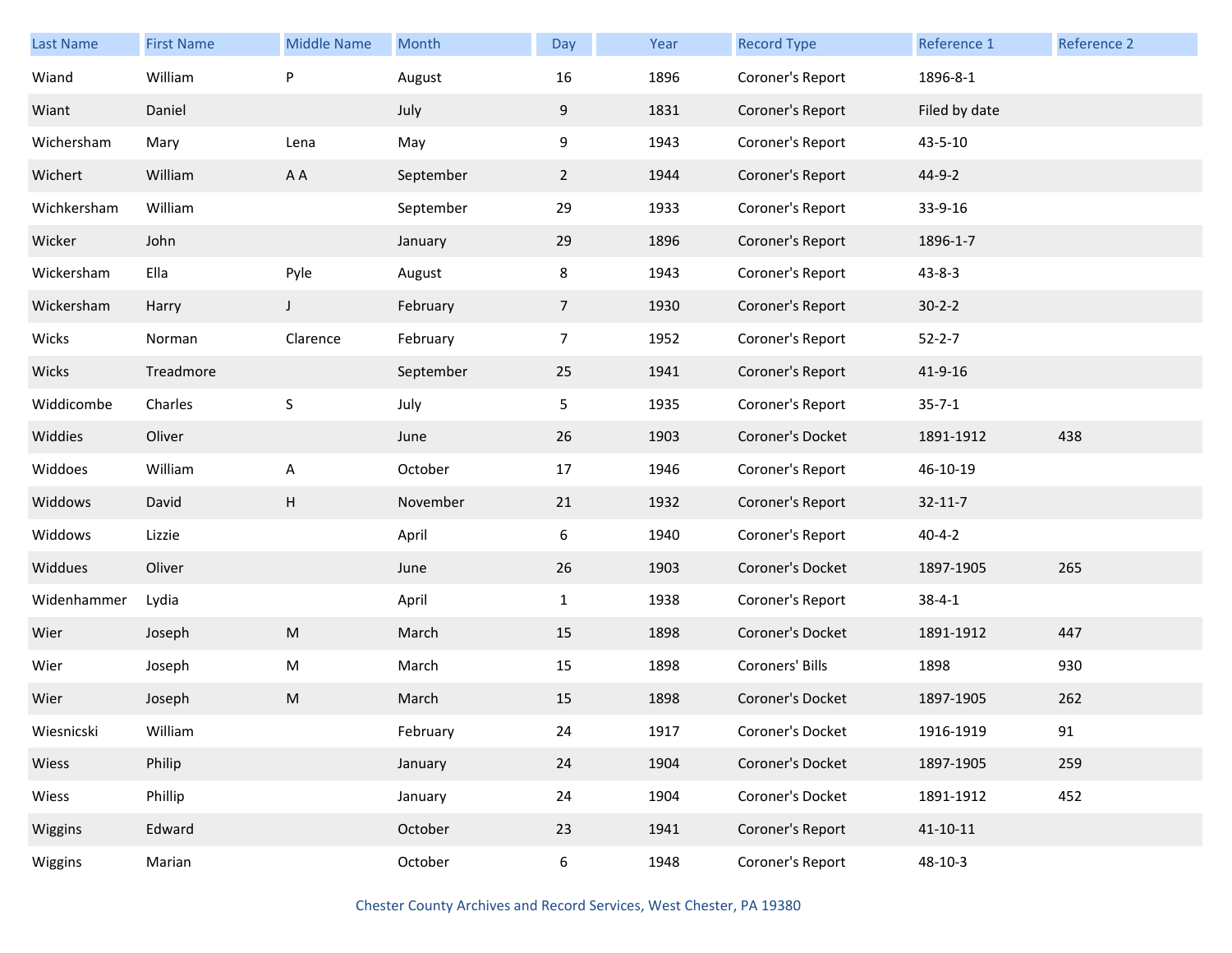| <b>Last Name</b> | <b>First Name</b> | <b>Middle Name</b> | Month     | Day            | Year | <b>Record Type</b>      | Reference 1    | Reference 2     |
|------------------|-------------------|--------------------|-----------|----------------|------|-------------------------|----------------|-----------------|
| Wikete           | Peter             |                    | November  | $\overline{4}$ | 1939 | Coroner's Report        | 39-11-16       |                 |
| Wikrent          | Anna              |                    | October   | 8              | 1918 | Coroner's Docket        | 1916-1919      | 300             |
| Wilber           | Harry             |                    | December  | 25             | 1900 | Coroner's Docket        | 1891-1912      | 448             |
| Wilbur           | Harry             | F                  | December  | 25             | 1900 | Coroner's Docket        | 1897-1905      | 264             |
| Wilbur           | Harry             | L                  | December  | 25             | 1900 | Coroner's Docket        | 1897-1905      | 263             |
| Wilburn          | Harry             | L                  | January   | 19             | 1901 | Coroners' Bills         | 1901           | Filed by Date   |
| Wiley            | Geo               | $\mathsf J$        | June      | 28             | 1894 | Coroner's Report        | 1894-6-3       |                 |
| Wiley            | George            | J                  | June      | 28             | 1894 | Coroners' Bills         | 1894           | 1885            |
| Wiley            | Howard            | Emil               | July      | 21             | 1950 | Coroner's Report        | $50 - 7 - 15$  |                 |
| Wiley            | Thomas            |                    | December  | 13             | 1912 | Coroner's Docket        | 1912-1914      | 137             |
| Wiley            | William           |                    | December  | 17             | 1862 | <b>Quarter Sessions</b> | Q/176          | Jan. 1863       |
| Wiley            | William           |                    | September | 17             | 1863 | Coroners' Bills         | 1863           | 205             |
| Wilkinson        | Francis           |                    | August    | 12             | 1890 | Coroners' Bills         | 1890           | Filed by Date   |
|                  |                   |                    |           |                |      |                         |                |                 |
| Wilkinson        | John              |                    | December  | 8              | 1916 | Coroner's Docket        | 1916-1919      | 69              |
| Wilkinson        | Thomas            | $\mathsf J$        | August    | 11             | 1938 | Coroner's Report        | 38-8-10        |                 |
| Wilkinson        | William           |                    | December  | 20             | 1907 | Coroner's Docket        | 1906-1908      | 306             |
| Wilkison         | Isaac             |                    | September | 17             | 1877 | Coroner's Report        | Filed by date  |                 |
| Will             | Joshua            |                    | January   | 25             | 1807 | Coroner's Report        | Filed by date  |                 |
| Willard          | Priscilla         | Ann                | February  | 14             | 1952 | Coroner's Report        | $52 - 2 - 16$  |                 |
| Willauer         | Jacob             | J                  | May       | 15             | 1916 | Coroner's Docket        | 1916-1919      | 16              |
| Willett          | Myrtle            | M                  | January   | $10\,$         | 1937 | Coroner's Report        | $37 - 1 - 6$   |                 |
| Willey           | Robert            | A                  | April     | 13             | 1933 | Coroner's Report        | $33 - 4 - 13$  |                 |
| William          | Samuel            |                    | February  | $2^{\circ}$    | 1829 | Coroners' Bills         | 1829           | 30 <sup>°</sup> |
| Williams         | Abram             | G                  | January   | $\mathbf{1}$   | 1931 | Coroner's Report        | $30 - 12 - 18$ |                 |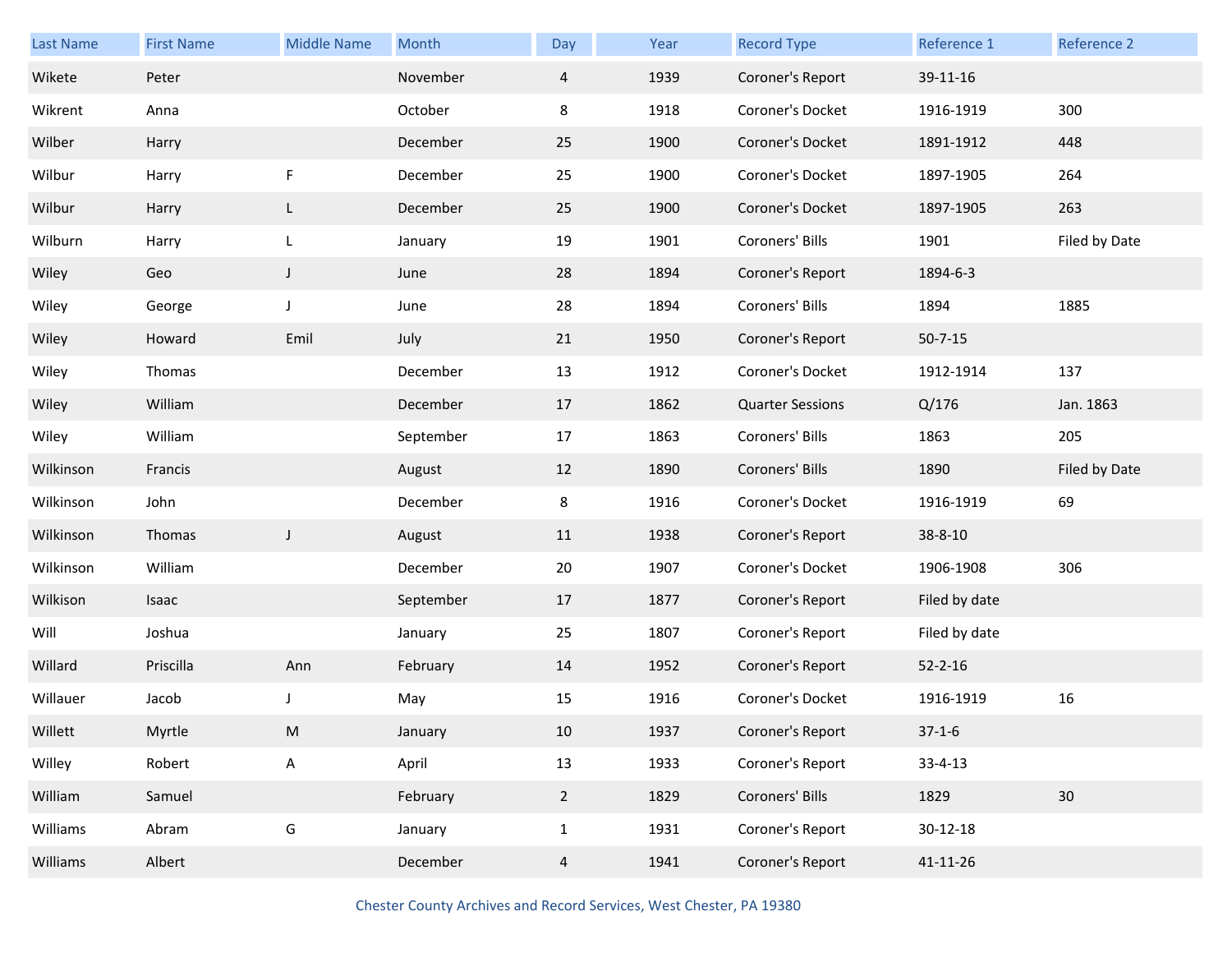| Last Name | <b>First Name</b> | <b>Middle Name</b> | Month     | Day            | Year | <b>Record Type</b> | Reference 1   | Reference 2   |
|-----------|-------------------|--------------------|-----------|----------------|------|--------------------|---------------|---------------|
| Williams  | Alice             |                    | April     | 15             | 1955 | Coroner's Report   | $55 - 4 - 7$  |               |
| Williams  | Annie             |                    | September | 13             | 1897 | Coroners' Bills    | 1897          | 2876          |
| Williams  | Annie             |                    | September | 10             | 1897 | Coroner's Docket   | 1897-1905     | 263           |
| Williams  | Annie             |                    | September | 10             | 1897 | Coroner's Docket   | 1891-1912     | 436           |
| Williams  | Benjamin          |                    | May       | $2^{\circ}$    | 1951 | Coroner's Report   | $51 - 5 - 2$  |               |
| Williams  | Catharine         | Haslam Pary        | February  | 12             | 1934 | Coroner's Report   | $34 - 2 - 10$ |               |
| Williams  | Charles           | Е                  | February  | 8              | 1930 | Coroner's Report   | $30 - 2 - 3$  |               |
| Williams  | Charles           | W                  | July      | 11             | 1911 | Coroner's Docket   | 1909-1911     | 354           |
| Williams  | Charles           | W                  | July      | 14             | 1911 | Coroners' Bills    | 1911          | Filed by date |
| Williams  | Dennis            | Eric               | March     | 23             | 1954 | Coroner's Report   | $54 - 3 - 16$ |               |
| Williams  | Earl              |                    | March     | 14             | 1950 | Coroner's Report   | $50-3-7$      |               |
| Williams  | Earl              | Marshall           | May       | $\mathbf{2}$   | 1930 | Coroner's Report   | $30 - 5 - 2$  |               |
| Williams  | Edgar             |                    | November  | 28             | 1905 | Coroner's Docket   | 1891-1912     | 454           |
| Williams  | Edgar             |                    | November  | 28             | 1905 | Coroner's Docket   | 1897-1905     | 312           |
| Williams  | Edgar             |                    | December  | 4              | 1905 | Coroners' Bills    | 1905          | Filed by date |
| Williams  | Edith             | Mae                | July      | 23             | 1940 | Coroner's Report   | $40 - 7 - 15$ |               |
| Williams  | Eliza             | Ann                | April     | 22             | 1912 | Coroner's Docket   | 1912-1914     | 55            |
| Williams  | Eliza             | Ann                | May       | 13             | 1912 | Coroners' Bills    | 1912          | Filed by date |
| Williams  | Elizabeth         |                    | August    | 9              | 1951 | Coroner's Report   | $51 - 8 - 9$  |               |
| Williams  | Enoch             |                    | November  | 12             | 1888 | Coroners' Bills    | 1888          | Filed by Date |
| Williams  | Fannie            | Е                  | May       | 22             | 1907 | Coroner's Docket   | 1906-1908     | 204           |
| Williams  | Franklin          |                    | August    | $8\phantom{1}$ | 1901 | Coroner's Docket   | 1891-1912     | 441           |
| williams  | Franklin          |                    | August    | $8\phantom{1}$ | 1901 | Coroner's Docket   | 1897-1905     | 265           |
| Williams  | Franklin          |                    | August    | 13             | 1901 | Coroners' Bills    | 1901          | 1891          |
| Williams  | George            |                    | December  | 8              | 1912 | Coroner's Docket   | 1912-1914     | 133           |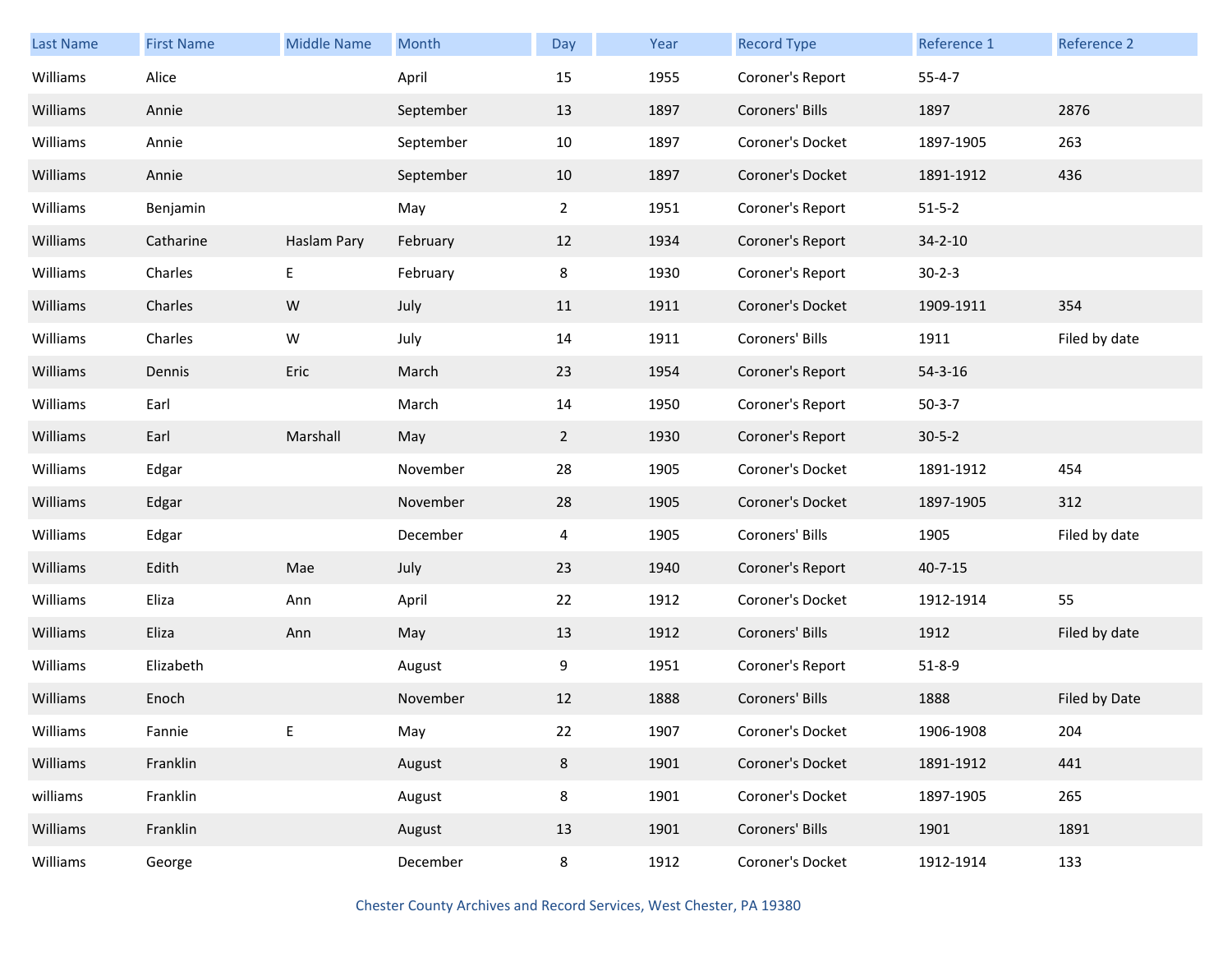| <b>Last Name</b> | <b>First Name</b> | <b>Middle Name</b> | Month     | Day            | Year | <b>Record Type</b>      | Reference 1    | Reference 2   |
|------------------|-------------------|--------------------|-----------|----------------|------|-------------------------|----------------|---------------|
| Williams         | George            | F                  | January   | 30             | 1954 | Coroner's Report        | $54 - 1 - 21$  |               |
| Williams         | Gerald            |                    | July      | 16             | 1944 | Coroner's Report        | $44 - 7 - 7$   |               |
| Williams         | Gertrude          |                    | August    | 29             | 1942 | Coroner's Report        | 42-8-28        |               |
| Williams         | Grandville        |                    | September | 4              | 1901 | Coroner's Docket        | 1891-1912      | 432           |
| Williams         | Granville         |                    | September | $\overline{4}$ | 1904 | Coroner's Docket        | 1897-1905      | 286           |
| Williams         | Hannah            | Mary               | June      | 17             | 1943 | Coroner's Report        | 43-6-10        |               |
| Williams         | Harry             |                    | November  | 14             | 1949 | Coroner's Report        | 49-11-9        |               |
| Williams         | Helen             | Roletta            | January   | $\overline{2}$ | 1952 | Coroner's Report        | $52 - 1 - 3$   |               |
| Williams         | Henry             |                    | October   | 26             | 1877 | Coroner's Report        | Filed by date  |               |
| Williams         | Henry             | W                  | August    | 23             | 1855 | <b>Quarter Sessions</b> | P/32           | Jul. 1855     |
| Williams         | Herbert           | Linwood            | February  | 22             | 1909 | Coroners' Bills         | 1909           | 551           |
| Williams         | Herbert           | Linwood            | February  | 15             | 1909 | Coroner's Docket        | 1909-1911      | 20            |
| Williams         | Herbert           | S                  | November  | 9              | 1913 | Coroner's Docket        | 1912-1914      | 250           |
| Williams         | Herbert           | $\mathsf{T}$       | January   | 3              | 1957 | Coroner's Report        | $57-1-2$       |               |
| Williams         | Irvin             | T                  | November  | 23             | 1952 | Coroner's Report        | 52-11-23       |               |
| Williams         | Isaac             | P                  | December  | 26             | 1938 | Coroner's Report        | 38-12-16       |               |
| Williams         | John              |                    | August    | 24             | 1798 | Coroners' Bills         | 1798           | Filed by Date |
| Williams         | John              |                    | October   | 21             | 1853 | <b>Quarter Sessions</b> | O/416          | Oct. 1853     |
| Williams         | John              |                    | October   | 27             | 1905 | Coroner's Docket        | 1891-1912      | 431           |
| Williams         | John              |                    | October   | 30             | 1905 | Coroners' Bills         | 1905           | Filed by date |
| Williams         | John              |                    | October   | 27             | 1905 | Coroner's Docket        | 1897-1905      | 298           |
| Williams         | John              | Henry              | July      | 16             | 1895 | Coroner's Report        | 1895-7-6       |               |
| Williams         | Joseph            |                    | February  | 9              | 1933 | Coroner's Report        | $33 - 2 - 3$   |               |
| Williams         | Joshua            |                    | November  | 9              | 1941 | Coroner's Report        | $41 - 11 - 10$ |               |
| Williams         | L                 |                    | May       | 7 <sup>7</sup> | 1834 | Coroners' Bills         | 1834           | 396           |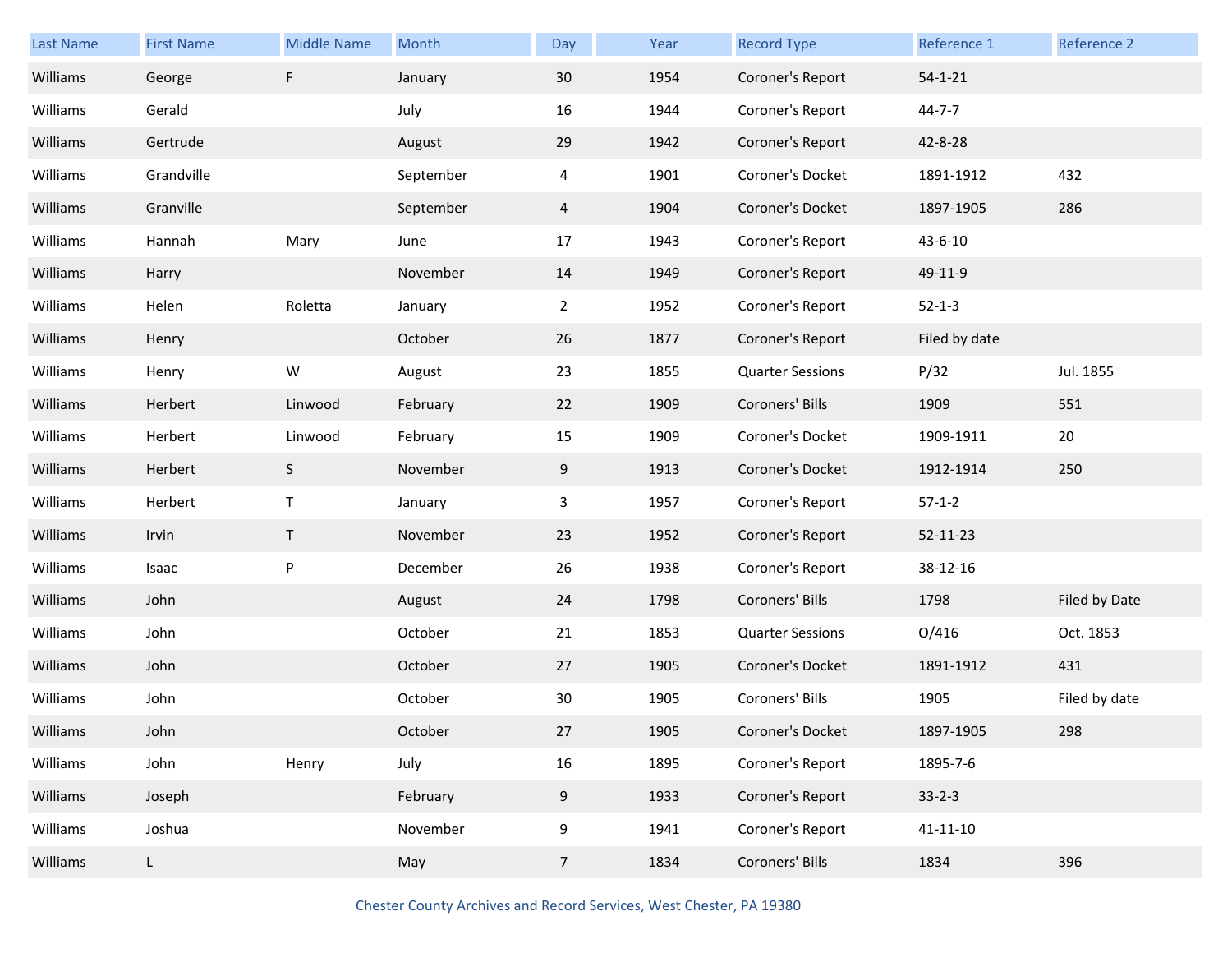| <b>Last Name</b> | <b>First Name</b> | <b>Middle Name</b> | Month     | Day            | Year | <b>Record Type</b> | Reference 1   | Reference 2   |
|------------------|-------------------|--------------------|-----------|----------------|------|--------------------|---------------|---------------|
| Williams         | Margaret          |                    | June      | $\overline{2}$ | 1941 | Coroner's Report   | $41 - 6 - 1$  |               |
| Williams         | Margaret          | E                  | January   | 16             | 1947 | Coroner's Report   | $47 - 1 - 9$  |               |
| Williams         | Mary              |                    | February  | 26             | 1916 | Coroner's Docket   | 1916-1919     | 10            |
| Williams         | Mary              |                    | January   | $\mathbf{3}$   | 1933 | Coroner's Report   | $33 - 1 - 1$  |               |
| Williams         | mary              | Augusta            | March     | 7 <sup>7</sup> | 1912 | Coroner's Docket   | 1912-1914     | 34            |
| Williams         | Mary              | Jane               | May       | $\mathbf{3}$   | 1947 | Coroner's Report   | $47 - 5 - 3$  |               |
| Williams         | Mary              | $\sf S$            | August    | $\overline{2}$ | 1916 | Coroner's Docket   | 1916-1919     | 31            |
| Williams         | Morris            |                    | April     | 15             | 1908 | Coroners' Bills    | 1908          | Filed by date |
| Williams         | Morris            |                    | April     | 9              | 1908 | Coroner's Docket   | 1906-1908     | 353           |
| Williams         | Moses             | G                  | August    | 19             | 1893 | Coroner's Report   | 1893-8-6      |               |
| Williams         | Nelder            |                    | February  | $\overline{4}$ | 1942 | Coroner's Report   | $42 - 2 - 2$  |               |
| Williams         | Paul              | H                  | January   | 6              | 1957 | Coroner's Report   | $57-1-4$      |               |
| Williams         | Raymond           |                    | September | 5 <sub>1</sub> | 1933 | Coroner's Report   | $33-9-8$      |               |
| Williams         | Richard           |                    | February  | 12             | 1951 | Coroner's Report   | $51 - 2 - 8$  |               |
| Williams         | Roger             | ${\sf P}$          | September | 15             | 1951 | Coroner's Report   | $51-9-7$      |               |
| Williams         | S                 | E                  | September | $\mathbf{3}$   | 1939 | Coroner's Report   | $39-9-2$      |               |
| Williams         | Sara              | E                  | March     | 27             | 1935 | Coroner's Report   | $35 - 3 - 17$ |               |
| Williams         | Sarah             |                    | May       | $\mathbf{1}$   | 1830 | Coroner's Report   | Filed by date |               |
| Williams         | Theresa           | К                  | December  | 24             | 1954 | Coroner's Report   | 54-12-24      |               |
| Williams         | Thomas            |                    | November  | 19             | 1797 | Coroner's Report   | Filed by date |               |
| Williams         | Thomas            |                    | February  | 23             | 1798 | Coroners' Bills    | 1798          | Filed by Date |
| Williams         | Thomas            |                    | October   | $\overline{4}$ | 1877 | Coroner's Report   | Filed by date |               |
| Williams         | Thomas            |                    | July      | 10             | 1906 | Coroners' Bills    | 1906          | 1615          |
| Williams         | Thomas            |                    | July      | 6              | 1906 | Coroner's Docket   | 1906-1908     | 78            |
| Williams         | Thomas            |                    | October   | 24             | 1911 | Coroner's Docket   | 1909-1911     | 396           |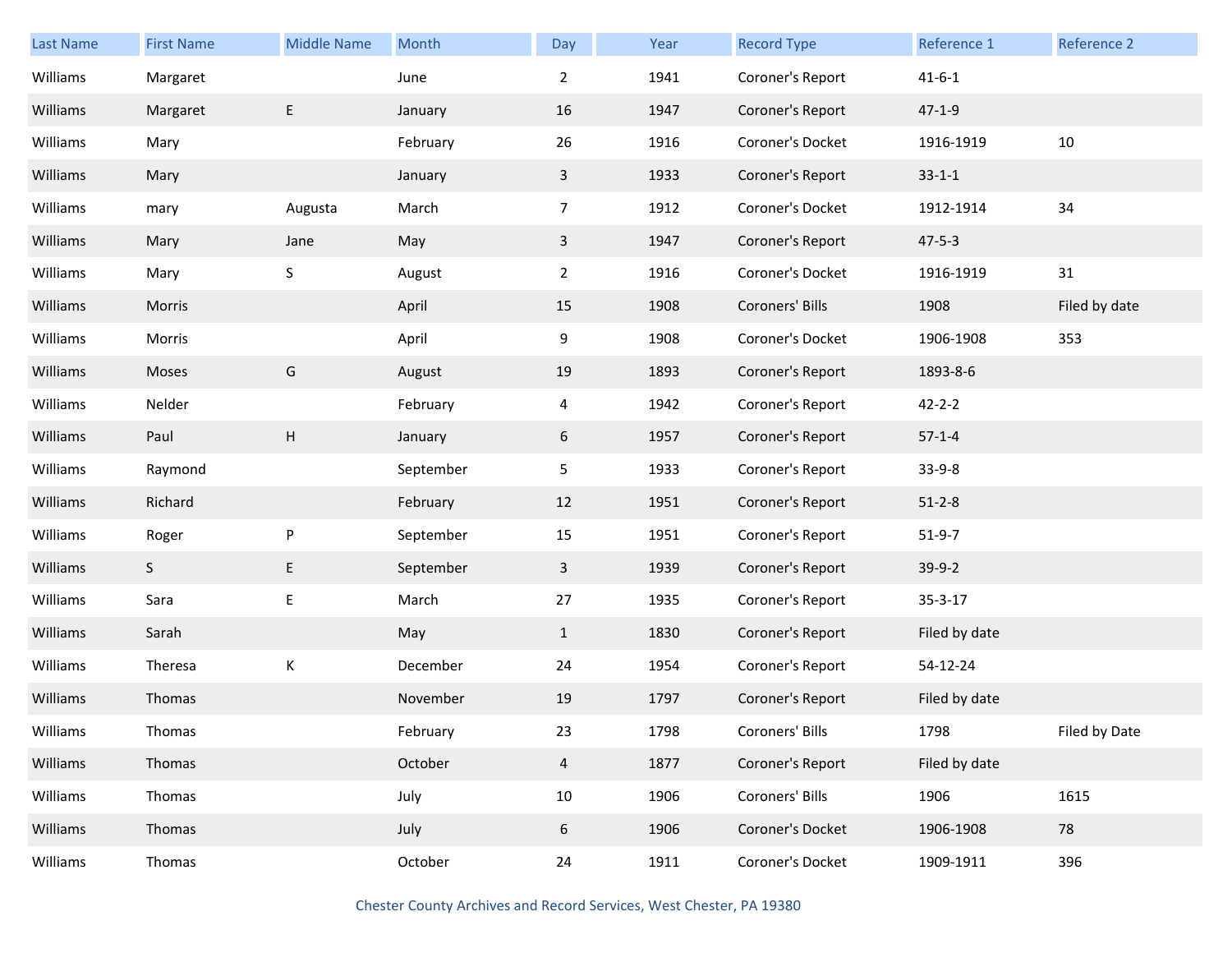| <b>Last Name</b> | <b>First Name</b>  | <b>Middle Name</b> | Month     | <b>Day</b>     | Year | <b>Record Type</b>      | Reference 1   | Reference 2 |
|------------------|--------------------|--------------------|-----------|----------------|------|-------------------------|---------------|-------------|
| Williams         | Walter             |                    | July      | 22             | 1941 | Coroner's Report        | $41 - 7 - 17$ |             |
| Williams         | Warren             |                    | September | 16             | 1943 | Coroner's Report        | 43-9-10       |             |
| Williams         | William            |                    | January   | 29             | 1849 | <b>Quarter Sessions</b> | O/73          | Jan. 1849   |
| Williams         | William            |                    | July      | 25             | 1893 | Coroner's Report        | Filed by date |             |
| Williams         | William            |                    | July      | 25             | 1893 | Coroner's Report        | Filed by date |             |
| Williams         | William            |                    | July      | 26             | 1893 | Coroners' Bills         | 1893          | 1939, 1940  |
| Williamson       | Margaret           |                    | April     | 5 <sub>1</sub> | 1919 | Coroner's Docket        | 1916-1919     | 365         |
| Williamson       | Phebe              | Ann                | October   | 8              | 1894 | Coroner's Report        | 1894-10-2     |             |
| Williamson       | Phebe              | Ann                | October   | 9              | 1894 | Coroners' Bills         | 1894          | 2514        |
| Willice          | William            |                    | March     | 20             | 1806 | Coroner's Report        | Filed by date |             |
| Willier          | Elmer              |                    | November  | 22             | 1944 | Coroner's Report        | 44-11-14      |             |
| Willis           | (child of Abigail) |                    | March     | 20             | 1815 | Coroner's Report        | Filed by date |             |
| Willis           | Frank              | Earl               | January   | 30             | 1950 | Coroner's Report        | $50 - 1 - 19$ |             |
|                  |                    |                    |           |                |      |                         |               |             |
| Willoughby       | Lila               | Mae                | August    | 20             | 1938 | Coroner's Report        | 38-8-15       |             |
| Willower         | Levi               |                    | August    | 8              | 1857 | <b>Quarter Sessions</b> | P/205         | Aug. 1857   |
| Wills            | John               |                    | November  | 10             | 1907 | Coroner's Docket        | 1906-1908     | 292         |
| Wills            | Mary               | Tyson              | September | 17             | 1946 | Coroner's Report        | 46-9-15       |             |
| Wilmer           | Bayard             | Edward             | November  | 4              | 1908 | Coroners' Bills         | 1908          | 3469        |
| Wilmer           | Bayard             | Edward             | October   | 31             | 1908 | Coroner's Docket        | 1906-1908     | 423         |
| Wilmer           | Mary               | Jane               | February  | 4              | 1885 | Coroners' Bills         | 1885          | 310         |
| Wilmont          | Franklin           |                    | December  | 22             | 1944 | Coroner's Report        | 44-12-11      |             |
| Wilmott          | Bonnie             | Lou                | June      | 17             | 1946 | Coroner's Report        | 46-6-12       |             |
| Wils             | Eberib             |                    | September | 19             | 1892 | Coroner's Report        | 1892-9-3      |             |
| Wilson           | (infant)           |                    | May       | 18             | 1918 | Coroner's Docket        | 1916-1919     | 227         |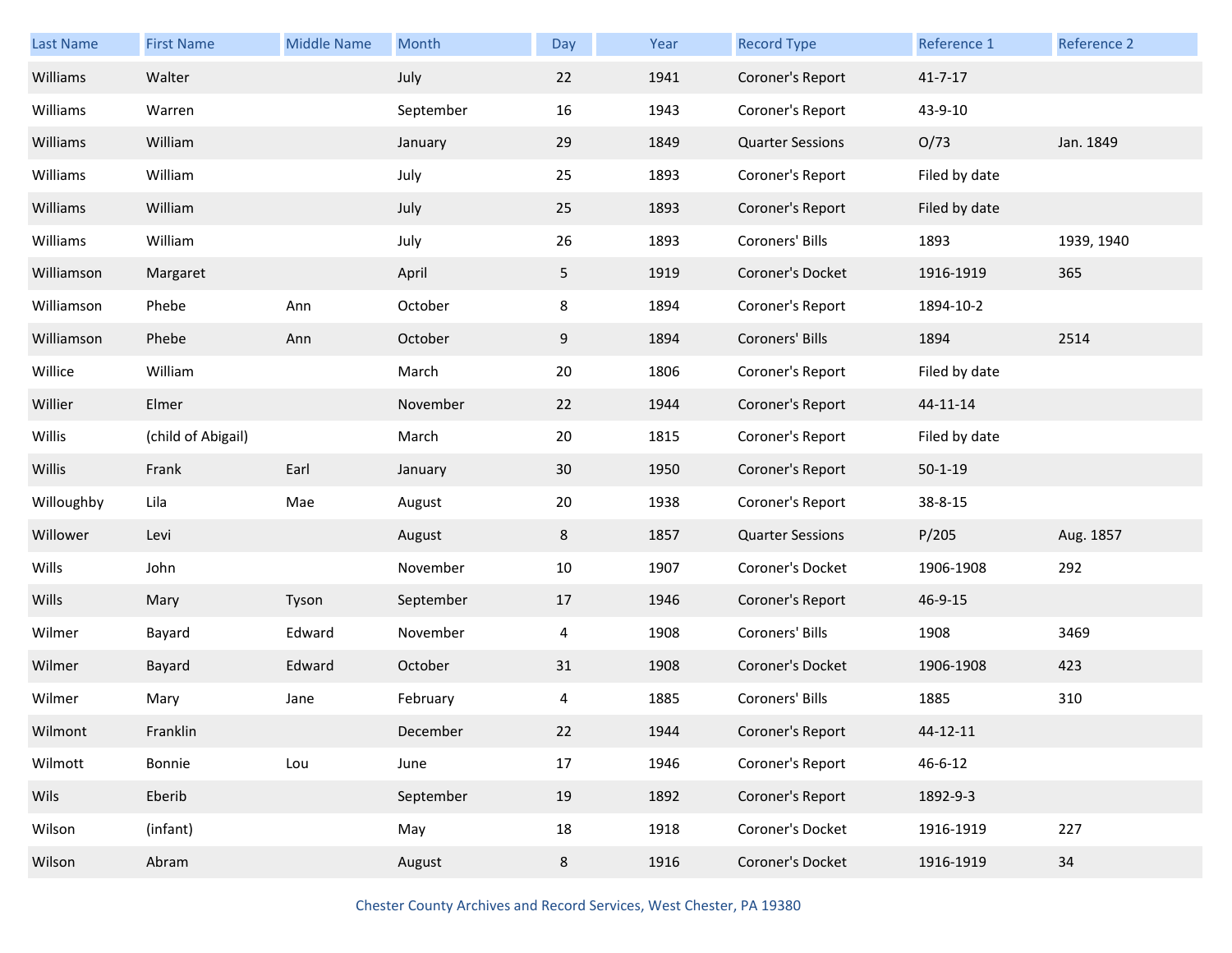| <b>Last Name</b> | <b>First Name</b> | <b>Middle Name</b> | Month     | Day            | Year | <b>Record Type</b> | Reference 1    | Reference 2   |
|------------------|-------------------|--------------------|-----------|----------------|------|--------------------|----------------|---------------|
| Wilson           | Albert            |                    | January   | 4              | 1941 | Coroner's Report   | $41 - 1 - 5$   |               |
| Wilson           | Albert            |                    | September | 24             | 1945 | Coroner's Report   | 45-9-16        |               |
| Wilson           | Alfred            | ${\sf M}$          | July      | 15             | 1951 | Coroner's Report   | $51 - 7 - 11$  |               |
| Wilson           | Alice             | H                  | July      | 28             | 1903 | Coroner's Docket   | 1897-1905      | 264           |
| Wilson           | Alice             | H                  | July      | 28             | 1903 | Coroner's Docket   | 1891-1912      | 437           |
| Wilson           | Barton            | Allen              | October   | 23             | 1953 | Coroner's Report   | 53-10-22       |               |
| Wilson           | Benjamin          |                    | February  | 11             | 1901 | Coroner's Docket   | 1891-1912      | 434           |
| Wilson           | Benjamin          |                    | February  | 11             | 1901 | Coroner's Docket   | 1897-1905      | 265           |
| Wilson           | Carrie            | May                | October   | $\overline{2}$ | 1940 | Coroner's Report   | $40 - 10 - 1$  |               |
| Wilson           | Charles           | $\mathsf{A}$       | June      | 30             | 1876 | Coroner's Report   | Filed by date  |               |
| Wilson           | Charles           | E                  | December  | 26             | 1952 | Coroner's Report   | $52 - 12 - 15$ |               |
| Wilson           | Charles           | Edward             | August    | 11             | 1954 | Coroner's Report   | $54 - 8 - 6$   |               |
| Wilson           | Charles           | $\mathsf{N}$       | November  | 5 <sub>1</sub> | 1953 | Coroner's Report   | $53-11-2$      |               |
| Wilson           | Charles           | Oliver             | February  | 19             | 1948 | Coroner's Report   | 48-2-17        |               |
| Wilson           | Charles           | $\mathsf T$        | December  | 10             | 1951 | Coroner's Report   | $51 - 12 - 12$ |               |
| Wilson           | Charles           | T.                 | April     | 17             | 1952 | Coroner's Report   | $51 - 12 - 11$ |               |
| Wilson           | Dan               | LaFayette          | August    | 24             | 1950 | Coroner's Report   | $50 - 8 - 19$  |               |
| Wilson           | Daniel            |                    | January   | 29             | 1909 | Coroner's Docket   | 1909-1911      | 14            |
| Wilson           | Daniel            |                    | February  | $\mathbf{1}$   | 1909 | Coroners' Bills    | 1909           | Filed by date |
| Wilson           | David             |                    | December  | 9              | 1822 | Coroners' Bills    | 1822           | 92            |
| Wilson           | David             |                    | December  | 25             | 1841 | Coroner's Report   | Filed by date  |               |
| Wilson           | Edmond            |                    | May       | $\mathbf{1}$   | 1906 | Coroner's Docket   | 1906-1908      | 49            |
| Wilson           | Edmund            |                    | May       | $\mathbf{1}$   | 1906 | Coroners' Bills    | 1906           | Filed by date |
| Wilson           | Edmund            |                    | February  | 13             | 1944 | Coroner's Report   | $44 - 2 - 6$   |               |
| Wilson           | Ellis             | $\mathsf C$        | February  | 11             | 1950 | Coroner's Report   | $50 - 2 - 12$  |               |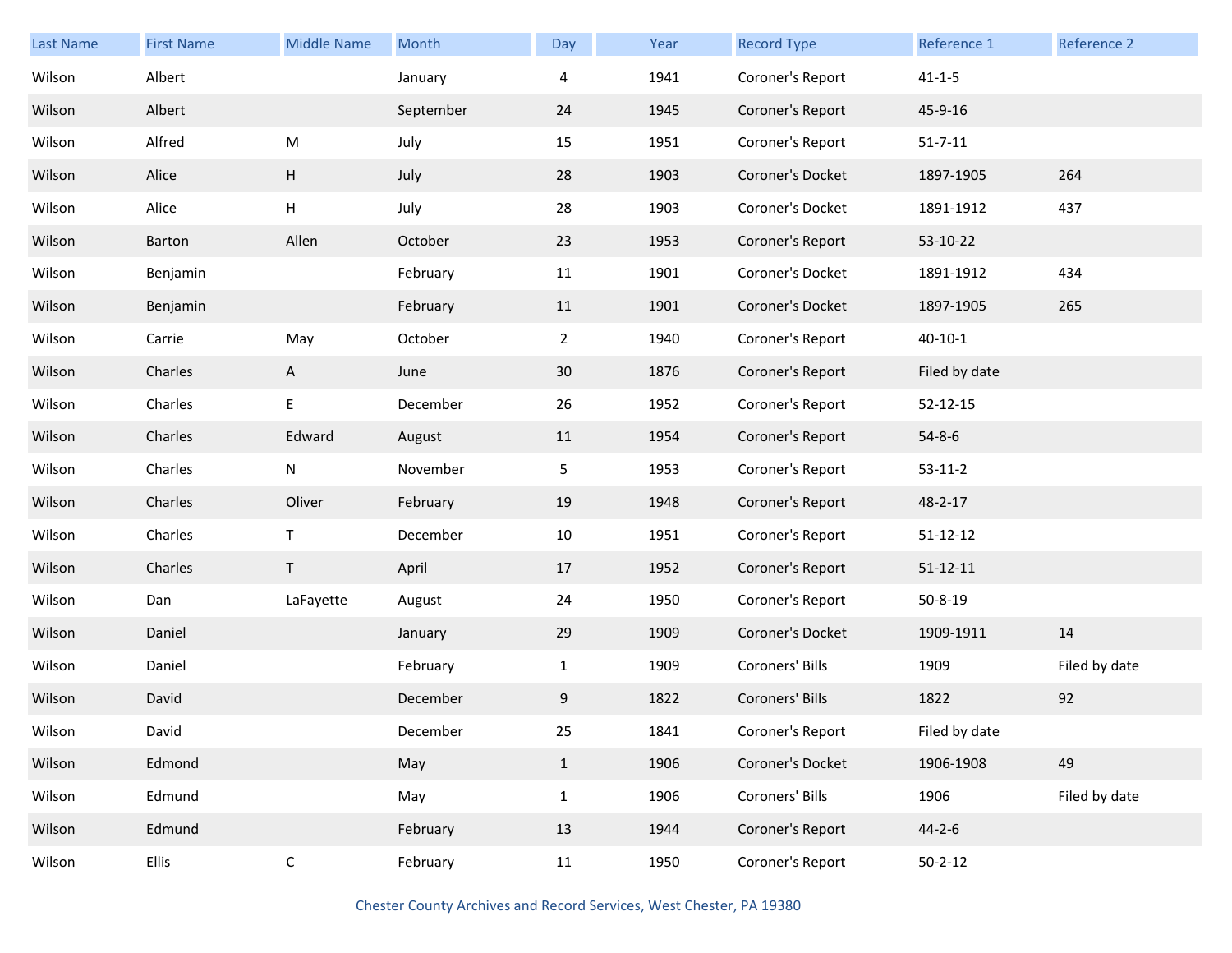| Last Name | <b>First Name</b> | <b>Middle Name</b>        | Month     | Day            | Year | <b>Record Type</b> | Reference 1   | Reference 2 |
|-----------|-------------------|---------------------------|-----------|----------------|------|--------------------|---------------|-------------|
| Wilson    | Elmer             | Gustave                   | September | $\mathbf{1}$   | 1932 | Coroner's Report   | $32 - 8 - 1$  |             |
| Wilson    | Evans             |                           | September | 4              | 1931 | Coroner's Report   | $31 - 9 - 8$  |             |
| Wilson    | George            |                           | July      | $\mathbf{3}$   | 1906 | Coroners' Bills    | 1906          | 1599        |
| Wilson    | George            |                           | June      | 27             | 1906 | Coroner's Docket   | 1906-1908     | 75          |
| Wilson    | George            |                           | April     | 21             | 1908 | Coroner's Docket   | 1906-1908     | 357         |
| Wilson    | George            |                           | April     | 29             | 1908 | Coroners' Bills    | 1908          | 1454        |
| Wilson    | George            | $\sf T$                   | April     | 30             | 1949 | Coroner's Report   | 49-4-19       |             |
| Wilson    | Granville         |                           | November  | 15             | 1910 | Coroner's Docket   | 1909-1911     | 244         |
| Wilson    | Н                 | D                         | March     | 20             | 1935 | Coroner's Report   | $35 - 3 - 10$ |             |
| Wilson    | Hanna             | Jane                      | June      | 14             | 1953 | Coroner's Report   | $53 - 6 - 10$ |             |
| Wilson    | Harry             | Raymond                   | April     | $\overline{2}$ | 1949 | Coroner's Report   | $49 - 4 - 2$  |             |
| Wilson    | Howard            | B                         | September | $\overline{7}$ | 1934 | Coroner's Report   | $34 - 9 - 8$  |             |
| Wilson    | Howard            | D                         | October   | 24             | 1907 | Coroner's Docket   | 1906-1908     | 283         |
| Wilson    | Ira               | Russel                    | May       | $\overline{7}$ | 1917 | Coroner's Docket   | 1916-1920     | 78          |
| Wilson    | James             |                           | November  | 15             | 1938 | Coroner's Report   | 38-11-11      |             |
| Wilson    | James             |                           | May       | 28             | 1954 | Coroner's Report   | $54 - 5 - 31$ |             |
| Wilson    | James             | $\mathsf{C}$              | March     | 23             | 1939 | Coroner's Report   | $39 - 3 - 7$  |             |
| Wilson    | James             | W G                       | May       | 3              | 1937 | Coroner's Report   | $37 - 5 - 2$  |             |
| Wilson    | Jesse             | $\boldsymbol{\mathsf{H}}$ | November  | 28             | 1933 | Coroner's Report   | 33-11-35      |             |
| Wilson    | John              |                           | October   | 4              | 1869 | Coroners' Bills    | 1869          | 644         |
| Wilson    | John              |                           | October   | $\overline{2}$ | 1869 | Coroners' Bills    | 1869          | 651         |
| Wilson    | John              | ${\sf M}$                 | July      | 5              | 1887 | Coroners' Bills    | 1887          | 1624        |
| Wilson    | John              | ${\sf M}$                 | July      | $\overline{4}$ | 1887 | Coroners' Bills    | 1887          | 1851        |
| Wilson    | Joseph            |                           | February  | 19             | 1934 | Coroner's Report   | $34 - 2 - 19$ |             |
| Wilson    | Kenneth           | $\mathsf{C}$              | February  | 28             | 1943 | Coroner's Report   | $43 - 2 - 15$ |             |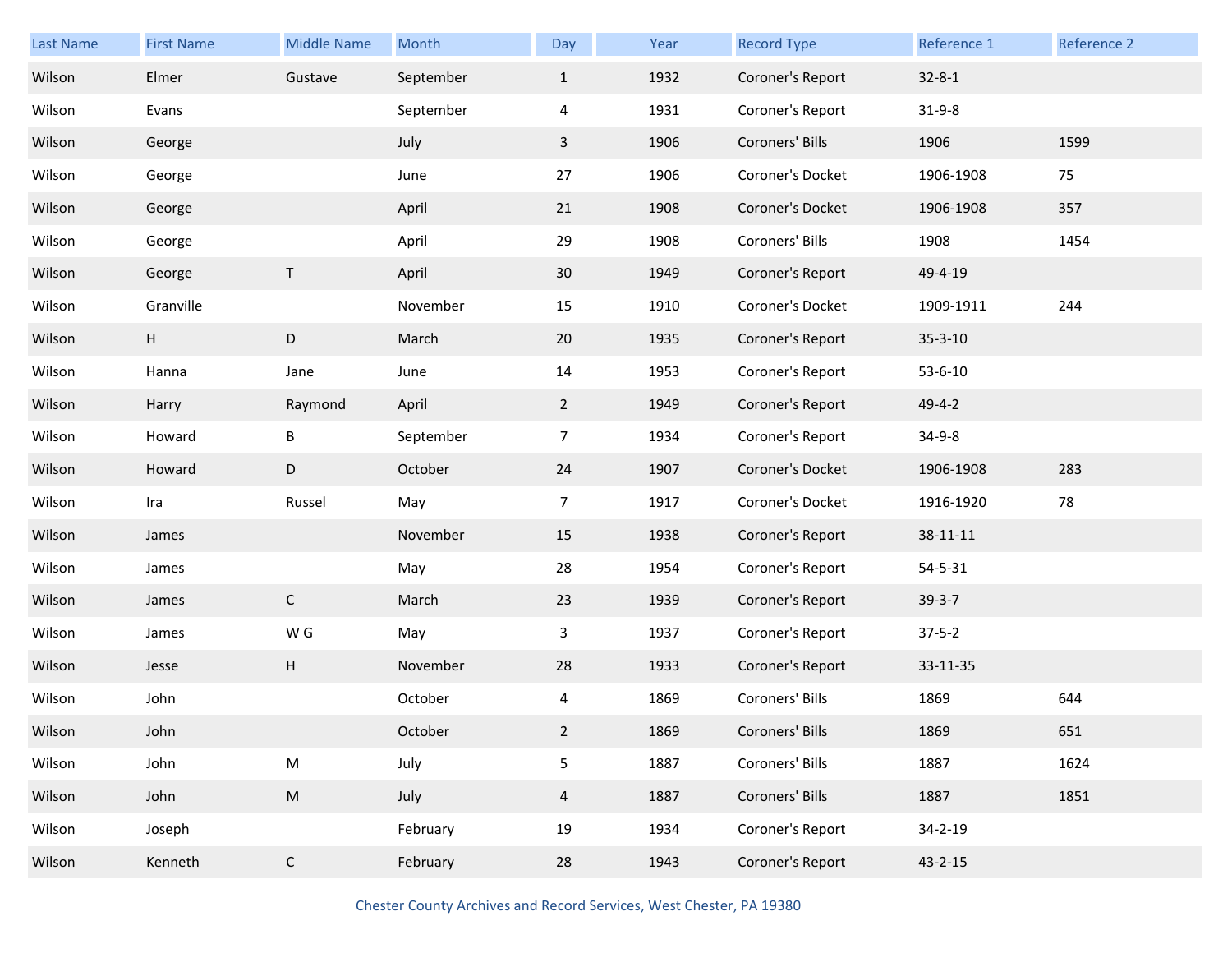| <b>Last Name</b> | <b>First Name</b> | <b>Middle Name</b> | Month     | Day            | Year | <b>Record Type</b>      | Reference 1   | Reference 2   |
|------------------|-------------------|--------------------|-----------|----------------|------|-------------------------|---------------|---------------|
| Wilson           | Louis             | A                  | April     | 27             | 1939 | Coroner's Report        | 39-4-16       |               |
| Wilson           | Mary              |                    | May       | 30             | 1891 | Coroner's Report        | 1891-5-1      |               |
| Wilson           | Mary              |                    | January   | 18             | 1918 | Coroner's Docket        | 1916-1919     | 212           |
| Wilson           | Norman            | Jefferson          | December  | 16             | 1955 | Coroner's Report        | 55-12-16      |               |
| Wilson           | Paul              |                    | October   | 10             | 1947 | Coroner's Report        | 47-10-6       |               |
| Wilson           | Percy             |                    | December  | 5              | 1951 | Coroner's Report        | $51 - 12 - 7$ |               |
| Wilson           | Rebecca           |                    | November  | 11             | 1887 | Coroners' Bills         | 1887          | Filed by Date |
| Wilson           | Robert            |                    | July      | 30             | 1849 | <b>Quarter Sessions</b> | O/92          | Jul. 1849     |
| Wilson           | Ruth              |                    | March     | $\mathbf{1}$   | 1951 | Coroner's Report        | $51 - 2 - 15$ |               |
| Wilson           | S                 | Clyde              | November  | $\mathbf{1}$   | 1944 | Coroner's Report        | 44-11-2       |               |
| Wilson           | Sarah             | E                  | April     | 14             | 1950 | Coroner's Report        | $50 - 4 - 7$  |               |
| Wilson           | Soloman           | $\mathsf{J}$       | August    | 27             | 1937 | Coroner's Report        | $37 - 8 - 13$ |               |
| Wilson           | Sue               |                    | December  | 29             | 1908 | Coroner's Docket        | 1906-1908     | 447           |
| Wilson           | Sue               |                    | January   | 16             | 1909 | Coroners' Bills         | 1909          | 6             |
| Wilson           | Thomas            | А                  | March     | 13             | 1916 | Coroner's Docket        | 1916-1920     | 15            |
| Wilson           | W                 | A                  | November  | 28             | 1955 | Coroner's Report        | 55-11-23      |               |
| Wilson           | William           |                    | January   | 20             | 1899 | Coroner's Docket        | 1891-1912     | 446           |
| Wilson           | William           |                    | January   | 20             | 1899 | Coroner's Docket        | 1897-1905     | 262           |
| Wilson           | William           |                    | August    | 9              | 1907 | Coroner's Docket        | 1906-1908     | 244           |
| Wilson           | William           |                    | August    | 14             | 1907 | Coroners' Bills         | 1907          | Filed by date |
| Wilson           | William           |                    | May       | 19             | 1930 | Coroner's Report        | $30 - 5 - 4$  |               |
| Wilson           | Wilmer            |                    | August    | 21             | 1945 | Coroner's Report        | 45-8-14       |               |
| Wimberley        | Thurman           |                    | September | 9              | 1934 | Coroner's Report        | 34-9-10       |               |
| Wimsatt          | Geo               | ${\sf W}$          | December  | $\overline{4}$ | 1943 | Coroner's Report        | $43 - 12 - 3$ |               |
| Winchester       | Harry             | E                  | January   | $\overline{4}$ | 1940 | Coroner's Report        | $40 - 1 - 3$  |               |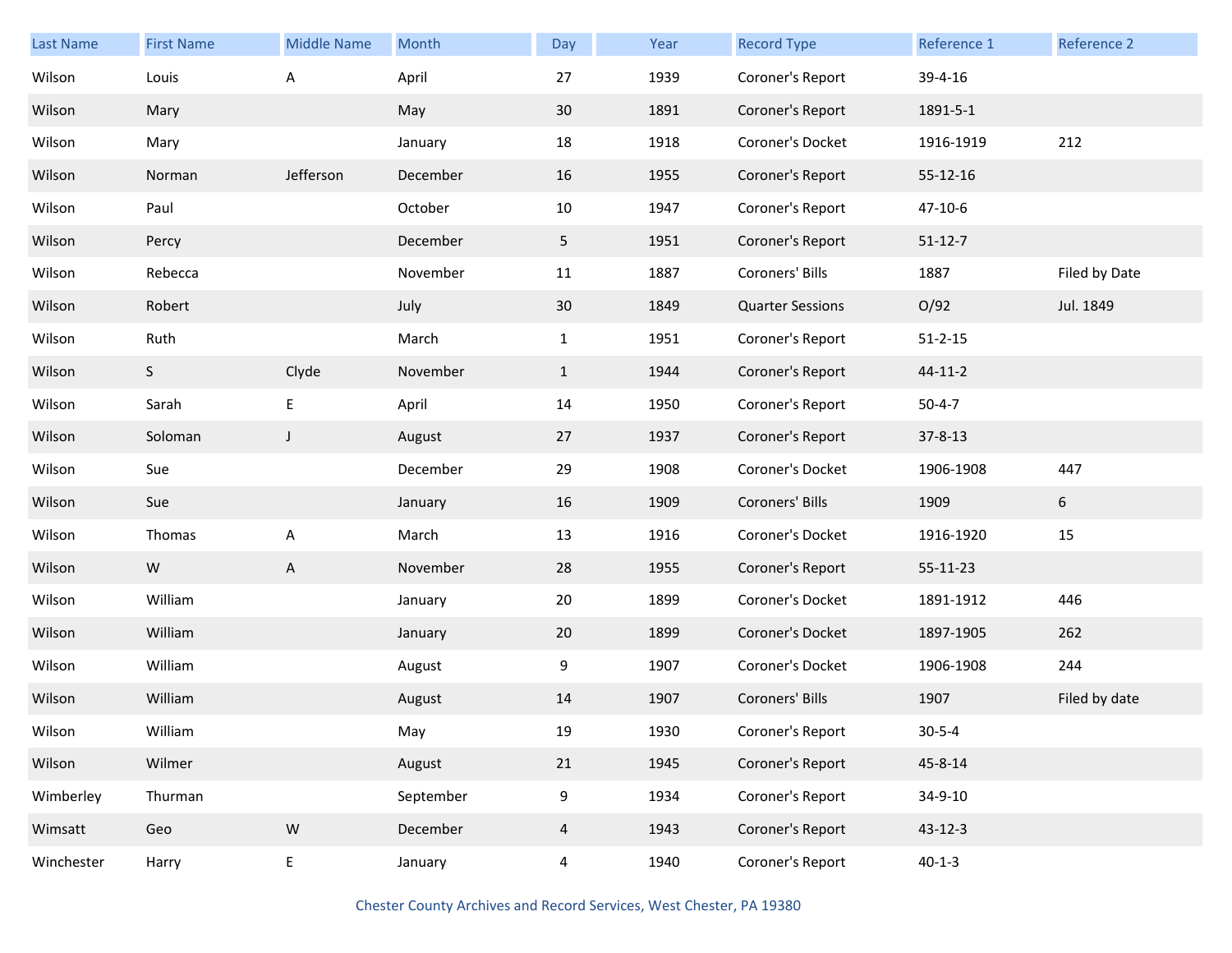| Last Name  | <b>First Name</b> | <b>Middle Name</b> | Month    | Day            | Year | <b>Record Type</b> | Reference 1   | <b>Reference 2</b> |
|------------|-------------------|--------------------|----------|----------------|------|--------------------|---------------|--------------------|
| Winchester | William           |                    | November | 18             | 1937 | Coroner's Report   | $37 - 11 - 8$ |                    |
| Winchester | William           | T                  | January  | $\overline{2}$ | 1954 | Coroner's Report   | $54 - 1 - 27$ |                    |
| Winder     | Joanna            |                    | July     | 5              | 1877 | Coroner's Report   | Filed by date |                    |
| Windisch   | Harold            | Alvin              | August   | 4              | 1930 | Coroner's Report   | $30 - 8 - 2$  |                    |
| Windle     | Martha            | E                  | June     | $\mathbf{1}$   | 1917 | Coroner's Docket   | 1916-1919     | 115                |
| Windle     | Walter            |                    | November | 26             | 1941 | Coroner's Report   | 41-11-27      |                    |
| Windrim    | John              | $\top$             | June     | 27             | 1934 | Coroner's Report   | $34 - 6 - 11$ |                    |
| Winfield   | William           |                    | March    | 25             | 1950 | Coroner's Report   | $50 - 3 - 29$ |                    |
| Wingo      | Ralph             | Miller             | June     | 17             | 1949 | Coroner's Report   | $49 - 6 - 8$  |                    |
| Winham     | Arthur            | J                  | December | 30             | 1952 | Coroner's Report   | 52-12-26      |                    |
| Winings    | Rebecca           |                    | July     | $\mathbf{3}$   | 1941 | Coroner's Report   | $41 - 7 - 3$  |                    |
| Winkles    | Abner             |                    | February | 21             | 1940 | Coroner's Report   | $40 - 2 - 15$ |                    |
| Winski     | Tony              |                    | April    | $2^{\circ}$    | 1931 | Coroner's Report   | $31 - 4 - 11$ |                    |
| Winson     | Thomas            |                    |          |                |      | Coroners' Bills    | 1913          | Undated            |
| Winters    | David             | Н                  | February | $2^{\circ}$    | 1909 | Coroner's Docket   | 1909-1911     | 15                 |
| Winters    | David             | н                  | February | 8              | 1909 | Coroners' Bills    | 1909          | 213                |
| Winters    | David             | Н                  | February | $\mathbf{3}$   | 1909 | Coroner's Report   | Filed by date |                    |
| Winters    | Frederick         | Paul               | December | $\mathbf{1}$   | 1940 | Coroner's Report   | $40 - 12 - 1$ |                    |
| Winters    | Margaret          |                    | June     | 23             | 1899 | Coroners' Bills    | 1899          | 1842               |
| Winters    | Margaret          |                    | June     | 21             | 1899 | Coroner's Docket   | 1897-1905     | 263                |
| Winters    | Margaret          |                    | June     | 21             | 1899 | Coroner's Docket   | 1891-1912     | 447                |
| Winters    | Seasor            |                    | April    | 11             | 1807 | Coroner's Report   | Filed by date |                    |
| Winward    | William           | Clarence           | July     | 31             | 1914 | Coroner's Docket   | 1912-1914     | 321                |
| Wise       | Clarence          |                    | March    | 25             | 1954 | Coroner's Report   | $54 - 3 - 20$ |                    |
| Wise       | Frank             | $\mathsf S$        | December | 29             | 1950 | Coroner's Report   | 50-12-27      |                    |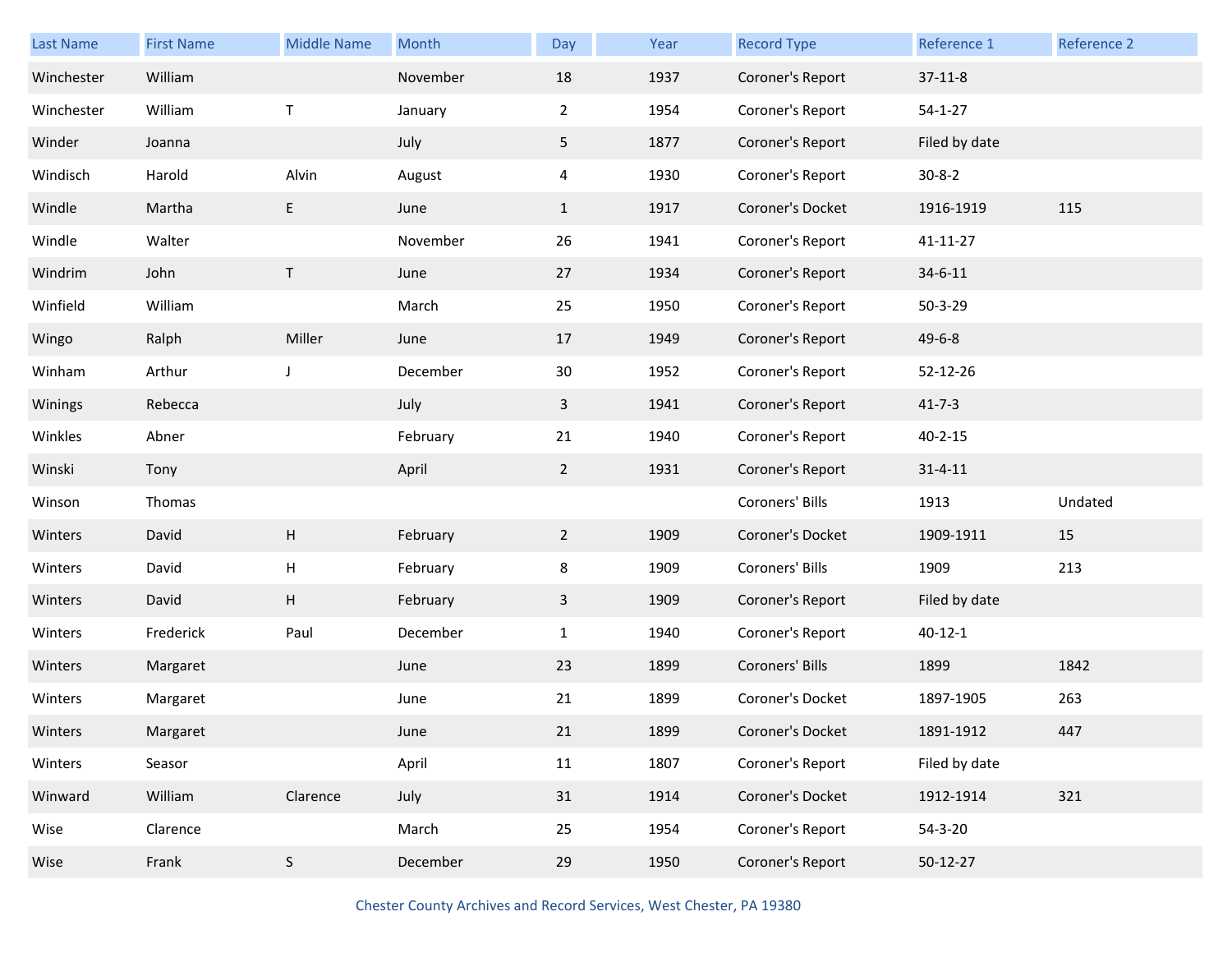| Last Name | <b>First Name</b> | <b>Middle Name</b> | Month     | Day             | Year | <b>Record Type</b> | Reference 1   | <b>Reference 2</b> |
|-----------|-------------------|--------------------|-----------|-----------------|------|--------------------|---------------|--------------------|
| Wise      | George            | B                  | May       | 10              | 1937 | Coroner's Report   | $37 - 5 - 11$ |                    |
| Wise      | John              |                    | January   | $\mathbf{1}$    | 1939 | Coroner's Report   | $39-1-2$      |                    |
| Wise      | Linda             | Christine          | July      | 20              | 1951 | Coroner's Report   | $51 - 7 - 15$ |                    |
| Wise      | Rachael           |                    | December  | 12              | 1905 | Coroner's Docket   | 1891-1912     | 435                |
| Wise      | Rachael           |                    | December  | 18              | 1905 | Coroners' Bills    | 1905          | Filed by date      |
| Wise      | Rachael           |                    | December  | 12              | 1905 | Coroner's Docket   | 1897-1905     | 314                |
| Wise      | Raymond           | Guthrie            | April     | 22              | 1935 | Coroner's Report   | $35 - 4 - 15$ |                    |
| Wise      | William           | H                  | August    | 13              | 1917 | Coroner's Docket   | 1916-1920     | 97                 |
| Wiseman   | Grace             | L                  | September | 13              | 1945 | Coroner's Report   | 45-9-8        |                    |
| Wismer    | Harry             |                    | April     | 17              | 1943 | Coroner's Report   | 43-4-10       |                    |
| Wismer    | Winfield          |                    | September | 6               | 1940 | Coroner's Report   | 40-7-25       |                    |
| Wisner    | Jonathan          |                    | May       | 5               | 1828 | Coroners' Bills    | 1828          | 250                |
| Wissamer  | Ephram            |                    | January   | 26              | 1880 | Coroners' Bills    | 1880          | Filed by Date      |
| Wissamer  | Ephram            |                    | January   | 26              | 1880 | Coroners' Bills    | 1880          | 8                  |
| Withers   | Annie             |                    | March     | 21              | 1910 | Coroner's Docket   | 1909-1911     | 153                |
| Withers   | Annie             |                    | July      | 11              | 1910 | Coroners' Bills    | 1910          | 1810               |
| Witman    | Margaret          | E                  | July      | 20              | 1950 | Coroner's Report   | $50 - 7 - 14$ |                    |
| Witmer    | Frank             |                    | November  | 10              | 1903 | Coroner's Docket   | 1897-1905     | 264                |
| Witmer    | Frank             |                    | November  | 10              | 1903 | Coroner's Docket   | 1891-1912     | 437                |
| Witok     | Helen             |                    | July      | 3               | 1933 | Coroner's Report   | $33 - 7 - 1$  |                    |
| Witter    | William           |                    | April     | 3               | 1930 | Coroner's Report   | $30 - 4 - 2$  |                    |
| Woerner   | Lillie            |                    | September | $7\overline{ }$ | 1948 | Coroner's Report   | $48 - 9 - 3$  |                    |
| Woertz    | Mabel             | $\sf B$            | March     | 26              | 1954 | Coroner's Report   | $54 - 3 - 22$ |                    |
| Wokrimski | Pete              |                    | October   | 14              | 1913 | Coroner's Docket   | 1912-1914     | 246                |
| Wokrmski  | Pete              |                    | October   | 20              | 1913 | Coroners' Bills    | 1913          | 3047               |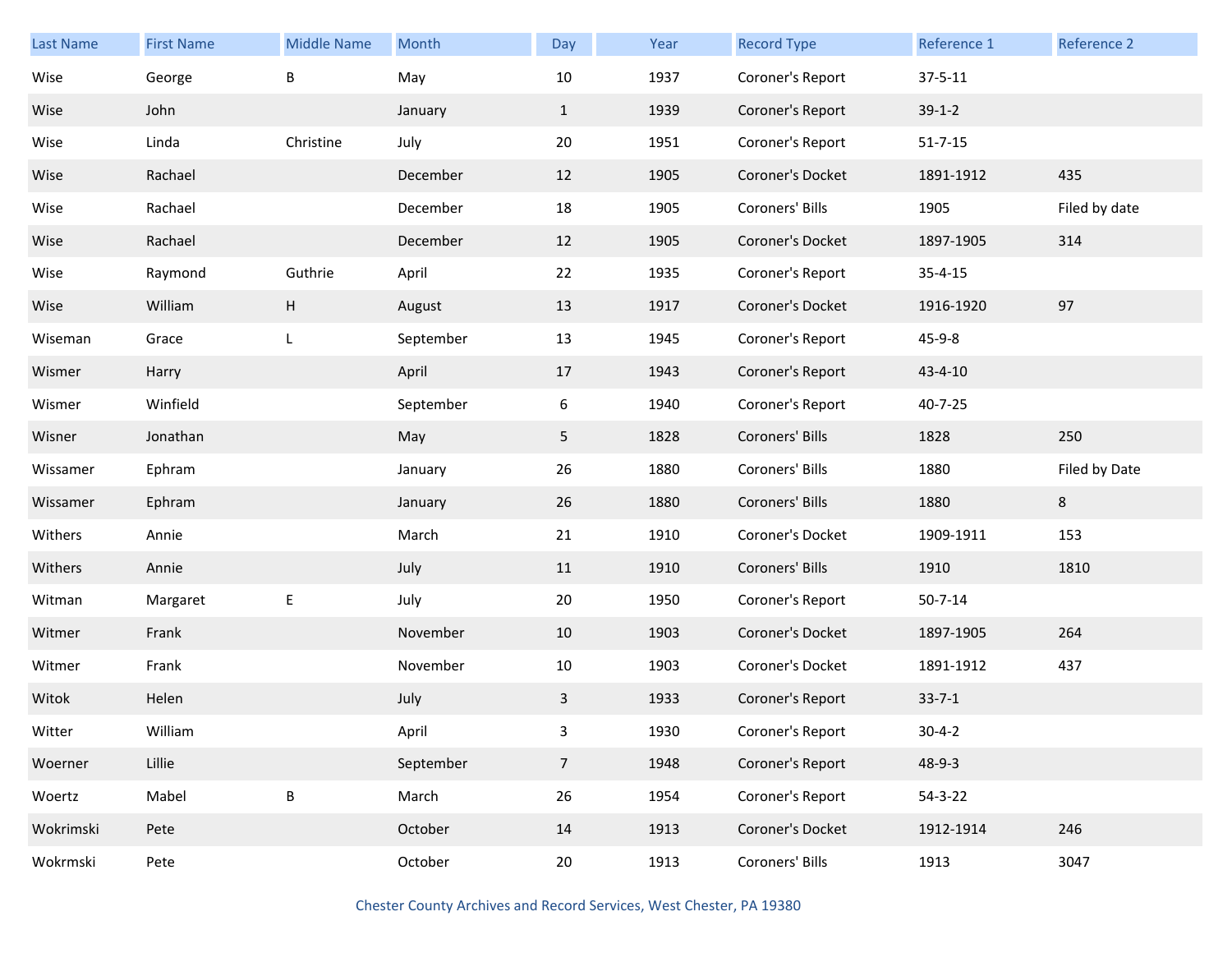| Last Name | <b>First Name</b> | <b>Middle Name</b> | Month     | Day            | Year | <b>Record Type</b>      | Reference 1   | Reference 2    |
|-----------|-------------------|--------------------|-----------|----------------|------|-------------------------|---------------|----------------|
| Wolf      | Harry             | H                  | February  | 18             | 1905 | Coroner's Docket        | 1897-1905     | 288            |
| Wolf      | Harry             | H                  | February  | 18             | 1905 | Coroner's Docket        | 1891-1912     | 455            |
| Wolf      | Harry             | Н                  | February  | 20             | 1905 | Coroners' Bills         | 1905          | Filed by date  |
| Wolf      | Jacob             |                    | July      | 9              | 1943 | Coroner's Report        | $43 - 7 - 3$  |                |
| Wolf      | Peter             |                    | January   | 9              | 1890 | Coroners' Bills         | 1890          | $\overline{7}$ |
| Wolf      | Sarah             |                    | November  | 9              | 1856 | <b>Quarter Sessions</b> | P/122         | Oct. 1856      |
| Wolfe     | Charles           |                    | November  | 26             | 1932 | Coroner's Report        | $32 - 11 - 4$ |                |
| Wolfe     | Charles           | F                  | February  | 13             | 1942 | Coroner's Report        | $42 - 2 - 11$ |                |
| Wolfe     | John              | K                  | January   | 19             | 1918 | Coroner's Docket        | 1916-1919     | 214            |
| Wolfe     | Mary              | L                  | November  | 14             | 1939 | Coroner's Report        | 39-11-8       |                |
| Wolfe     | William           |                    | December  | 17             | 1948 | Coroner's Report        | 48-12-12      |                |
| Wolfrey   | Richard           | Allen              | October   | 11             | 1953 | Coroner's Report        | $53-10-8$     |                |
| Wolinski  | Bruno             |                    | August    | 15             | 1946 | Coroner's Report        | 46-8-24       |                |
| Wollerton | John              |                    | December  | $\overline{2}$ | 1831 | Coroner's Report        | Filed by date |                |
| Wolownik  | John              |                    | December  | 5              | 1932 | Coroner's Report        | 32-12-9       |                |
| Womer     | Frederick         | Harold             | October   | 18             | 1948 | Coroner's Report        | 48-10-10      |                |
| Wonderly  | George            | W                  | October   | 10             | 1908 | Coroners' Bills         | 1908          | Filed by date  |
| Wonderly  | George            | W                  | November  | 7 <sup>7</sup> | 1908 | Coroner's Docket        | 1906-1908     | 425            |
| Wonderly  | Oliver            |                    | April     | 10             | 1910 | Coroner's Docket        | 1909-1911     | 159            |
| Wood      | Alice             | Ann                | December  | 15             | 1846 | <b>Quarter Sessions</b> | N/351         | Jan. 1847      |
|           |                   |                    |           |                |      |                         |               |                |
| Wood      | Arthur            | C                  | August    | 31             | 1912 | Coroner's Docket        | 1912-1914     | 108            |
| Wood      | Chester           | $\sf B$            | September | 13             | 1936 | Coroner's Report        | $36-9-7$      |                |
| Wood      | Fred              |                    | August    | 6              | 1914 | Coroner's Docket        | 1912-1914     | 326            |
| Wood      | John              | Arthur             | December  | $\mathbf{3}$   | 1955 | Coroner's Report        | $55 - 12 - 3$ |                |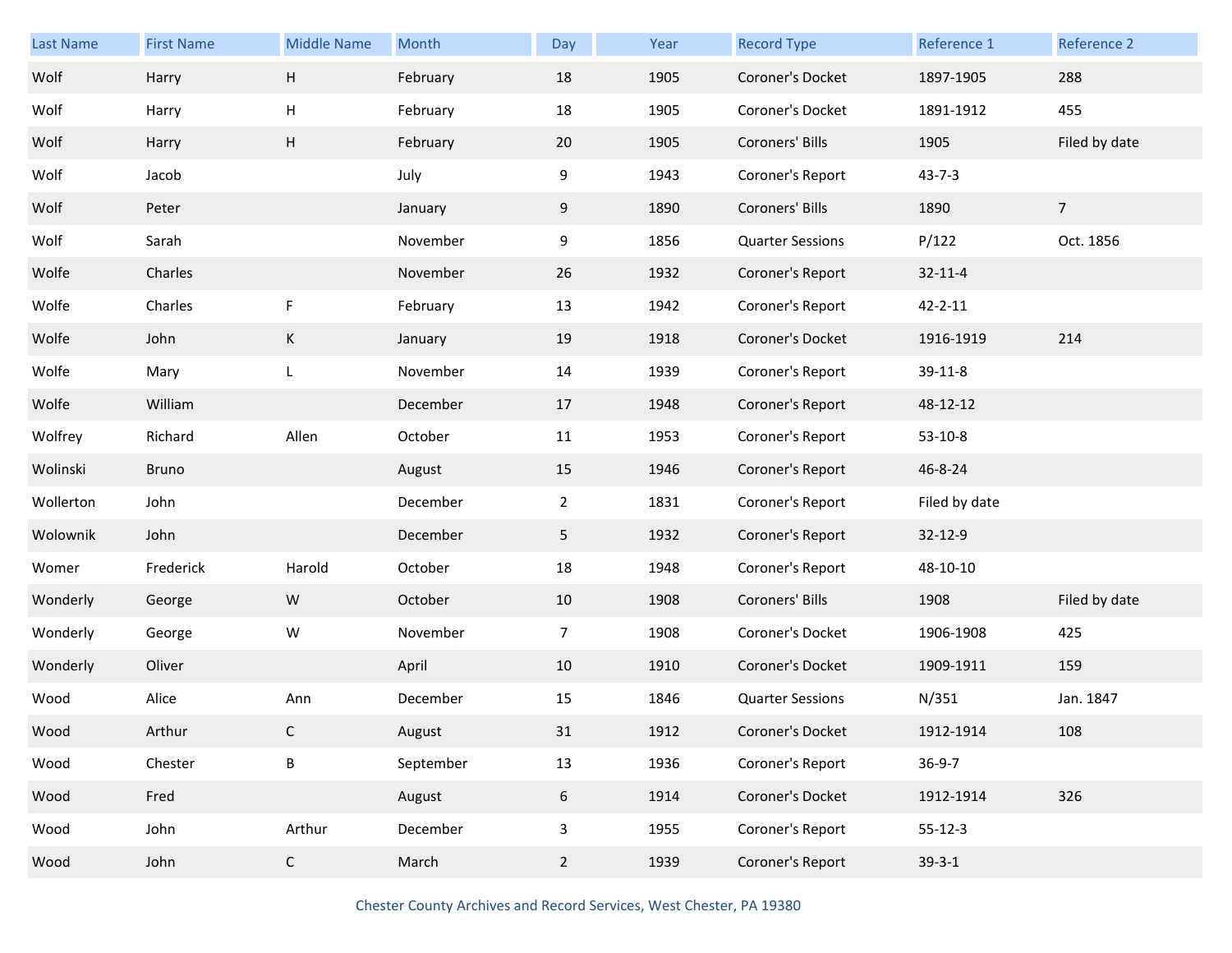| Last Name | <b>First Name</b> | <b>Middle Name</b>        | Month     | Day            | Year | <b>Record Type</b> | Reference 1   | Reference 2   |
|-----------|-------------------|---------------------------|-----------|----------------|------|--------------------|---------------|---------------|
| Wood      | John              | W                         | September | 15             | 1952 | Coroner's Report   | 52-9-11       |               |
| Wood      | Lizzie            | M                         | November  | 15             | 1899 | Coroner's Docket   | 1891-1912     | 451           |
| Wood      | Norman            |                           | October   | 27             | 1951 | Coroner's Report   | $51-10-20$    |               |
| Wood      | Palti             |                           | August    | 16             | 1906 | Coroner's Docket   | 1906-1908     | 98            |
| Wood      | Sara              |                           | December  | 11             | 1900 | Coroner's Docket   | 1891-1912     | 438           |
| Wood      | Sarah             | $\mathsf{A}$              | December  | 11             | 1900 | Coroner's Docket   | 1897-1905     | 266           |
| Wood      | Walter            | $\sf S$                   | February  | 29             | 1948 | Coroner's Report   | 48-2-18       |               |
| Wood      | William           | H                         | September | 17             | 1905 | Coroner's Docket   | 1897-1905     | 320           |
| Wood      | William           | Н                         | September | 18             | 1905 | Coroners' Bills    | 1905          | Filed by date |
| Wood      | William           | $\boldsymbol{\mathsf{H}}$ | September | 17             | 1905 | Coroner's Docket   | 1891-1912     | 431           |
| Woodburn  | Clinton           |                           | February  | 17             | 1952 | Coroner's Report   | $52 - 2 - 18$ |               |
| Woodburn  | John              |                           | August    | $\overline{7}$ | 1911 | Coroners' Bills    | 1911          | Filed by date |
| Woodburn  | John              |                           | July      | $2^{\circ}$    | 1911 | Coroner's Docket   | 1909-1911     | 347           |
| Woodburn  | Thomas            | R W                       | January   | 31             | 1941 | Coroner's Report   | $41 - 1 - 21$ |               |
| Woodhull  | Amiee             | Ryder                     | June      | 14             | 1953 | Coroner's Report   | $53 - 6 - 11$ |               |
| Woodrow   | John              |                           | July      | 10             | 1911 | Coroners' Bills    | 1911          | 1753          |
| Woodruff  | Annie             |                           | March     | 13             | 1905 | Coroner's Docket   | 1897-1905     | 287           |
| Woodruff  | Annie             |                           | March     | 20             | 1905 | Coroners' Bills    | 1905          | Filed by date |
| Woodruff  | Annie             |                           | March     | 13             | 1905 | Coroner's Docket   | 1891-1912     | 442           |
| Woodruff  | Jackson           |                           | April     | 13             | 1904 | Coroner's Docket   | 1891-1912     | 454           |
| Woodruff  | Jackson           |                           | April     | 13             | 1904 | Coroner's Docket   | 1897-1905     | 266           |
| Woodruff  | Jackson           |                           | May       | 16             | 1904 | Coroners' Bills    | 1904          | Filed by date |
| Woods     | Arthur            |                           | September | $2^{\circ}$    | 1908 | Coroners' Bills    | 1908          | Filed by date |
| Woods     | Arthur            |                           | August    | 27             | 1908 | Coroner's Docket   | 1906-1908     | 404           |
| Woods     | Daniel            | F                         | May       | 26             | 1933 | Coroner's Report   | $33 - 5 - 9$  |               |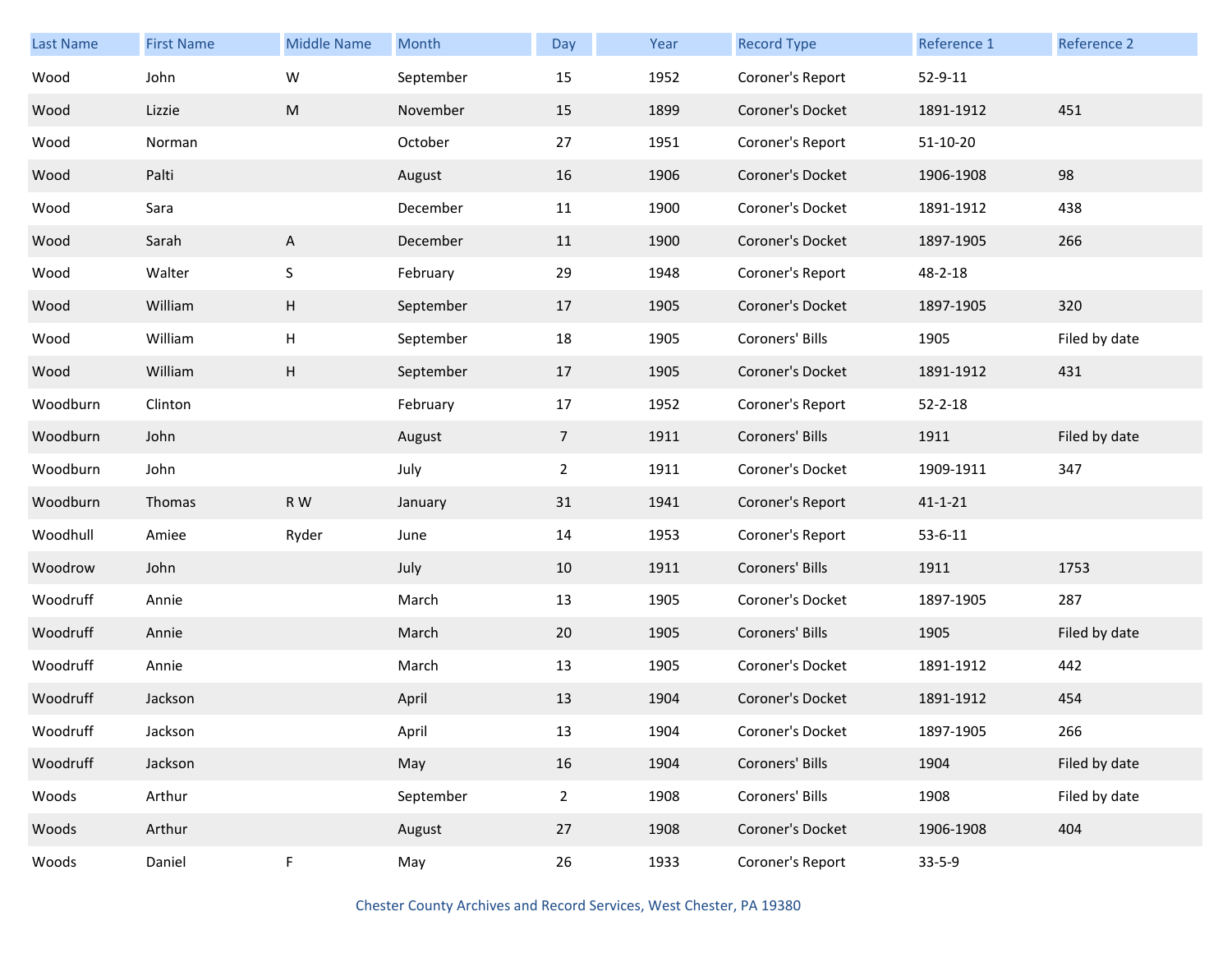| <b>Last Name</b> | <b>First Name</b> | <b>Middle Name</b> | Month     | Day            | Year | <b>Record Type</b> | Reference 1    | Reference 2 |
|------------------|-------------------|--------------------|-----------|----------------|------|--------------------|----------------|-------------|
| Woods            | Judy              | Ann                | February  | 6              | 1955 | Coroner's Report   | $55 - 2 - 6$   |             |
| Woods            | Lewis             | Charles            | May       | 20             | 1931 | Coroner's Report   | $31 - 5 - 4$   |             |
| Woods            | Michael           | $\mathsf J$        | June      | 27             | 1949 | Coroner's Report   | 49-6-15        |             |
| Woods            | $\mathsf{R}$      | Victor             | September | 4              | 1940 | Coroner's Report   | $40 - 9 - 3$   |             |
| Woods            | Sara              |                    | December  | 21             | 1954 | Coroner's Report   | 54-12-17       |             |
| Woods            | Sarah             | A                  | July      | 9              | 1901 | Coroners' Bills    | 1901           | 1815        |
| Woodside         | Sarah             | R                  | June      | 25             | 1918 | Coroner's Docket   | 1916-1919      | 261         |
| Woodward         | Abraham           |                    | March     | 15             | 1808 | Coroner's Report   | Filed by date  |             |
| Woodward         | Albert            | J                  | July      | 5              | 1955 | Coroner's Report   | $55 - 7 - 4$   |             |
| Woodward         | Clarence          | P                  | October   | 5              | 1945 | Coroner's Report   | $45 - 10 - 3$  |             |
| Woodward         | Clyde             |                    | August    | $\overline{7}$ | 1917 | Coroner's Docket   | 1916-1920      | 96          |
| Woodward         | Edgar             | James              | August    | 5              | 1944 | Coroner's Report   | $44 - 8 - 4$   |             |
| Woodward         | Elwood            | Н                  | January   | 19             | 1917 | Coroner's Docket   | 1916-1919      | 78          |
| Woodward         | Ernest            | B W                | September | 27             | 1955 | Coroner's Report   | 55-9-16        |             |
| Woodward         | Harry             | M                  | April     | 17             | 1941 | Coroner's Report   | $41 - 4 - 10$  |             |
| Woodward         | John              |                    | June      | 29             | 1808 | Coroner's Report   | Filed by date  |             |
| Woodward         | John              | ${\sf W}$          | October   | 10             | 1949 | Coroner's Report   | 49-10-7        |             |
| Woodward         | Joseph            |                    | November  | 25             | 1940 | Coroner's Report   | 40-11-12       |             |
| Woodward         | Joseph            | N                  | December  | 6              | 1903 | Coroner's Docket   | 1891-1912      | 429         |
| Woodward         | Joseph            | W                  | December  | 6              | 1903 | Coroner's Docket   | 1897-1905      | 267         |
| Woodward         | Joseph            | ${\sf W}$          | December  | 14             | 1903 | Coroners' Bills    | 1903           | 2863        |
| Woodward         | Mary              |                    | April     | 19             | 1945 | Coroner's Report   | 45-4-16        |             |
| Woodward         | Rebekah           |                    | November  | 11             | 1843 | Coroner's Report   | Filed by date  |             |
| Woodward         | Wilmer            | J                  | November  | 11             | 1931 | Coroner's Report   | $31 - 11 - 11$ |             |
| Woolard          | Kathleen          |                    | May       | $\overline{4}$ | 1952 | Coroner's Report   | $52 - 5 - 6$   |             |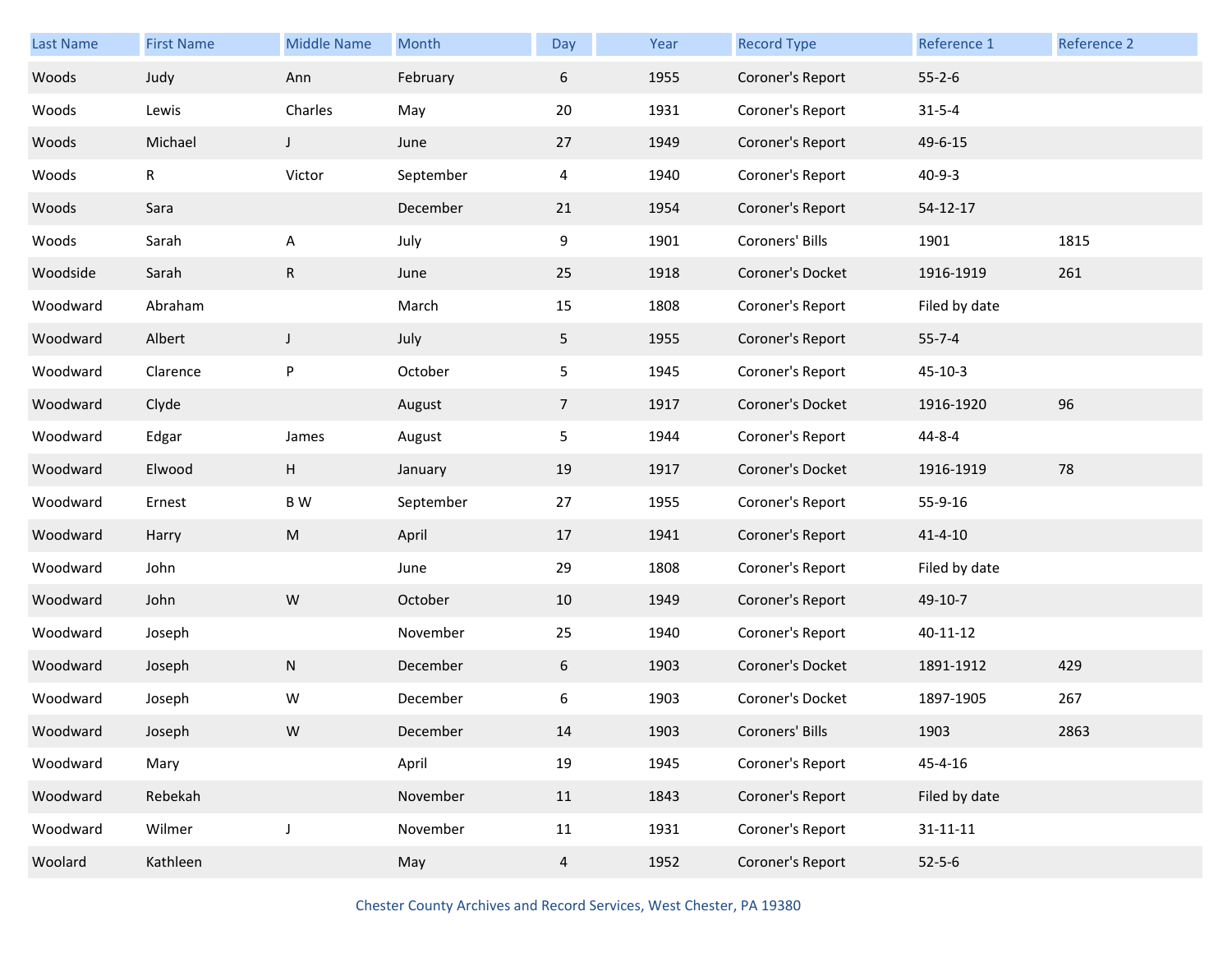| Last Name   | <b>First Name</b> | <b>Middle Name</b> | Month     | Day             | Year | <b>Record Type</b>      | Reference 1   | Reference 2   |
|-------------|-------------------|--------------------|-----------|-----------------|------|-------------------------|---------------|---------------|
| Woolen      | James             |                    | January   | 22              | 1918 | Coroner's Docket        | 1916-1919     | 215           |
| Woolens     | Annabell          |                    | July      | $30\,$          | 1941 | Coroner's Report        | 41-7-20       |               |
| Wooley      | Laura             | CJ                 | October   | 4               | 1935 | Coroner's Report        | $35-10-3$     |               |
| Woolfrey    | Irwin             |                    | August    | 21              | 1939 | Coroner's Report        | 39-8-18       |               |
| Woolman     | Samuel            | $\sf S$            | October   | 15              | 1914 | Coroner's Docket        | 1912-1914     | 348           |
| Work        | Elias             |                    | August    | 27              | 1900 | Coroners' Bills         | 1900          | Filed by Date |
| Work        | Elias             |                    | August    | 20              | 1900 | Coroner's Docket        | 1891-1912     | 433           |
| Work        | Elias             |                    | August    | 20              | 1900 | Coroner's Docket        | 1897-1905     | 286           |
| Work        | William           | Vanderbilt         | August    | 18              | 1945 | Coroner's Report        | $45 - 8 - 7$  |               |
| Worlerton   | John              |                    | November  | 23              | 1794 | Coroner's Report        | Filed by date |               |
| Worrall     | Judson            | DeHaven            | August    | 28              | 1930 | Coroner's Report        | $30 - 8 - 3$  |               |
| Worrall     | Pierce3           |                    | July      | 30              | 1913 | Coroner's Docket        | 1912-1914     | 213           |
| Worrall     | Richard           | Τ                  | September | 13              | 1917 | Coroner's Docket        | 1916-1919     | 152           |
| Worrell     | Fred              |                    | June      | 16              | 1945 | Coroner's Report        | 45-6-14       |               |
| Worris      | Mark              |                    | March     | 8               | 1801 | Coroner's Report        | Filed by date |               |
| Worth       | Norman            | J                  | February  | 5               | 1939 | Coroner's Report        | $39 - 2 - 3$  |               |
| Worth       | William           | Thomas             | December  | 16              | 1945 | Coroner's Report        | 45-12-9       |               |
| Worthington | Mary              | ${\sf M}$          | April     | $7\overline{ }$ | 1891 | Coroner's Report        | 1891-4-12     |               |
| Wotowich    | John              |                    | March     | $\overline{2}$  | 1956 | Coroner's Report        | 56-3-24       |               |
| Wren        | Ida               | V                  | October   | 20              | 1948 | Coroner's Report        | 48-10-14      |               |
| Wrench      | Thomas            |                    | February  | $\overline{2}$  | 1855 | <b>Quarter Sessions</b> | O/513         | Jan. 1855     |
| Wrenn       | James             |                    | February  | 8               | 1937 | Coroner's Report        | $37 - 2 - 13$ |               |
| Wright      | Benjamin          | B                  | October   | 30 <sup>°</sup> | 1952 | Coroner's Report        | 52-10-26      |               |
| Wright      | G                 | Frank              | November  | 34              | 1941 | Coroner's Report        | 41-11-23      |               |
| Wright      | George            | E                  | November  | 24              | 1939 | Coroner's Report        | 39-11-2       |               |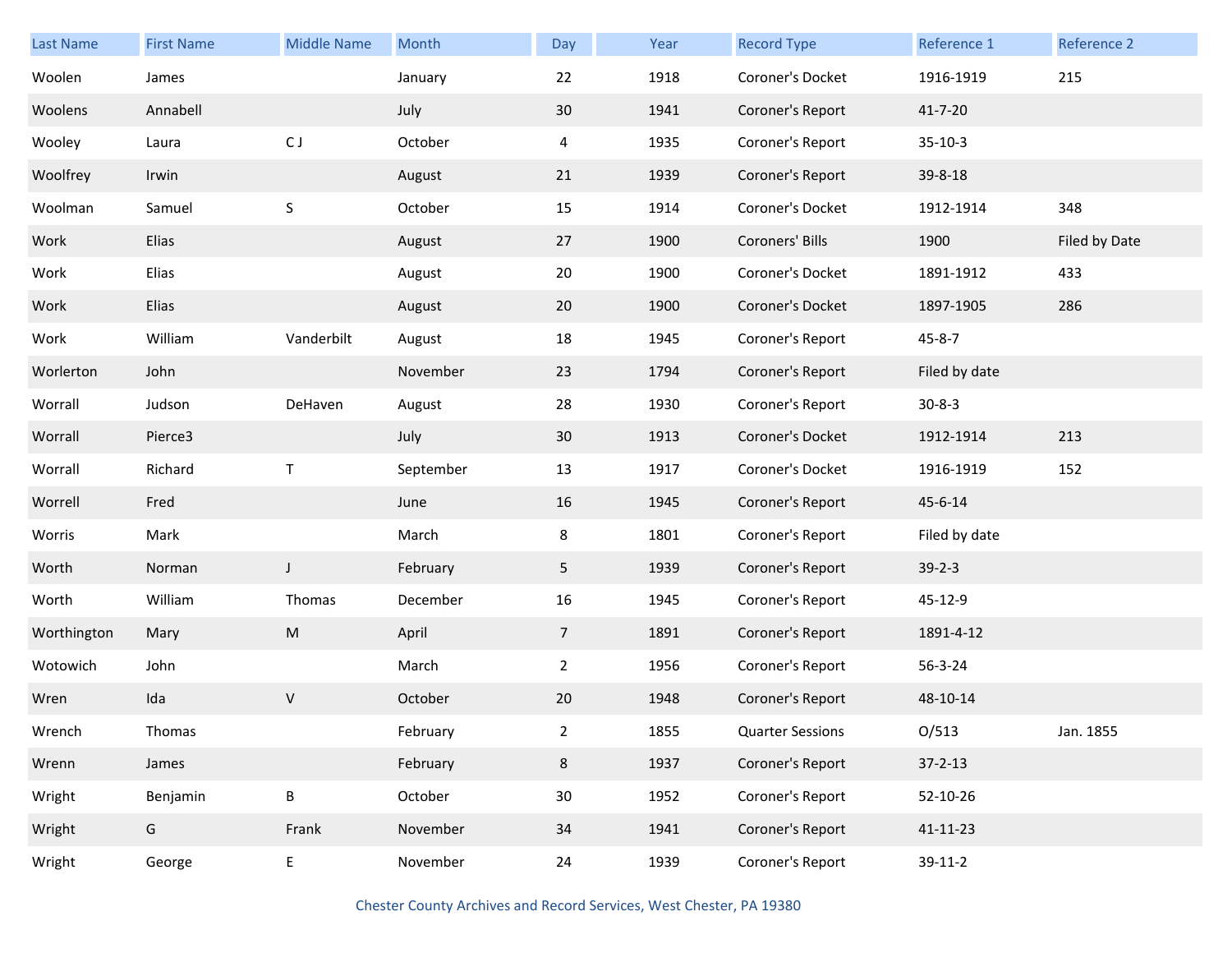| Last Name | <b>First Name</b> | <b>Middle Name</b>        | Month     | Day          | Year | <b>Record Type</b>      | Reference 1   | Reference 2    |
|-----------|-------------------|---------------------------|-----------|--------------|------|-------------------------|---------------|----------------|
| Wright    | Harry             | $\sf B$                   | December  | 22           | 1954 | Coroner's Report        | 54-12-21      |                |
| Wright    | Harry             | $\mathsf C$               | January   | 6            | 1912 | Coroner's Docket        | 1912-1914     | $\overline{7}$ |
| Wright    | Harry             | $\mathsf{C}$              | April     | $\mathbf{1}$ | 1912 | Coroners' Bills         | 1912          | Filed by date  |
| Wright    | Isaac             |                           | November  | 18           | 1859 | Coroners' Bills         | 1859          | 599            |
| Wright    | Isaac             |                           | October   | 16           | 1859 | <b>Quarter Sessions</b> | P/396         | Oct. 1859      |
| Wright    | James             | Α                         | November  | 23           | 1913 | Coroner's Docket        | 1912-1914     | 252            |
| Wright    | John              | Ervin                     | April     | 13           | 1859 | <b>Quarter Sessions</b> | P/354         | Apr. 1859      |
| Wright    | Johnson           | J                         | May       | 14           | 1935 | Coroner's Report        | $35 - 5 - 6$  |                |
| Wright    | Joseph            |                           | June      | $\mathbf{1}$ | 1850 | <b>Quarter Sessions</b> | O/135         | Jul. 1850      |
| Wright    | Lillie            | J                         | March     | 22           | 1952 | Coroner's Report        | $52 - 3 - 16$ |                |
| Wright    | Margaret          |                           | September | 12           | 1911 | Coroner's Docket        | 1909-1911     | 381            |
| Wright    | Mary              |                           | May       | 6            | 1930 | Coroner's Report        | $30 - 5 - 9$  |                |
|           |                   |                           |           |              |      |                         |               |                |
| Wright    | Mary              | Ann                       | April     | 22           | 1886 | Coroners' Bills         | 1886          | 1207           |
| Wright    | Mary              | Emma                      | October   | 18           | 1942 | Coroner's Report        | 42-10-6       |                |
| Wright    | Nora              | L                         | July      | 13           | 1947 | Coroner's Report        | $47 - 7 - 2$  |                |
| Wright    | Olivia            |                           | July      | 4            | 1951 | Coroner's Report        | $51 - 7 - 5$  |                |
| Wright    | Phases            |                           | May       | 16           | 1900 | Coroner's Docket        | 1897-1905     | 267            |
| Wright    | Phases            |                           | May       | 21           | 1900 | Coroners' Bills         | 1900          | Filed by Date  |
| Wright    | Ross              | E                         | August    | 21           | 1932 | Coroner's Report        | 32-8-11       |                |
| Wright    | Thomas            |                           | December  | 5            | 1904 | Coroner's Docket        | 1891-1912     | 445            |
| Wright    | Thomas            | Н                         | December  | 5            | 1904 | Coroners' Bills         | 1904          | Filed by date  |
| Wright    | Thomas            | $\boldsymbol{\mathsf{H}}$ | December  | 5            | 1904 | Coroner's Docket        | 1897-1905     | 287            |
| Wright    | Walter            | L                         | January   | 17           | 1946 | Coroner's Report        | $46 - 1 - 4$  |                |
| Wright    | William           |                           | June      | $\mathbf{1}$ | 1850 | <b>Quarter Sessions</b> | O/135         | Jul. 1850      |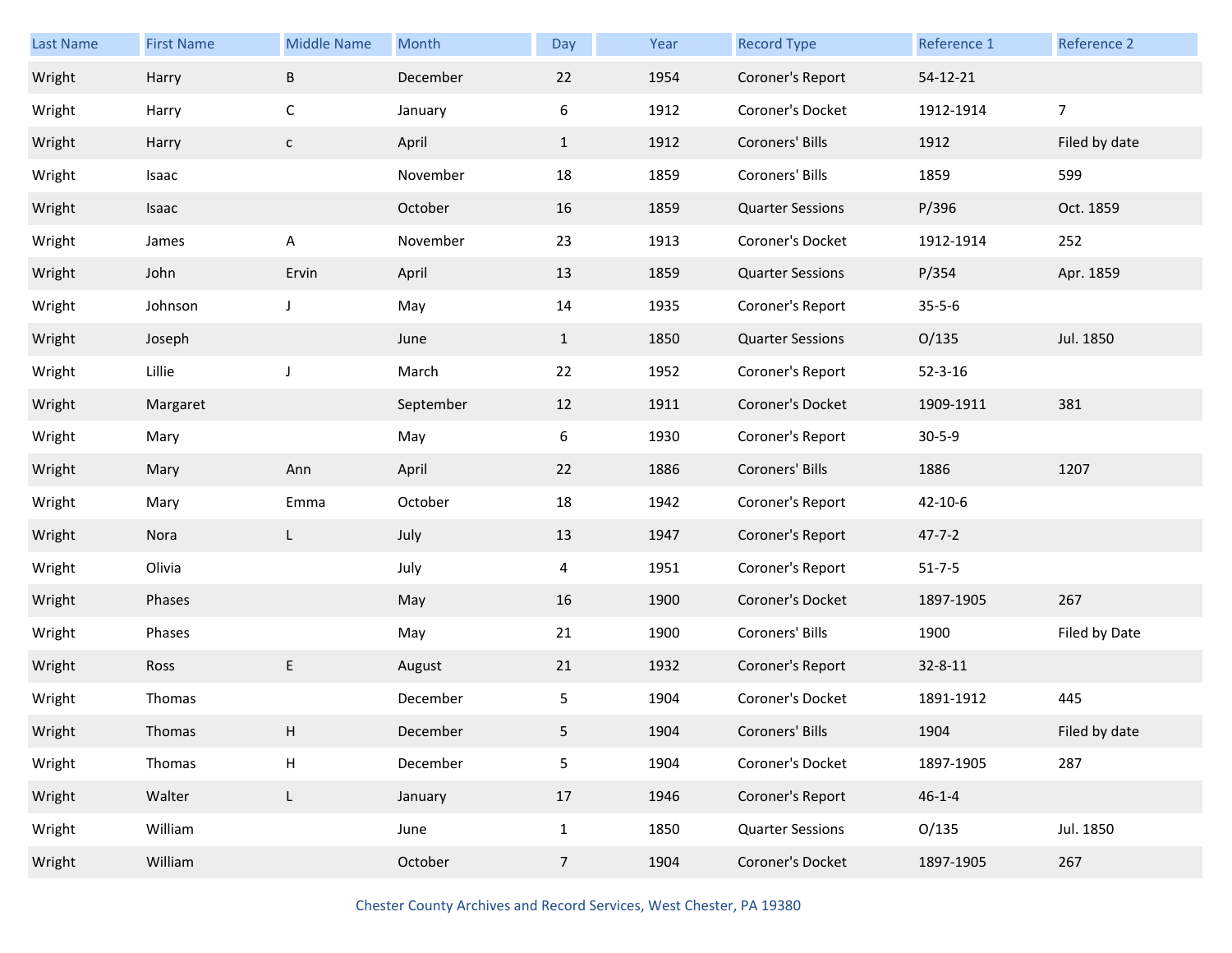| <b>Last Name</b> | <b>First Name</b> | <b>Middle Name</b> | Month    | Day             | Year | <b>Record Type</b> | Reference 1    | Reference 2   |
|------------------|-------------------|--------------------|----------|-----------------|------|--------------------|----------------|---------------|
| Wright           | William           |                    | December | 19              | 1904 | Coroners' Bills    | 1904           | 3271          |
| Wright           | William           |                    | October  | $\overline{7}$  | 1904 | Coroner's Docket   | 1891-1912      | 454           |
| Wright           | Wilson            |                    | December | 21              | 1907 | Coroner's Docket   | 1906-1908      | 307           |
| Wunder           | Richard           | B                  | May      | 12              | 1913 | Coroner's Docket   | 1912-1914      | 188           |
| Wunderlich       | Albert            |                    | August   | 6               | 1936 | Coroner's Report   | $36 - 8 - 6$   |               |
| Wurgley          | Alfred            |                    | January  | 30              | 1954 | Coroner's Report   | $54 - 1 - 20$  |               |
| Wurtz            | Paul              | Coulker            | October  | 22              | 1895 | Coroner's Report   | 1895-10-5      |               |
| Wylie            | William           |                    | July     | 10              | 1935 | Coroner's Report   | $35 - 7 - 5$   |               |
| Wynn             | Fisher            |                    | December | 9               | 1947 | Coroner's Report   | 47-12-13       |               |
| Wynn             | Hanson            |                    | July     | 13              | 1877 | Coroner's Report   | Filed by date  |               |
| Wynn             | Harry             |                    | March    | 3               | 1906 | Coroner's Docket   | 1906-1908      | 25            |
| Wynn             | Harry             | $\mathsf{C}$       | October  | 27              | 1941 | Coroner's Report   | $41 - 10 - 15$ |               |
| Wynn             | Park              |                    | November | 26              | 1919 | Coroner's Docket   | 1916-1920      | 185           |
| Wynn             | Sarah             | $\mathsf{J}$       | May      | 6               | 1912 | Coroners' Bills    | 1912           | Filed by date |
| Wynn             | Sarah             | J                  | April    | 30              | 1912 | Coroner's Docket   | 1912-1914      | 60            |
| Wynn             | William           | Clarence           | October  | 30 <sup>°</sup> | 1938 | Coroner's Report   | 38-10-17       |               |
| Yakscoe          | Carol             | Ann                | November | $\overline{7}$  | 1951 | Coroner's Report   | $51 - 11 - 3$  |               |
| Yancviak         | Frank             |                    | January  | 13              | 1933 | Coroner's Report   | $33 - 1 - 10$  |               |
| Yanovaik         | Charles           |                    | May      | 22              | 1954 | Coroner's Report   | 54-5-29        |               |
| Yanuskevich      | Enoch             |                    | October  | 27              | 1933 | Coroner's Report   | 33-10-11       |               |
| Yarnall          | Ida               | v                  | December | 23              | 1908 | Coroners' Bills    | 1908           | Filed by date |
| Yarnall          | Ida               | $\mathsf{V}$       | December | 11              | 1908 | Coroner's Docket   | 1906-1908      | 438           |
| Yarnall          | John              | $\mathsf E$        | July     | 17              | 1948 | Coroner's Report   | 49-7-18        |               |
| Yarnall          | Joseph            |                    | October  | $7\overline{ }$ | 1949 | Coroner's Report   | 49-10-2        |               |
| Yarnall          | Sallie            | $\mathsf{A}$       | January  | 18              | 1950 | Coroner's Report   | $50 - 1 - 10$  |               |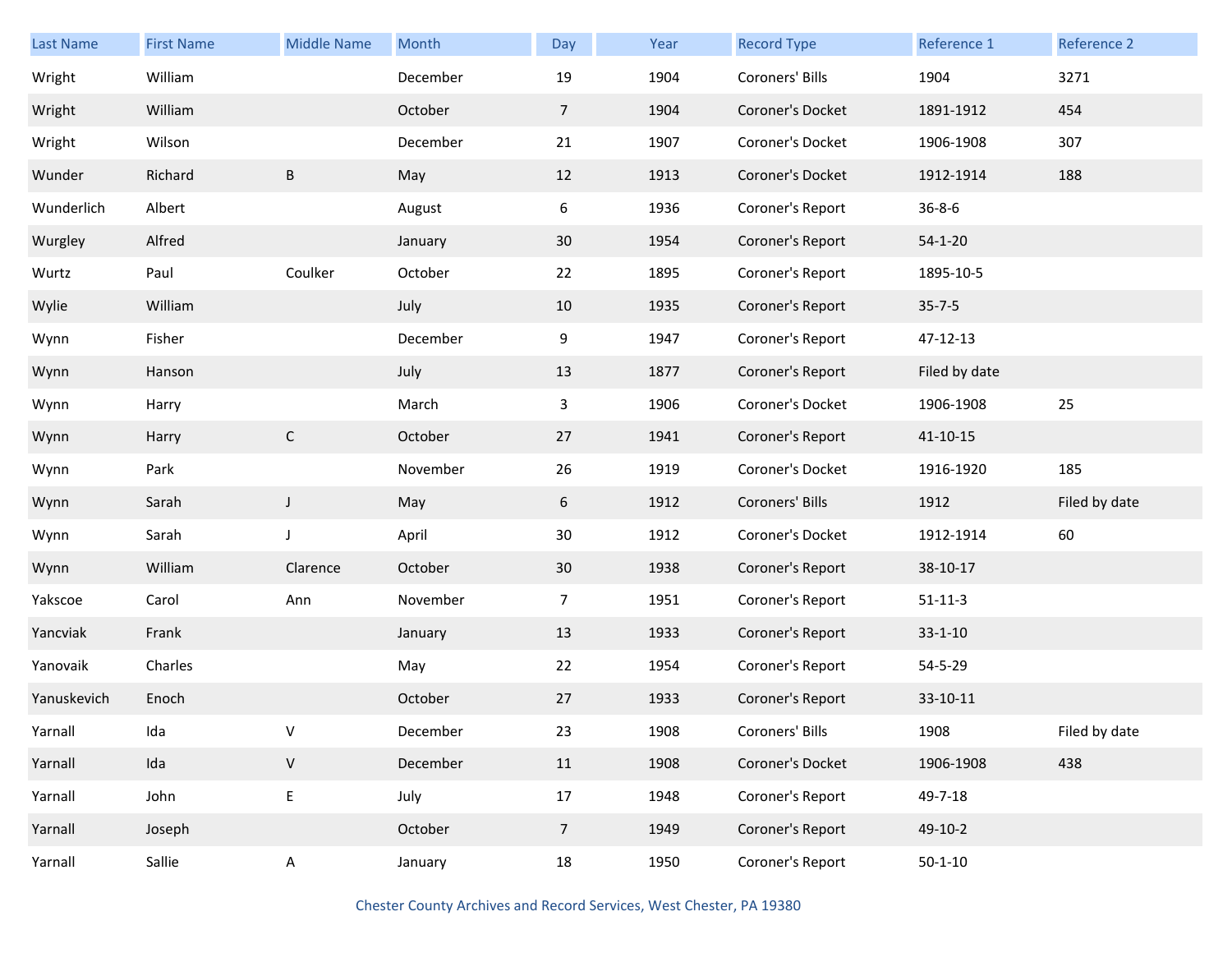| Last Name | <b>First Name</b> | <b>Middle Name</b> | Month     | Day             | Year | <b>Record Type</b> | Reference 1   | Reference 2   |
|-----------|-------------------|--------------------|-----------|-----------------|------|--------------------|---------------|---------------|
| Yarnall   | Sarah             |                    | August    | 9               | 1887 | Coroners' Bills    | 1887          | 1768          |
| Yaros     | Simon             |                    | July      | 23              | 1935 | Coroner's Report   | $35 - 7 - 17$ |               |
| Yaskerski | Edger             |                    | September | $7\overline{ }$ | 1942 | Coroner's Report   | $42 - 9 - 2$  |               |
| Yasko     | George            |                    | January   | 18              | 1937 | Coroner's Report   | $37 - 1 - 11$ |               |
| Yaskulski | John              |                    | March     | 25              | 1908 | Coroners' Bills    | 1908          | Filed by date |
| Yaskulski | John              |                    | March     | 21              | 1908 | Coroner's Report   | Filed by date |               |
| Yaskulski | John              |                    | April     | 8               | 1908 | Coroners' Bills    | 1908          | 1210          |
| Yaskulski | John              |                    | March     | 21              | 1908 | Coroner's Docket   | 1906-1908     | 346           |
| Yeager    | A                 | Clinton            | September | 20              | 1946 | Coroner's Report   | 46-9-18       |               |
| Yeager    | Anna              | Mourar             | March     | 31              | 1952 | Coroner's Report   | $52 - 3 - 26$ |               |
| Yeager    | Jacob             | Elwood             | December  | 18              | 1943 | Coroner's Report   | 43-12-8       |               |
| Yeager    | John              | L                  | February  | 22              | 1945 | Coroner's Report   | 45-2-29       |               |
| Yeatman   | Lilian            | Starr              | April     | $2^{\circ}$     | 1953 | Coroner's Report   | $53 - 4 - 2$  |               |
| Yeatman   | Raymond           |                    | June      | 27              | 1939 | Coroner's Report   | 39-6-15       |               |
| Yeatman   | Roland            | Mancil             | October   | 6               | 1950 | Coroner's Report   | $50-10-10$    |               |
| Yeaworth  | Susan             | Lee                | May       | 4               | 1953 | Coroner's Report   | $53 - 5 - 3$  |               |
| Yenchick  | Andrew            |                    | July      | 16              | 1951 | Coroner's Report   | $51 - 7 - 12$ |               |
| Yennick   | James             |                    | September | 27              | 1931 | Coroner's Report   | $31-9-3$      |               |
| Yerger    | Flora             | Allabach           | March     | $\mathbf{1}$    | 1944 | Coroner's Report   | $44 - 3 - 1$  |               |
| Yerger    | Jonas             | Eber               | February  | 17              | 1913 | Coroner's Docket   | 1912-1914     | 168           |
| Yerger    | William           | L                  | January   | $\overline{3}$  | 1951 | Coroner's Report   | $51 - 1 - 4$  |               |
| Yerk      | Robert            | Eugene             | January   | 31              | 1939 | Coroner's Report   | $39 - 1 - 18$ |               |
| Yersley   | Albin             |                    | March     | 11              | 1914 | Coroner's Docket   | 1912-1914     | 280           |
| Yiaski    | Joseph            | J                  | October   | 22              | 1945 | Coroner's Report   | 45-10-15      |               |
| Yiaski    | Michael           |                    | September | $2^{\circ}$     | 1947 | Coroner's Report   | $47 - 9 - 3$  |               |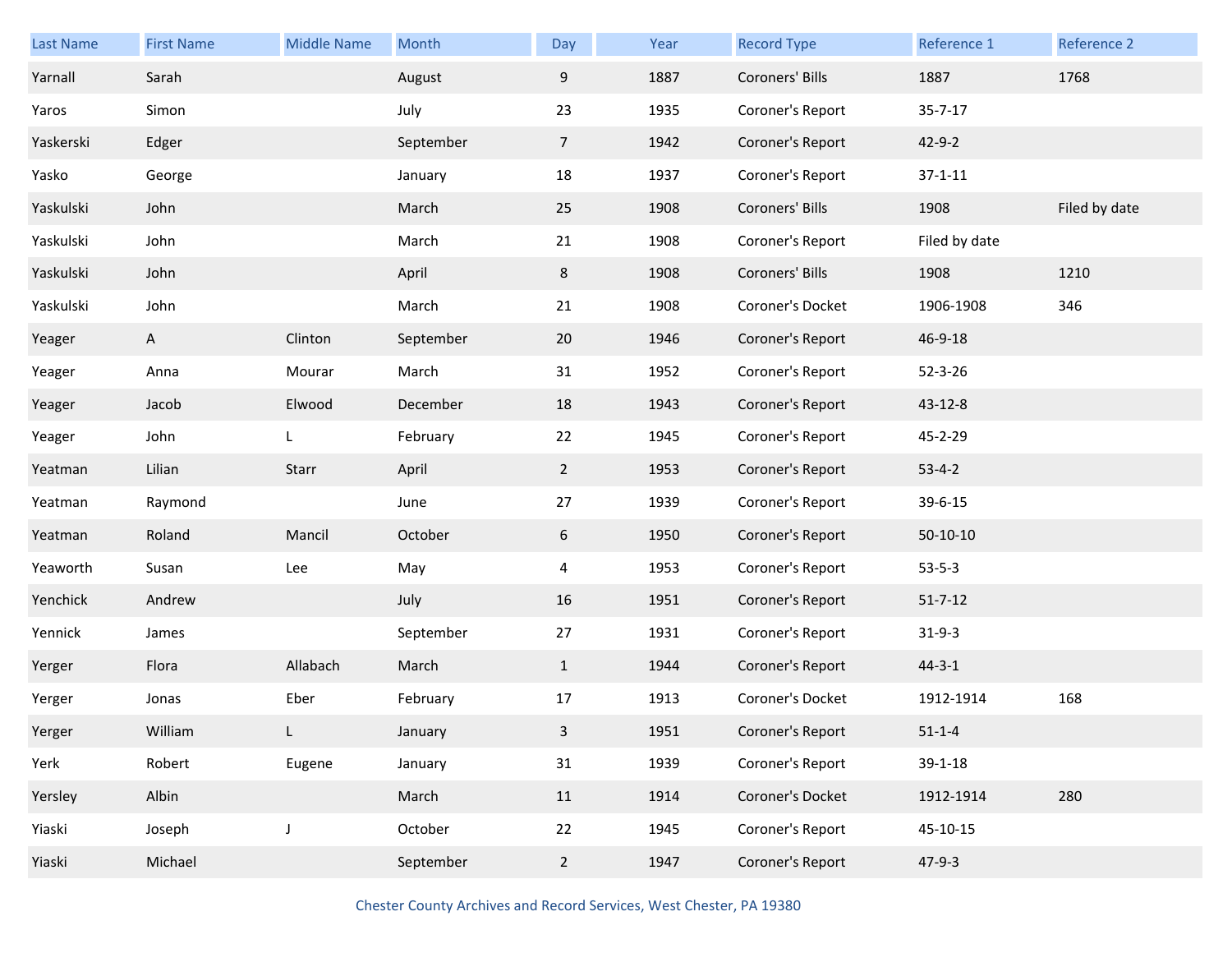| <b>Last Name</b> | <b>First Name</b> | <b>Middle Name</b> | Month     | Day            | Year | <b>Record Type</b> | Reference 1   | Reference 2   |
|------------------|-------------------|--------------------|-----------|----------------|------|--------------------|---------------|---------------|
| Yieber           | Mary              |                    | August    | 25             | 1897 | Coroner's Docket   | 1897-1905     | 268           |
| Yieber           | Mary              |                    | August    | 25             | 1897 | Coroner's Docket   | 1891-1912     | 458           |
| Yoder            | Howard            | F                  | February  | 25             | 1950 | Coroner's Report   | $50 - 2 - 22$ |               |
| Yohn             | Dora              | $\mathsf{C}$       | January   | 10             | 1953 | Coroner's Report   | $53 - 1 - 16$ |               |
| Yokus            | Clara             |                    | October   | 25             | 1901 | Coroners' Bills    | 1901          | Filed by date |
| Yokus            | Clara             |                    | October   | 16             | 1901 | Coroner's Docket   | 1897-1905     | 268           |
| Yokus            | Clara             |                    | October   | 16             | 1901 | Coroner's Docket   | 1891-1912     | 459           |
| Yoos             | Michael           |                    | May       | $\overline{7}$ | 1943 | Coroner's Report   | $43 - 5 - 5$  |               |
| York             | Milton            | Henry              | September | 26             | 1953 | Coroner's Report   | 53-9-23       |               |
| Yost             | Charles           | $\mathsf{C}$       | September | 8              | 1898 | Coroner's Docket   | 1897-1905     | 268           |
| Yost             | Charles           | $\mathsf C$        | September | 8              | 1898 | Coroner's Docket   | 1891-1912     | 458           |
| Yost             | Charles           | Clifton            | September | 9              | 1898 | Coroners' Bills    | 1898          | 2689          |
| Yost             | Edward            |                    | June      | 13             | 1939 | Coroner's Report   | $39 - 6 - 8$  |               |
| Yost             | George            | ${\sf W}$          | November  | $\mathbf{3}$   | 1917 | Coroner's Docket   | 1916-1920     | 108           |
| Yost             | Liberty           | B                  | February  | 3              | 1939 | Coroner's Report   | $39 - 2 - 2$  |               |
| Yost             | Washington        |                    | November  | 13             | 1906 | Coroner's Docket   | 1906-1908     | 131           |
| Yost             | William           | ${\sf V}$          | May       | 31             | 1952 | Coroner's Report   | 52-5-29       |               |
| Yost             | William           | ${\sf V}$          | August    | 11             | 1952 | Coroner's Report   | $52 - 5 - 30$ |               |
| Yostin           | James             | D                  | June      | 26             | 1942 | Coroner's Report   | $42 - 6 - 16$ |               |
| Youfhavetts      | Joseph            |                    | December  | 3              | 1932 | Coroner's Report   | 32-12-10      |               |
| Young            | Anna              | M                  | November  | 25             | 1940 | Coroner's Report   | 40-11-14      |               |
| Young            | Arlene            |                    | March     | 24             | 1947 | Coroner's Report   | $47 - 3 - 14$ |               |
| Young            | Arthur            | Garfield           | November  | 11             | 1909 | Coroners' Bills    | 1909          | Filed by date |
| Young            | Arthur            | Garfield           | November  | 5              | 1909 | Coroner's Docket   | 1909-1911     | 100           |
| Young            | Charles           | E                  | February  | 27             | 1934 | Coroner's Report   | 34-2-22       |               |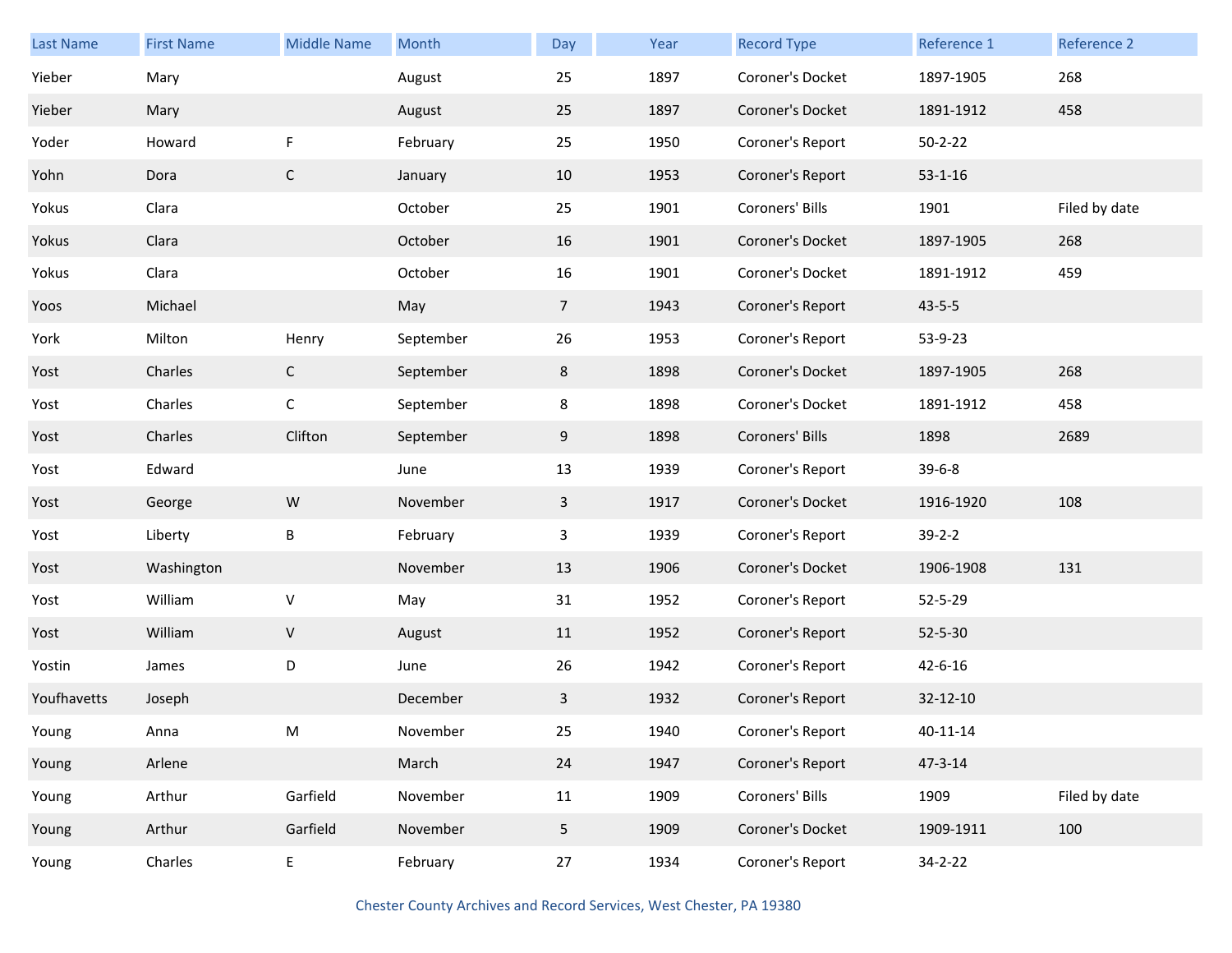| Last Name | <b>First Name</b> | <b>Middle Name</b> | Month     | Day            | Year | <b>Record Type</b> | Reference 1          | Reference 2   |
|-----------|-------------------|--------------------|-----------|----------------|------|--------------------|----------------------|---------------|
| Young     | Charles           | H                  | March     | $\mathbf{1}$   | 1934 | Coroner's Report   | $34 - 3 - 1$         |               |
| Young     | Charles           | н                  | June      | 10             | 1935 | Coroner's Report   | $35 - 6 - 5$         |               |
| Young     | David             | L                  | September | $\mathbf{1}$   | 1944 | Coroner's Report   | $44 - 9 - 1$         |               |
| Young     | Dorothy           |                    | September | 4              | 1940 | Coroner's Report   | $40 - 9 - 2$         |               |
| Young     | George            |                    | May       | 8              | 1905 | Coroners' Bills    | 1905                 | Filed by date |
| Young     | George            |                    | March     | 28             | 1905 | Coroner's Docket   | 1891-1912            | 457           |
| Young     | George            |                    | March     | 28             | 1905 | Coroner's Docket   | 1897-1905            | 330           |
| Young     | George            | W                  | December  | $\mathbf{1}$   | 1950 | Coroner's Report   | $50 - 12 - 1$        |               |
| Young     | Hannah            | B                  | March     | 14             | 1878 | Coroner's Report   | Filed by date        |               |
| Young     | Harry             | Β                  | August    | $\overline{a}$ | 1935 | Coroner's Report   | $35 - 8 - 2$         |               |
| Young     | Harry             | Newton             | September | 30             | 1942 | Coroner's Report   | 42-9-15              |               |
| Young     | Helen             | В                  | February  | 6              | 1956 | Coroner's Report   | 55-12-17             |               |
| Young     | J                 | Morris             | May       | 11             | 1891 | Coroner's Report   | 1895-11-6            |               |
| Young     | J                 | Morris             | May       | 12             | 1891 | Coroners' Bills    | 1891                 | 1770          |
| Young     | J                 | Morris             | May       | 10             | 1891 | Coroner's Report   | Filed with 1895-11-6 |               |
| Young     | Jane              | W                  | May       | 7              | 1936 | Coroner's Report   | $36 - 5 - 2$         |               |
| Young     | John              | $\mathsf{C}$       | May       | 21             | 1939 | Coroner's Report   | 39-5-11              |               |
| Young     | John              | L                  | January   | 13             | 1946 | Coroner's Report   | $46 - 1 - 7$         |               |
| Young     | Juliette          |                    | June      | 6              | 1955 | Coroner's Report   | $55 - 6 - 2$         |               |
| Young     | Laura             | Pierce             | December  | 14             | 1933 | Coroner's Report   | $33 - 12 - 6$        |               |
| Young     | Mary              | Lee                | March     | 25             | 1943 | Coroner's Report   | 43-3-19              |               |
| Young     | Morris            |                    | August    | 21             | 1891 | Coroners' Bills    | 1891                 | 1791          |
| Young     | Raymond           | $\mathsf{A}$       | December  | 22             | 1955 | Coroner's Report   | 55-12-25             |               |
| Young     | Rebecca           |                    | February  | $\overline{4}$ | 1880 | Coroners' Bills    | 1880                 | 9             |
| Young     | Richard           | ${\sf W}$          | June      | 24             | 1944 | Coroner's Report   | $44 - 6 - 13$        |               |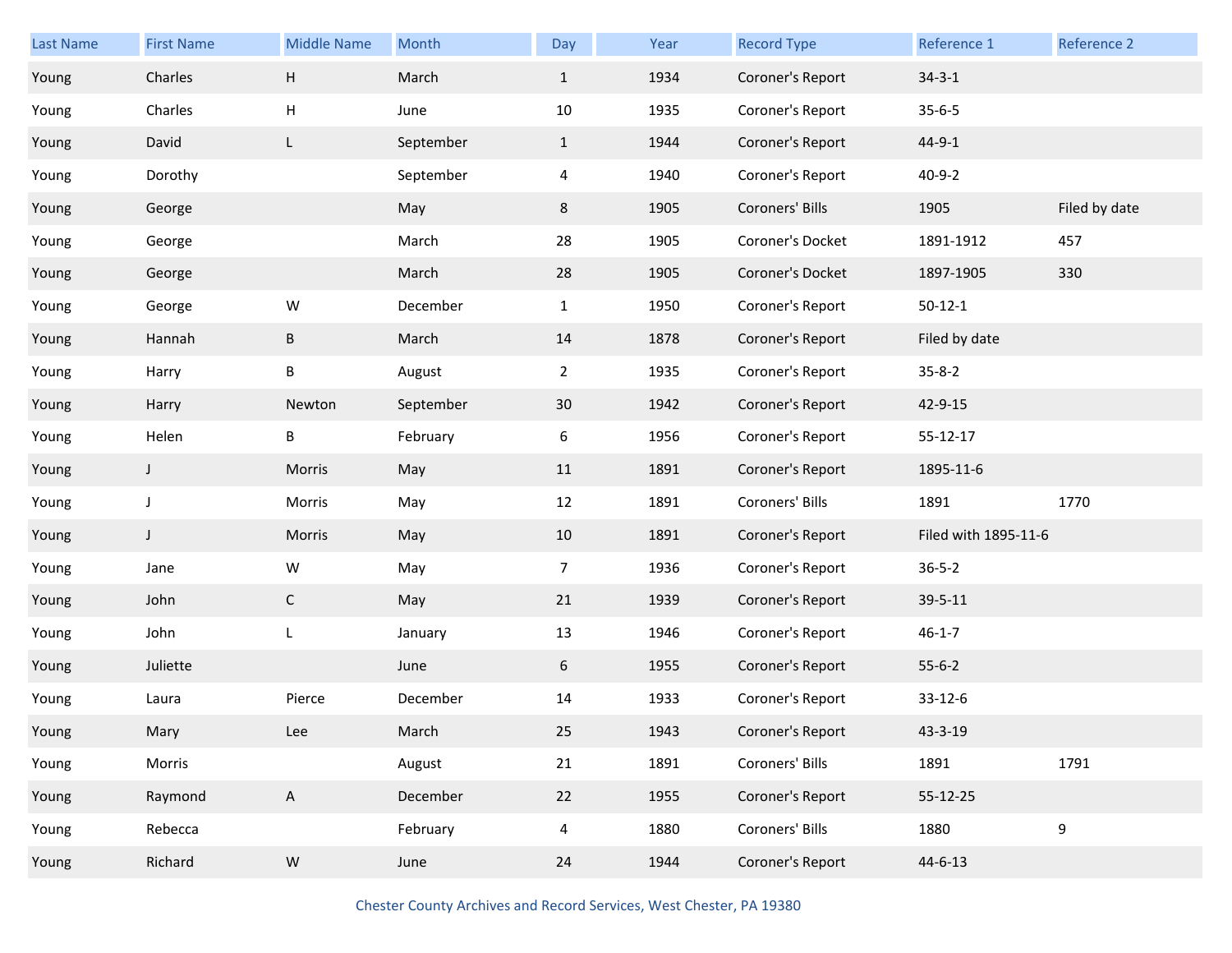| <b>Last Name</b> | <b>First Name</b> | <b>Middle Name</b> | Month     | Day            | Year | <b>Record Type</b>      | Reference 1   | Reference 2     |
|------------------|-------------------|--------------------|-----------|----------------|------|-------------------------|---------------|-----------------|
| Young            | Samuel            | J                  | September | 10             | 1936 | Coroner's Report        | $36 - 9 - 5$  |                 |
| Young            | Samuel            | ${\sf W}$          | September | 9              | 1948 | Coroner's Report        | 48-9-10       |                 |
| Young            | Thomas            | B                  | May       | 19             | 1918 | Coroner's Docket        | 1916-1919     | 251             |
| Young            | Walter            | J                  | February  | 24             | 1937 | Coroner's Report        | $37 - 2 - 24$ |                 |
| Young            | Washington        |                    | May       | 30             | 1855 | <b>Quarter Sessions</b> | P/31          | Jul. 1855       |
| Young            | William           | Arthur             | December  | 8              | 1954 | Coroner's Report        | $54-12-10$    |                 |
| Young            | William           | ${\sf R}$          | April     | 15             | 1939 | Coroner's Report        | $39 - 4 - 7$  |                 |
| Youngfleish      | Carter            |                    | June      | 17             | 1943 | Coroner's Report        | 43-6-12       |                 |
| Yunkin           | Sarah             | $\mathsf D$        | September | 9              | 1940 | Coroner's Report        | $40 - 9 - 8$  |                 |
| Yunkins          | Frank             |                    | August    | 28             | 1905 | Coroners' Bills         | 1905          | 1864            |
| Yunkins          | Frank             |                    | August    | 20             | 1905 | Coroner's Docket        | 1897-1905     | 327             |
| Yunkius          | Frank             |                    | August    | 20             | 1905 | Coroner's Docket        | 1891-1912     | 457             |
| Yurino           | Elias             |                    | June      | 25             | 1950 | Coroner's Report        | $50 - 6 - 24$ |                 |
| Yurko            | John              |                    | September | $\overline{2}$ | 1948 | Coroner's Report        | 48-9-1        |                 |
| Yusko            | George            |                    | January   | $\overline{7}$ | 1902 | Coroner's Docket        | 1897-1905     | 269             |
| Yusko            | George            |                    | February  | 20             | 1902 | Coroners' Bills         | 1902          | 668             |
| Yusko            | George            |                    | January   | $\overline{7}$ | 1902 | Coroner's Docket        | 1891-1912     | 459             |
| Zaccarelli       | Francis           | Charles            | July      | 23             | 1946 | Coroner's Report        | $46 - 7 - 14$ |                 |
| Zachman          | Frank             |                    | February  | $\overline{7}$ | 1893 | Coroners' Bills         | 1893          | 246             |
| Zackman          | Frank             |                    | February  | 5              | 1893 | Coroner's Report        | 1893-2-1      |                 |
| Zadornzy         | Nicholas          |                    | November  | 19             | 1943 | Coroner's Report        | $43 - 11 - 8$ |                 |
| Zaffiri          | Mary              |                    | January   | 25             | 1916 | Coroner's Docket        | 1916-1919     | $6\overline{6}$ |
| Zahn             | Joseph            | $\mathsf E$        | July      | $\overline{7}$ | 1934 | Coroner's Report        | $34 - 7 - 3$  |                 |
| Zambo            | Gizella           |                    | October   | 9              | 1955 | Coroner's Report        | $55-10-6$     |                 |
| Zanto            | John              |                    | September | 25             | 1907 | Coroners' Bills         | 1907          | Filed by date   |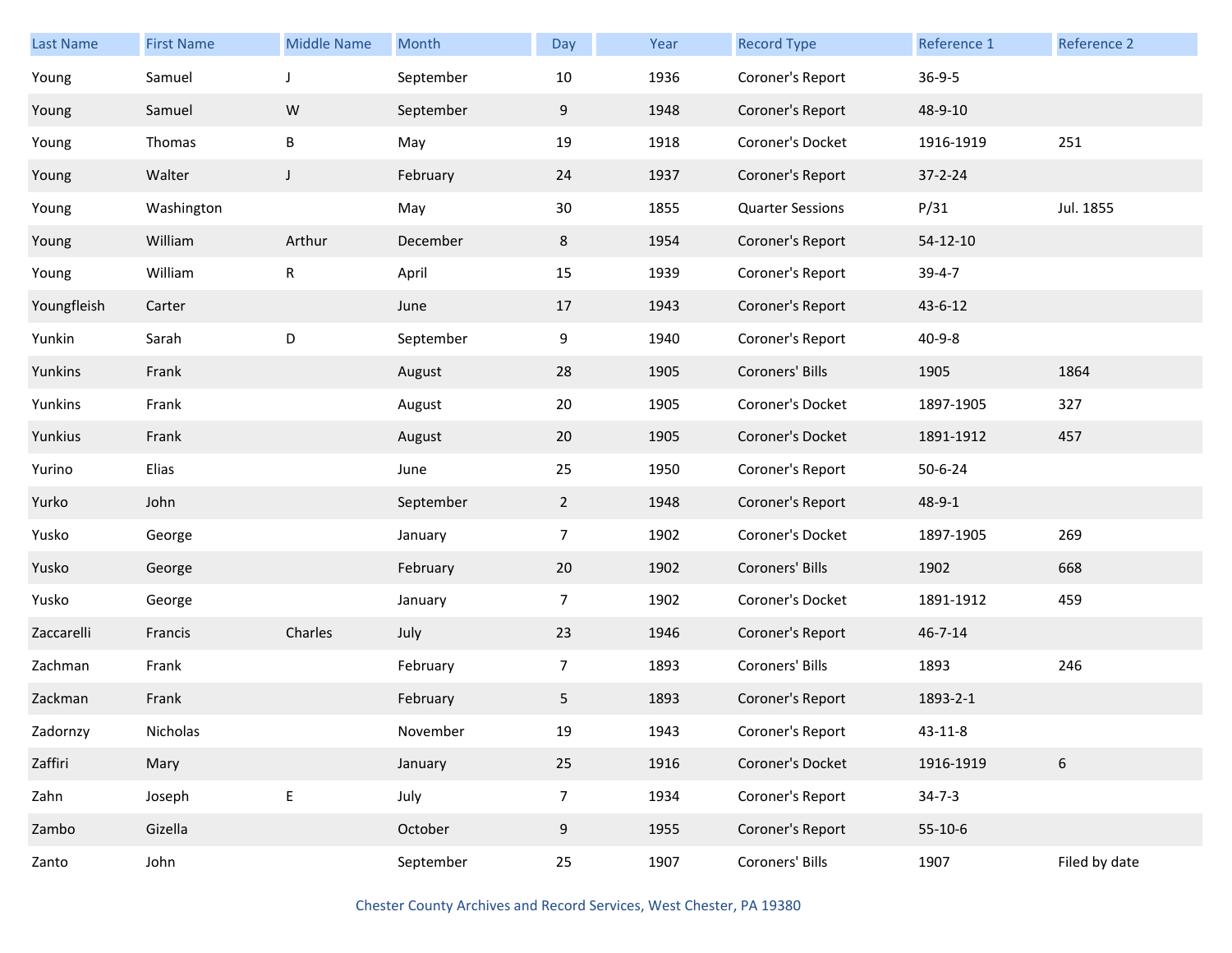| <b>Last Name</b> | <b>First Name</b> | <b>Middle Name</b>        | Month     | Day            | Year | <b>Record Type</b> | Reference 1   | Reference 2    |
|------------------|-------------------|---------------------------|-----------|----------------|------|--------------------|---------------|----------------|
| Zanto            | John              |                           | September | 22             | 1907 | Coroner's Docket   | 1906-1908     | 268            |
| Zaplitny         | Elaine            | Joy                       | July      | 8              | 1953 | Coroner's Report   | $53 - 7 - 1$  |                |
| Zazo             | Adam              |                           | August    | 20             | 1936 | Coroner's Report   | $36 - 8 - 11$ |                |
| Zeamer           | Harry             | К                         | December  | 22             | 1947 | Coroner's Report   | $47 - 12 - 3$ |                |
| Zecevic          | Joseph            |                           | February  | 5 <sub>1</sub> | 1954 | Coroner's Report   | $54 - 2 - 5$  |                |
| Zeiber           | Jacob             |                           | April     | 8              | 1845 | Coroners' Bills    | N/234         | Apr. 1845      |
| Zeleski          | Joseph            |                           | May       | 28             | 1945 | Coroner's Report   | $45 - 5 - 17$ |                |
| Zell             | William           | С                         | October   | 15             | 1917 | Coroner's Docket   | 1916-1919     | 165            |
| Zell             | William           | $\mathsf R$               | December  | 22             | 1933 | Coroner's Report   | 33-12-10      |                |
| Zellers          | Allen             | $\boldsymbol{\mathsf{H}}$ | April     | 29             | 1939 | Coroner's Report   | 39-4-17       |                |
| Zengel           | Leah              |                           | February  | $\overline{2}$ | 1954 | Coroner's Report   | $54 - 2 - 2$  |                |
| Zern             | Theresa           | Е                         | June      | 18             | 1941 | Coroner's Report   | $41 - 6 - 17$ |                |
| Zettlemeyer      | John              |                           | July      | 30             | 1919 | Coroner's Docket   | 1916-1919     | 391            |
| Ziclimski        | Wozcisk           |                           | February  | 12             | 1912 | Coroner's Docket   | 1912-1914     | 21             |
| Zieber           | Mary              |                           | August    | 26             | 1897 | Coroners' Bills    | 1897          | 2336           |
| Zieser           | Elizabeth         | M                         | April     | 29             | 1951 | Coroner's Report   | $51 - 4 - 32$ |                |
| Zigman           | Amasiah           |                           | January   | 5              | 1916 | Coroner's Docket   | 1916-1920     | $\overline{2}$ |
| Zimman           | Elma              |                           | March     | 3              | 1908 | Coroner's Docket   | 1906-1908     | 339            |
| Zimmerman        | Edward            | E                         | December  | 17             | 1900 | Coroner's Docket   | 1891-1912     | 460            |
| Zimmerman        | Edward            | E                         | December  | 17             | 1900 | Coroner's Docket   | 1897-1905     | 269            |
| Zimmerman        | Edward            | E                         | December  | 21             | 1900 | Coroners' Bills    | 1900          | 3454           |
| Zimmerman        | Elma              |                           | March     | 11             | 1908 | Coroners' Bills    | 1908          | Filed by date  |
| Zimmerman        | Henry             |                           | January   | 6              | 1909 | Coroner's Docket   | 1909-1911     | $\overline{4}$ |
| Zimmerman        | William           |                           | August    | 30             | 1891 | Coroner's Report   | 1891-8-1      |                |
| Zimmerman        | William           |                           | September | $\mathbf{1}$   | 1891 | Coroners' Bills    | 1891          | 1830           |